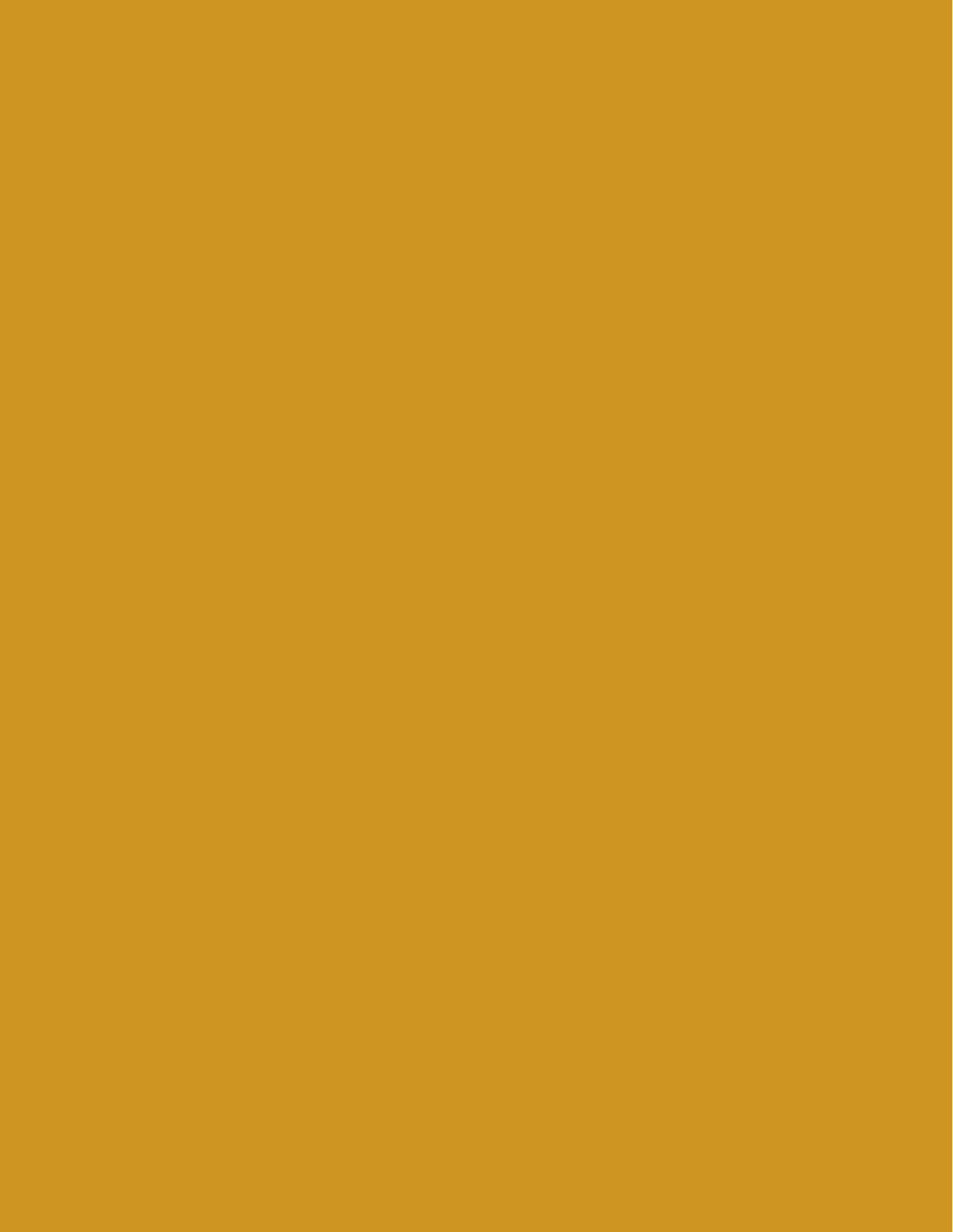COLLABORATION SERIES

# **Leveraging Collaborative Networks in Infrequent Emergency Situations**

# **Donald P. Moynihan**

Assistant Professor of Public Affairs Robert M. La Follette School of Public Affairs University of Wisconsin–Madison

June 2005

**IBM Center for The Business** of Government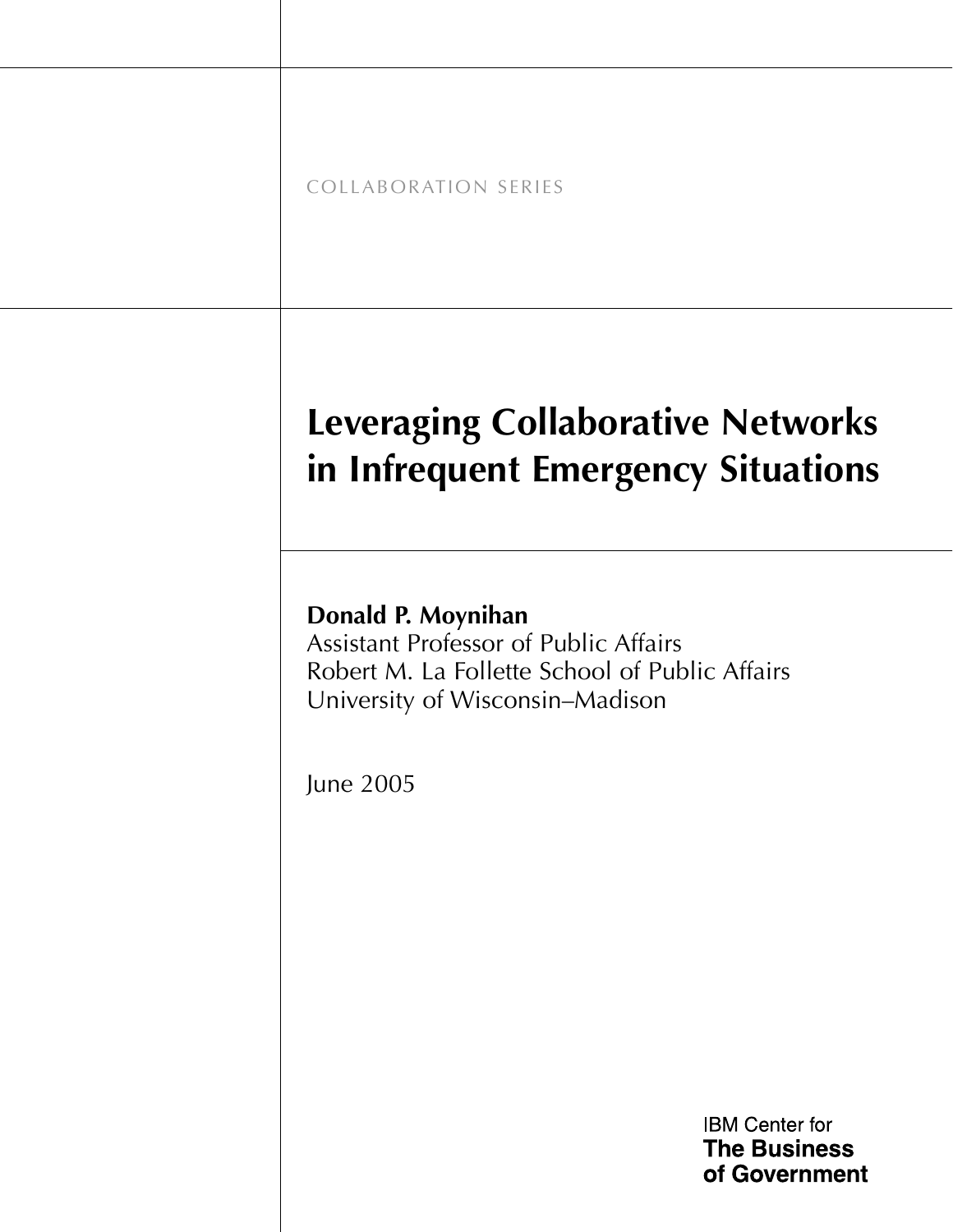# T A B L E O F C O N T E N T S

| National Emergency Response Policy and the Incident                                                             |
|-----------------------------------------------------------------------------------------------------------------|
| An Example of Emergency Networks: Animal Disease Control  10                                                    |
| <b>Collaborative Networks in Action: The Exotic Newcastle</b><br>What Were the Components of the Task Force? 16 |
| Looking Forward: Increasing the Effectiveness of Collaborative<br>Networks                                      |
| Challenges to the Effective Use of Emergency Networks19<br>Success Factors in Using Collaborative Networks More |
| Recommendations for Using Emergency Networks Effectively32                                                      |
|                                                                                                                 |
|                                                                                                                 |
|                                                                                                                 |
|                                                                                                                 |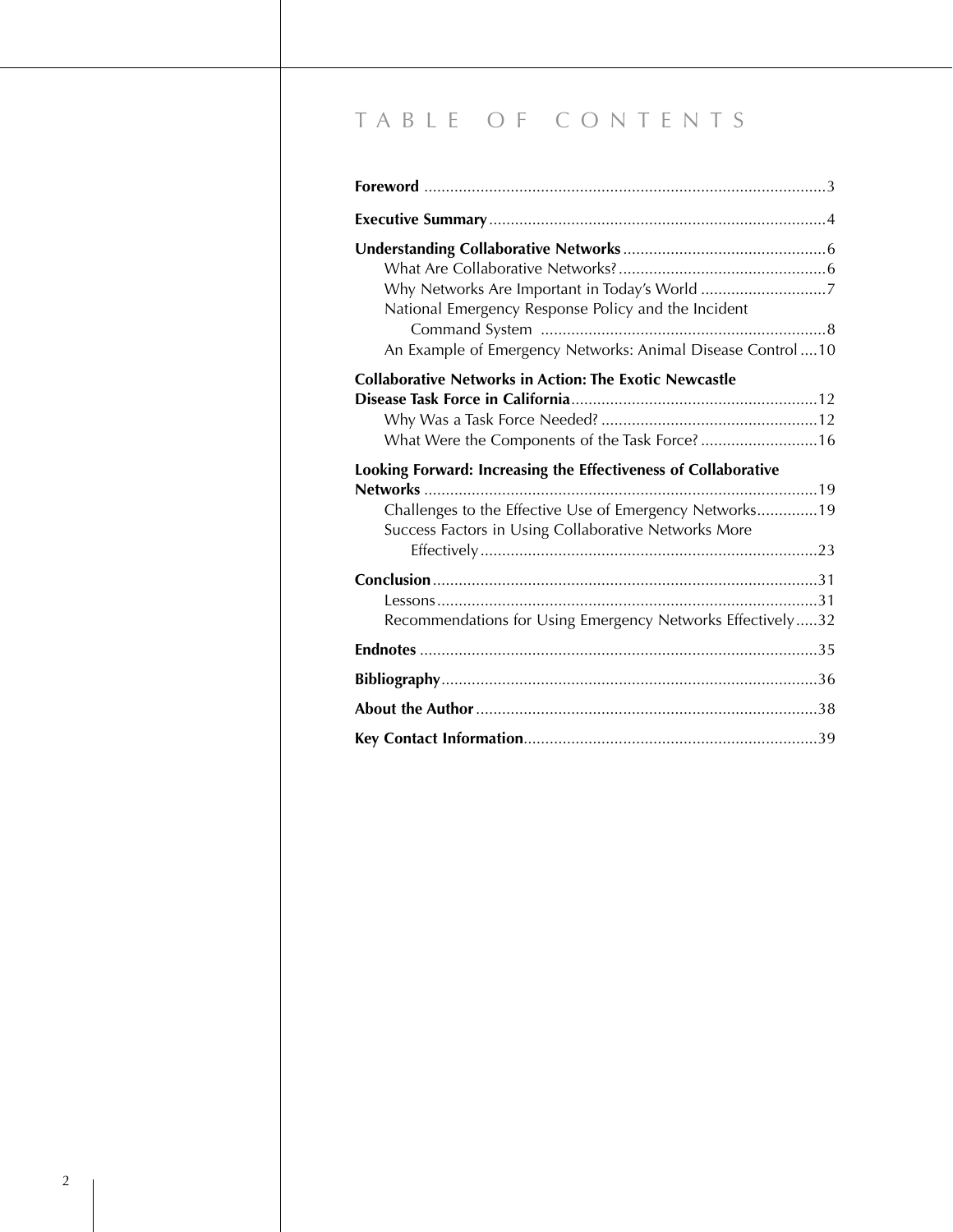# F O R E W O R D

#### June 2005

On behalf of the IBM Center for The Business of Government, we are pleased to present this report, "Leveraging Collaborative Networks in Infrequent Emergency Situations," by Donald P. Moynihan.

Traditionally, a collaborative network depends on ongoing informal relationships and trust built among its members over a long period of time. This report addresses the question: "How can networks be effective in infrequent emergency event situations?" Infrequent emergency situations are characterized by team members not knowing each other and coming from different organizations, with different professional disciplines and different operational training.

This report summarizes insights from one such case, the outbreak of Exotic Newcastle Disease in California in 2002–2003. The disease is highly contagious and fatal to chickens, but not humans; however, it put the entire U.S. poultry industry at risk. In this infrequent emergency situation—which last occurred 30 years before—federal, state, and private sector partners used a task-force-based management framework, called the Incident Command System (ICS). ICS was originally developed by the Forest Service to combat forest fires. As a result of a Department of Homeland Security Presidential Directive issued in 2003, it is now increasingly being used in other emergency situations.

Adapting a task force approach to containing a fast-spreading disease was novel and successful. Participants found that the task force approach helped team members learn, codify, and share standard operating procedures based on field experience. The team also learned how to create staffing continuity over the course of the effort and apply developmental technology to speed the flow of information across a team highly distributed across several states.

The lessons learned and recommendations contained in this report are clearly applicable to the management of other "infrequent" public emergencies—for example, those increasingly faced by agencies such as the Centers for Disease Control and Prevention, the Federal Emergency Management Agency, the Department of Homeland Security, and others.

We trust that this report will provide practical advice to public executives who are engaged in preparing for infrequent public emergencies and ensuring their successful conclusion.

Paul Lawrence **Accord Paul Lawrence** John M. Kamensky Partner-in-Charge Senior Fellow paul.lawrence@us.ibm.com john.kamensky@us.ibm.com

IBM Center for The Business of Government IBM Center for The Business of Government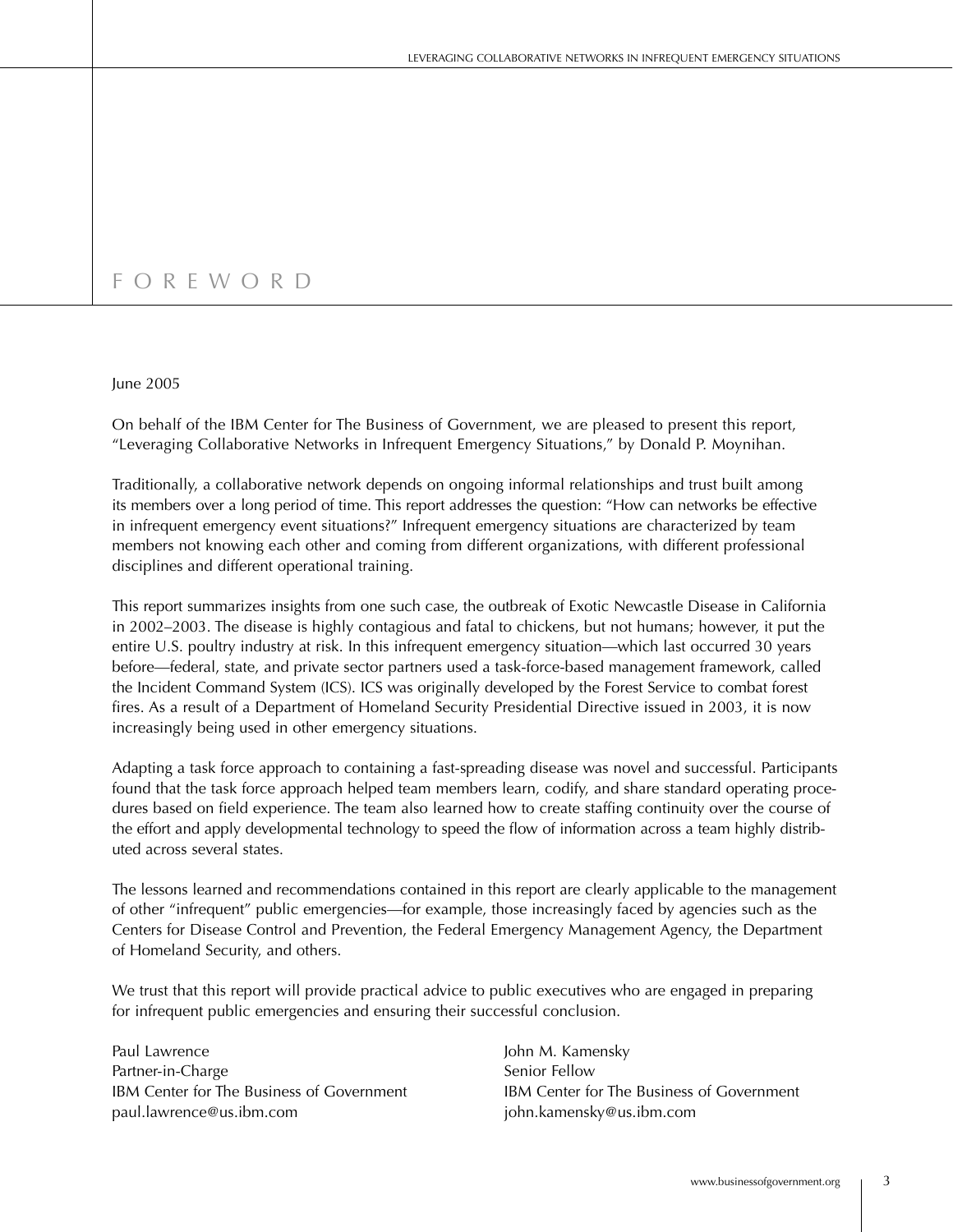# E X E C U T I V E S U M M A R Y

Public services are delivered less and less through single hierarchical organizations, and more and more through networks of multiple organizations that can come from any level of government, as well as from the private and nonprofit sectors. Networks provide governments with the flexibility to tackle problems that are beyond the scope of any single organization, and they have management characteristics and challenges that are distinct from hierarchies. In the aftermath of 9/11, networks have grown in importance in the area of homeland security, where a common theme has been an effort to exert clearer command and better coordination over the variety of relevant actors. This is particularly true in the area of emergency response, where recent national guidelines have called on emergency responders to employ a command and control approach to steer the network of organizations involved in each response.

An example of emergency response comes from the area of animal disease control. Highly contagious foreign animal diseases have the potential to cripple an industry and taint the nation's food supply. Exotic Newcastle Disease (END) is one such disease that affects poultry. An outbreak of the disease occurred in California and other Western states in 2002–2003. The disease was tracked, contained, and ultimately eradicated by a task force that involved 10 major state and federal agencies, local governments, and temporary employees from the private sector. There had not been a similar outbreak of END since the early 1970s. No single organization had the resources necessary to deal with the scope of the outbreak, creating the need for a network of relevant skills.

The task force had to overcome a number of challenges that most emergency networks dealing with large-scale or infrequent incidents will face. Because the last major outbreak of END had been in the early 1970s, there was a good deal of uncertainty about tasks, and what management principles and operational activities were applicable. The Incident Command System (a task-force-based approach originally created in the 1970s by the Forest Service to manage wildfires) provided some general guidelines, but these had to be applied to the particular context of the incident. Members of the task force drew parallels from other types of emergencies they were familiar with and tried to develop informed decisions about how to tackle END as the outbreak occurred.

Another major challenge was the unanticipated aspects of the outbreak. Efforts at preplanning for foreign animal diseases turned out to be only partly useful, because of assumptions that the outbreak would occur primarily among large-scale commercial providers, as it had in the past, and not among the large backyard population of birds that were frequently found in urban Hispanic neighborhoods. The third major challenge the task force faced was the issue of continuity. Apart from a handful of senior managers, and frontline temporary employees, the workforce was borrowed from parent agencies, and employees were able to commit to the task force only for three-week rotations. This fostered major problems in consistency of action, and added to the transaction costs of training, updating, and supervising employees amidst rapid turnover.

There were a number of keys to the success of the task force, all of which involved an ability to adapt to the environment and develop appropriate management responses. Networks are typically based on trust between members, trust that has developed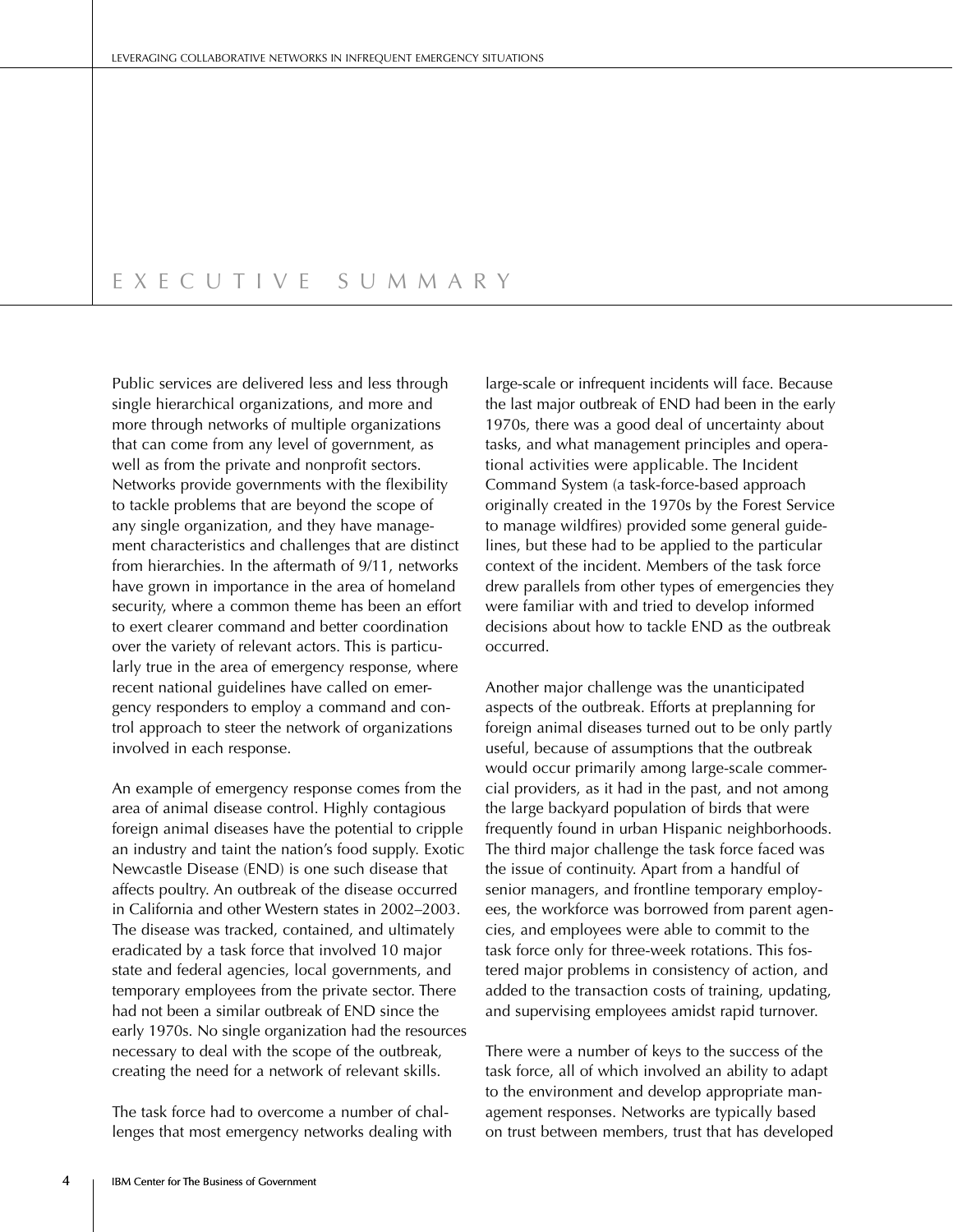over time. Time is not a resource in much supply in emergency networks. To the extent possible, the task force sought to establish trust, and leaders from the two main agencies involved offered a model of cooperation that was noted by members of the task force. Members of the task force also came to share norms based on the sense of urgency of their mission and the long workdays they faced together. Another success factor was the ability to adapt and apply a command and control structure—the Incident Command System—to an animal disease outbreak. Initial debates about the applicability of this approach gave way to a general acceptance of how to use it to battle END.

The task force also grew adept at learning, codifying, and communicating standard operating procedures that governed the daily operations of teams. Much of this learning was based on field experience and observations, and gradually increased the consistency and effectiveness of task force teams. A final success factor was the application of technology. During the outbreak, the task force developed a rapid diagnostic test for END that reduced the delay between testing and results from over a week to a matter of hours. This innovation proved an enormous benefit in tracking the disease and efficiently targeting resources to contain it. A second technological innovation was the use of tasking software called the Emergency Management Response System. The system was still in development at the beginning of the outbreak, but became essential to the rapid flow of information from field workers to the incident commanders.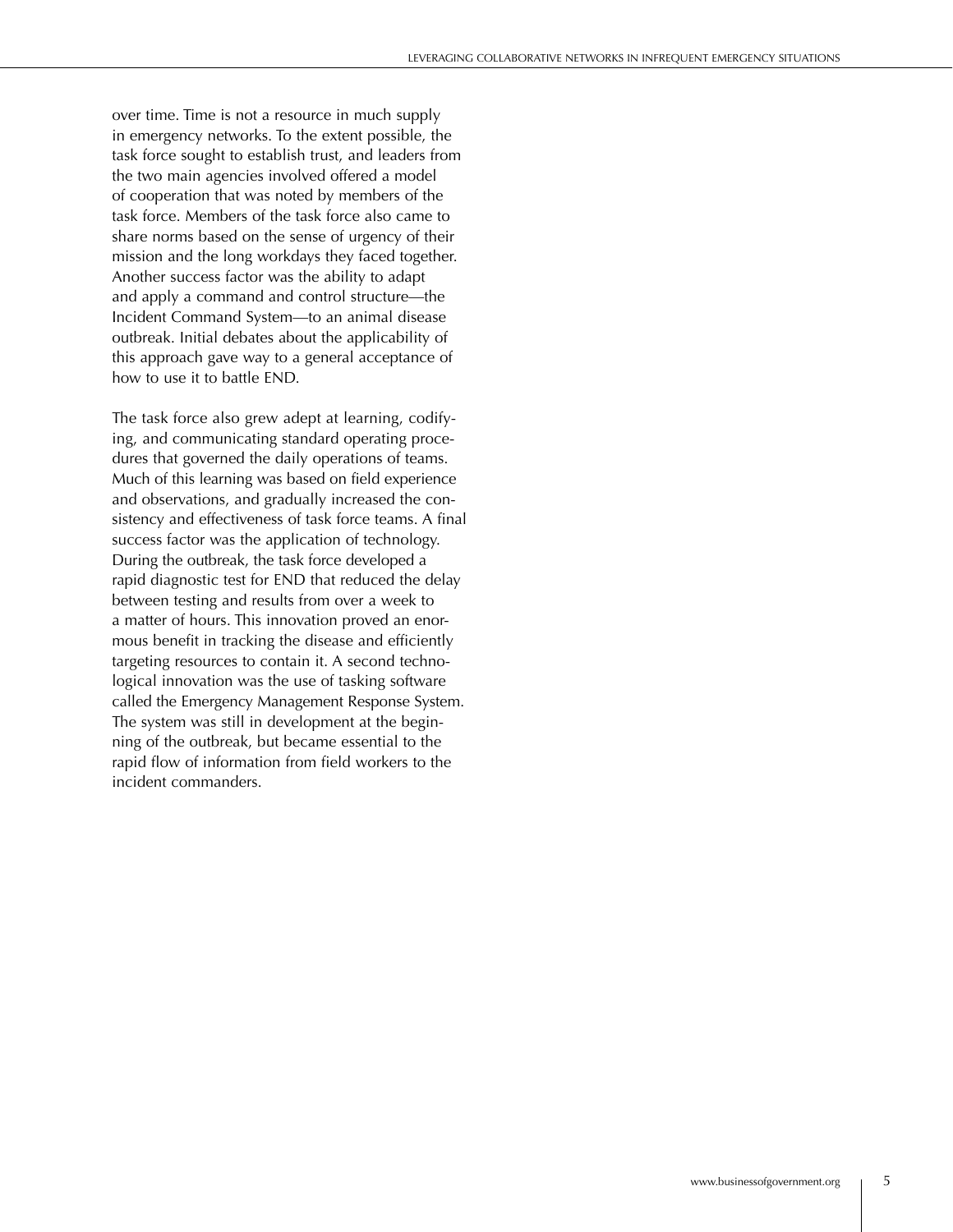# **Understanding Collaborative Networks**

## **What Are Collaborative Networks?**

In the last three decades, the popularity of the concept of networks has grown in the social sciences, hard sciences, and everyday life. The term has often been used to describe different aspects of the world that share the characteristic of interconnectedness. We see evidence of networks in how airlines organize their fleets, and the Internet is a particularly large, innovative, and rapidly changing network (Barabasi, 2003). Some describe networks in terms of interpersonal connections between individuals. An example here is Mark Granovetter's (1973) groundbreaking study of how weak ties formed a social network and increased the ability of individuals to interact with others for purposes such as finding a job. Another stream of research has looked at the ways by which social networks transfer information among their members—for instance, ideas about policy or management change tend to flow through policy or professional networks of interested individuals and organizations (Berry et al. 2004).

For managers in the public sector, the concept of networks has been a key aspect of the working environment for some years. From a public management perspective, networks refer to the connections between the variety of actors involved in the delivery of services, and have been defined as "structures of interdependence involving multiple organizations or parts thereof, where one unit is not merely the formal subordinate of the others in some larger hierarchical arrangement" (O' Toole 1997, 45).

The traditional model for public services assumed that a single organization would deliver services in a particular functional area. Gradually, this model has ceased to reflect reality for the bulk of public services. Increasingly, services are being provided

by multiple organizations rather than a single organization. For decades, the delivery of most social services has involved a crowded web of federal, state, and local actors from the public sector, in addition to private or nonprofit organizations. Sometimes the network might remain restricted to public actors, but the variety of organizations involved from both different levels and the same level of government can ensure that the network is densely populated. The growing influence of the network approach over the public sector is reflected in the claim of one recent book that we live in a "network society" (Koppenjan and Klijn 2004). Goldsmith and Eggers (2004) state that networks are "the new shape of the public sector." Agranoff and McGuire (2001a, 277) declare that "the temporal relevance of this model is clear. The 'age of the network' has arrived, supplementing previous group, hierarchy, and bureaucratic eras."

The advent of networks has changed the way in which we think about public management. Changes in the vernacular of public management reflect this. As governments have followed the private sector trend among "hollow companies" to outsource, scholars have applied the term "hollow state" to the public sector (Milward and Provan 2000). We talk less about how to manage governments, and more about how to manage *governance*, reflecting the idea that services are no longer delivered by a single public entity but by multiple organizations.

Governance, then, is essentially government by network, facing many of the old challenges of traditional forms of service delivery, but also dealing with the complexity of the network form. How do networks of public, private, and nonprofit actors with different authority, motivations, interests, skills, and access to information coordinate to successfully deliver public services? The success of networks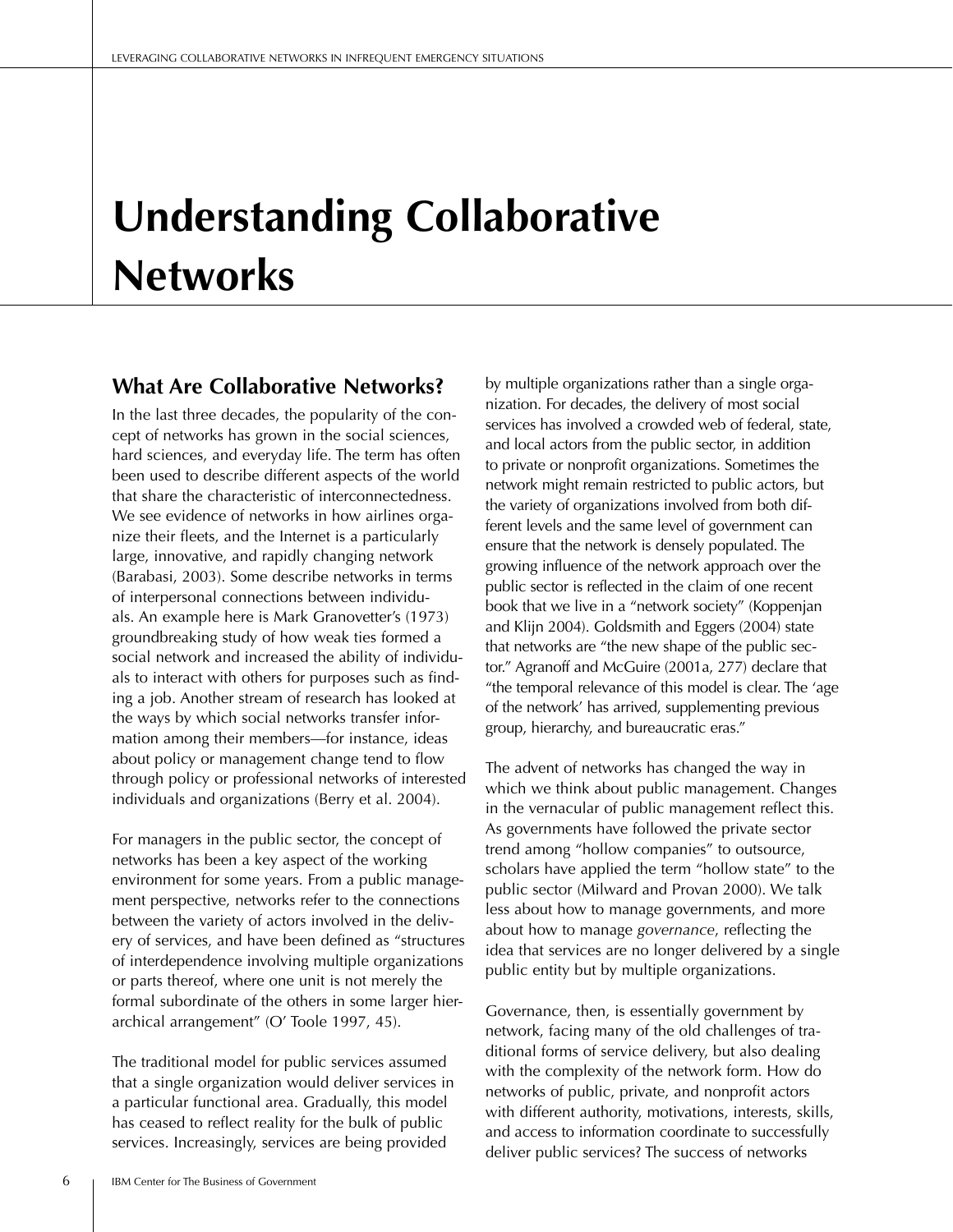depends on the ability of leaders to organize structures, resources, and interactions in a way that answers this question.

What are some of the basic characteristics of public management networks? Networks are a nonhierarchical approach to management, reliant on horizontal relationships, information, expertise, and trust to direct a self-organizing process (Agranoff 2001). Organizations are attracted to networks for a variety of reasons, including the ability to access skills and resources that they themselves do not possess. Most treatment of networks emphasizes the voluntary nature of membership. The variety of actors involved may share overlapping goals, but each individual organization will have incentives to use the network to benefit financially or increase policy influence. A basic challenge for networks is to ensure norms and incentives that structure a balance between network goals and the interests of the individual organizations. Because of these complexities, maintaining and managing a network requires a wider range of management skills and attention. Agranoff and McGuire (2001b) identify the management tasks that are new or more important in a network setting:

- **Activation—**identifying participants and stakeholders, arranging, stabilizing, nurturing, and integrating the network structure.
- **Framing—**establishing and influencing the operating rules of the network, influencing its values and norms, altering the perceptions of participations.
- **Mobilizing—**creating a perception of the network as a strategic whole and identifying a common set of objectives; involves mobilizing organizations and coalitions, forging agreement on operations and the role of the network, motivating members and inspiring commitment.
- **Synthesizing—**creating conditions for favorable, productive interaction among network participants that lowers the cost of interaction; changing incentives, rules, and roles for the purposes of establishing a pattern of relationships that facilitates interaction, enables information exchange, creates cooperation, and minimizes disruption.

Networks provide governments with the ability to provide a breadth of services that no single organization can. Networks tend to be more flexible and adaptable than hierarchies, but less stable and more

difficult to coordinate (Agranoff 2001). The fragmentation inherent in the network form creates coordination issues, but the routine nature of the services and ongoing relationships between member agencies create stability and reduce the severity of problems (Milward and Provan 2000).

Key related aspects of network management are time and stability, both of which are needed to allow network actors to interact with each other repeatedly—which in turn helps to foster agreements, establish shared norms, and build trust toward one another. O'Toole and Meier (2004) link the idea of stability, time, and performance: "Stability in at least some forms may be a platform on which managers and others can build effective performance in heavily networked settings … personnel stability may compensate for, and especially be important in, some of the disruptiveness of structurally less stable (more networked) settings. A second possibility is that personnel stability allows the manager to turn network interactions into repeat games, thus allowing each side to build trust and make credible commitments" (O'Toole and Meier 2004, 488). As we discuss later, a lack of time and high instability are critical challenges for emergency networks.

# **Why Networks Are Important in Today's World**

Why have networks become more relevant to the delivery of public services? The federal nature of the United States governing system and a preference for market provision of services have created an environment where networks are flourishing. But we also see networks on the rise in other countries, so the particular nature of the U.S. system is only a partial explanation for the increasing influence of networks.

Current public management reform ideas also play a part. Reform prescriptions that emphasize specialization, outsourcing, flexibility, and steering rather than rowing will result in an increasing reliance on third parties to implement what was previously provided by a single government organization. The desire for smaller government, cheaper services, and greater choice in the delivery of services all have the effect of moving resources to lower levels of government, as well as to the private and nonprofit sectors.

Another explanation for the growth of networks is that government is increasingly responsible for deal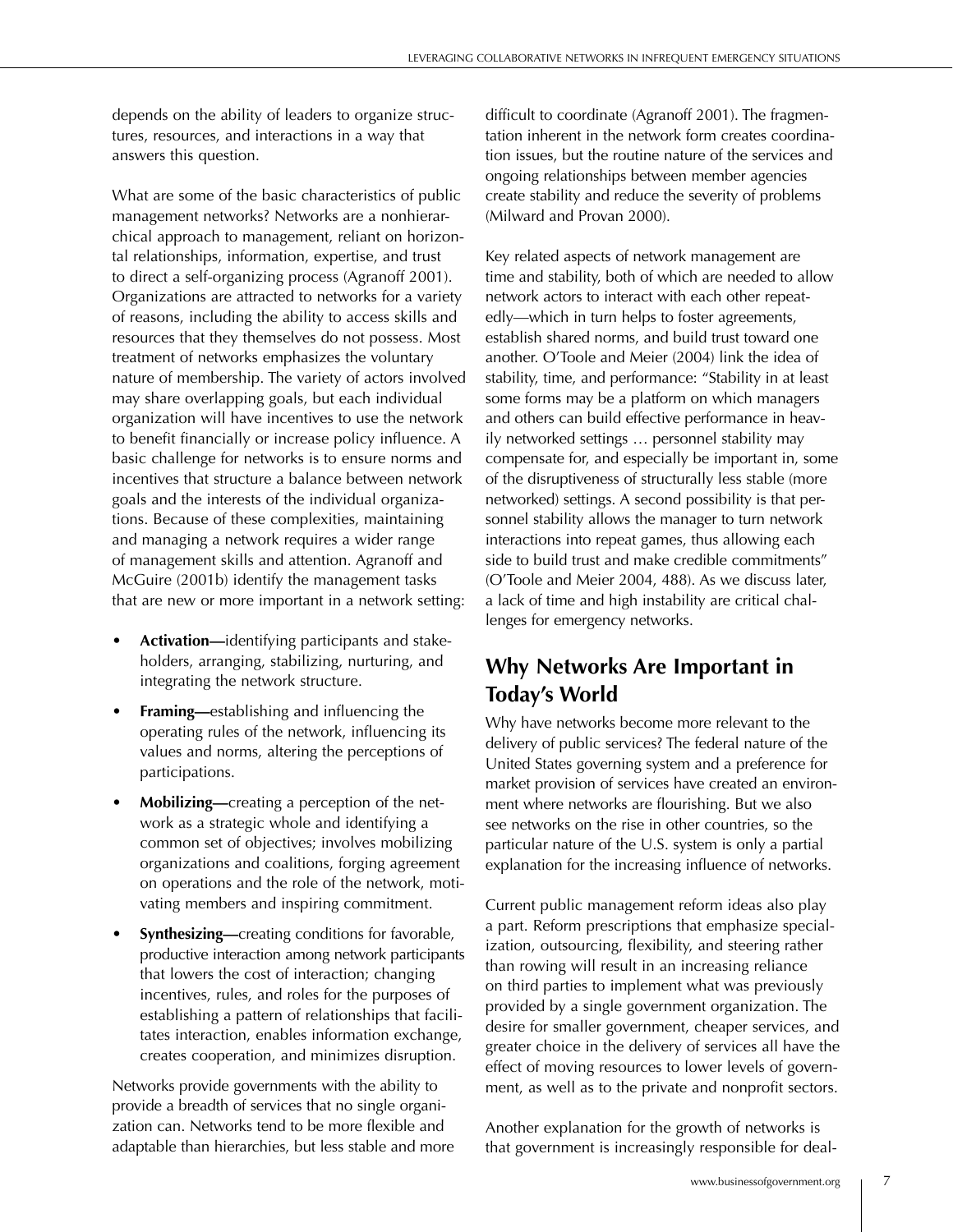ing with "wicked problems"—problems so complex that no single organization has the ability to comprehensively respond. Koppenjan and Klijn (2004) argue that complex policy problems are more prevalent than in the past. Many problems cross traditional jurisdictions and functions, and key actors often disagree about the nature of the problem and/or the solution. The advent of new technologies and knowledge has also increased uncertainty and risks in a way that no single organization can keep up with. To solve these "wicked problems," networks of actors with a variety of skills and resources are required.

Homeland security is a very good example of a "wicked problem" for the public sector. In this report, we examine one area of homeland security where networks dominate that has been largely understudied: emergency response. Just as networks have become more important to governance in general, the issue of homeland security and emergency response has become a central issue for the public and governments in the past few years. The public management reaction to 9/11 has repeatedly underlined the inevitability, and difficulty, of multiple organizations trying to coordinate with one another. The creation of the Department of Homeland Security moved 22 different agencies into a single department, although internal coordination issues will remain a major management challenge for years (Moynihan 2005). The other main challenge for the Department of Homeland Security will be how to coordinate with first responders at the state level and especially the local level.

In the area of intelligence, failure to share information among intelligence agencies prior to 9/11 led to the passage of the Intelligence Reform and Terrorist Prevention Act. The legislation created the position of the director of national intelligence, with the expectation that the director and his staff will be able to foster clearer lines of communication and take central direction when necessary. The federal government has also been active in trying to solve coordination problems in emergency response, and the next section examines new policy efforts in this area.

# **National Emergency Response Policy and the Incident Command System**

In the aftermath of 9/11, there has been a concerted effort to develop national policies on all

aspects of homeland security, including emergency response. Homeland Security Presidential Directive 5, *Management of Domestic Incidents* (Feb. 28, 2003) asked then Secretary of the Department of Homeland Security Tom Ridge to develop a coordinated national policy for incident management. What emerged was the National Incident Management System (NIMS).

NIMS is an effort to introduce a shared national standard for how public actors deal with emergencies, and it elevates the Incident Command System (ICS) as the dominant approach to tackling emergency issues. NIMS is intended to be an overall framework for understanding and reacting to emergencies rather than an operational framework: "The NIMS represents a core set of doctrine, principles, terminology, and organizational processes to enable effective, efficient, and collaborative incident management at all levels. It is not an operational incident management or resource allocation plan" (DHS, 2004, ix).

NIMS recognizes that for most major emergencies, a network will be required. Major emergencies happen infrequently and may occur in an unpredictable fashion. The response is likely to demand such a wide variety of expertise, knowledge, and number of respondents that no single public agency has the resources to comprehensively tackle the emergency. These weaknesses of the network form will be prominent in emergencies where public response is expected to be rapid and decisive, but where fragmentation is compounded by problems of limited time, unfamiliarity among participants, and limited understanding of the roles each will assume.

Multiple agencies will require coordination, and NIMS identified the ICS as the preferred management form to organize responders. ICS was born in response to a network problem. Local, state, and federal agencies in California struggled to coordinate emergency response efforts in the face of a wildfire in California in 1970 that saw 16 lives lost, 700 structures destroyed, and half a million acres burned (FEMA, 2004). Congress responded by requiring that the U.S. Forest Service (USFS) design a way to avoid such problems in the future. USFS was helped in this process by the California Department of Forestry and Fire Protection (CDF), Office of Emergency Services (OES), and some local police and fire departments in California. The system was originally known as the FIRESCOPE (FIrefighting RESources of California Organized for Potential Emergencies) ICS.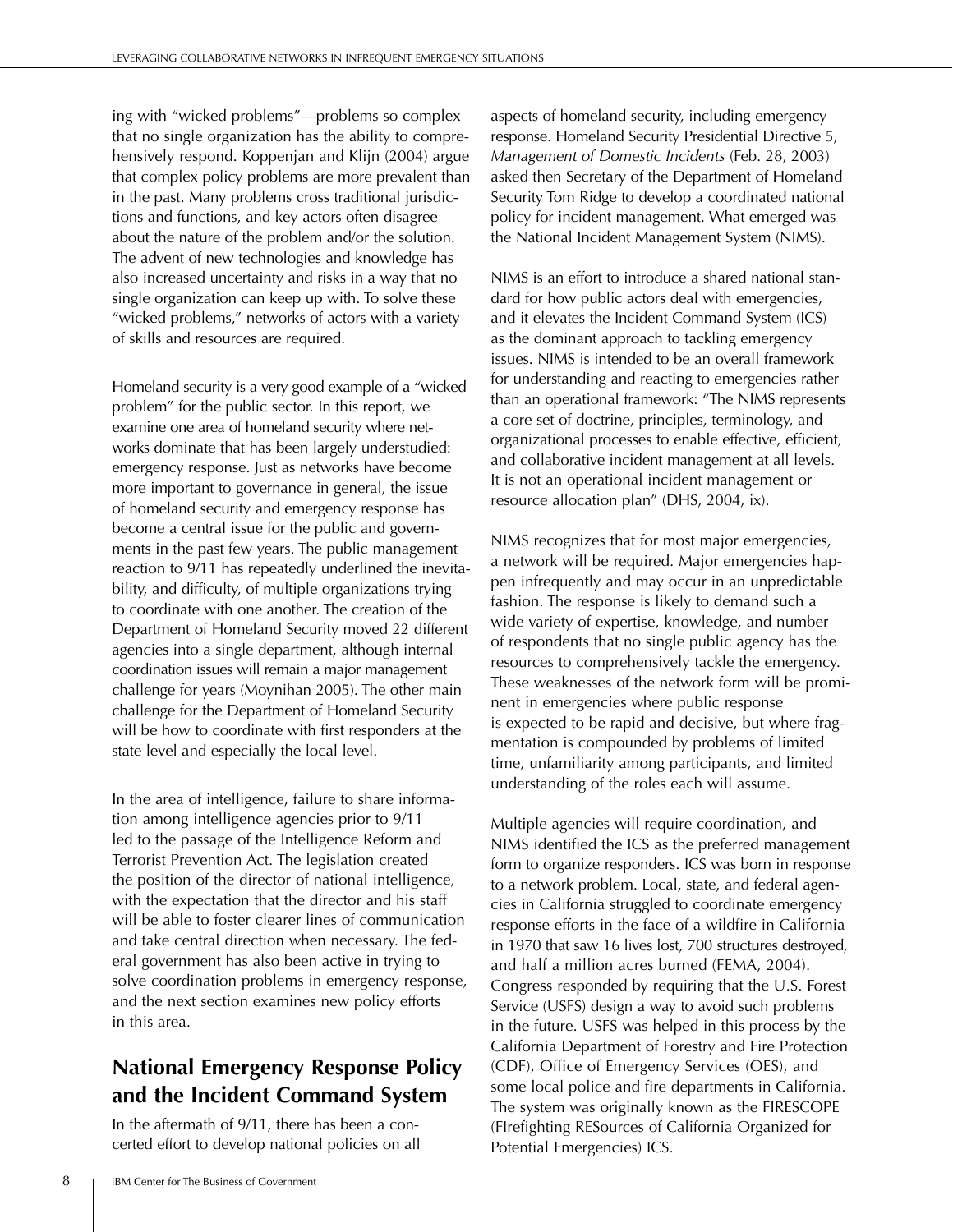In managing emergencies, all federal agencies are required to use ICS. State and local responders are encouraged to adopt the program to fulfill ICS requirements in order to receive federal preparedness grants. ICS essentially creates a simple command and control system within which staff from different agencies should be placed. Structurally, the ICS organizes functions by critical management systems: planning, operations, logistics, and administration/finance. Each function reports to a single commander who has decision-making power for the ICS. Commanders are expected to set up at least one incident command post. If multiple incident command posts are necessary, they should be overseen by a single area command. Both incident command posts and area commands are expected to follow the ICS format. The structure of the ICS is illustrated in Figure 1.

ICS is intended to be flexible and widely applicable to different types of emergencies of different lengths and involving different disciplines. However, the NIMS document does warn that in certain instances ICS may have to be adapted: "Acts of biological, chemical, radiological, and nuclear terrorism represent particular challenges for the traditional ICS structure. Events that are not site-specific, are geographically dispersed, or evolve over longer periods of time will require extraordinary coordination between federal, state, local, tribal, private-sector, and non-governmental organizations" (DHS 2004, 7).

The management characteristics of ICS are (DHS 2004, 9–12):

- **Common terminology**
- **Modular organization—**the incident command develops in a top-down fashion in accordance with the needs of the incident and based on the decision of the incident commander. If the incident expands, different command units can be created.
- **Management by objectives—**actors should begin ICS by identifying overarching objectives; creating assignments, plans, procedures, and protocols to achieve these goals; identifying specific objectives; and documenting the results.

#### **Figure 1: Basic Structure of the Incident Command System**



- **Reliance on an incident action plan (IAP)**
- **Manageable span of control**
- **Pre-designated incident location and facilities** preplanning usually involves likely locations and facilities for ICS operations.
- **Comprehensive resource management—**clear processes for categorizing, ordering, dispatching, tracking, and recovering resources give a timely account of resource utilization.
- **Integrated communications**
- **Establishment and transfer of command** clearly established at the beginning, with the agency holding primary jurisdictional authority for establishing leadership.
- **Chain of command and unity of command** clear lines of authority where everyone has a designated supervisor.
- **Unified command—**unified command is necessary for effective coordination where multiple organizations are involved.
- **Accountability—**to ensure accountability, all responders must check in via procedures established by the IC; the IAP must be followed; everyone reports to a specific supervisor; limited span of control, and procedures in place to track resources.
- **Deployment—**personnel or equipment respond only when requested or dispatched by an authority.
- **Information and intelligence management** a process must be established for gathering and sharing incident-related intelligence.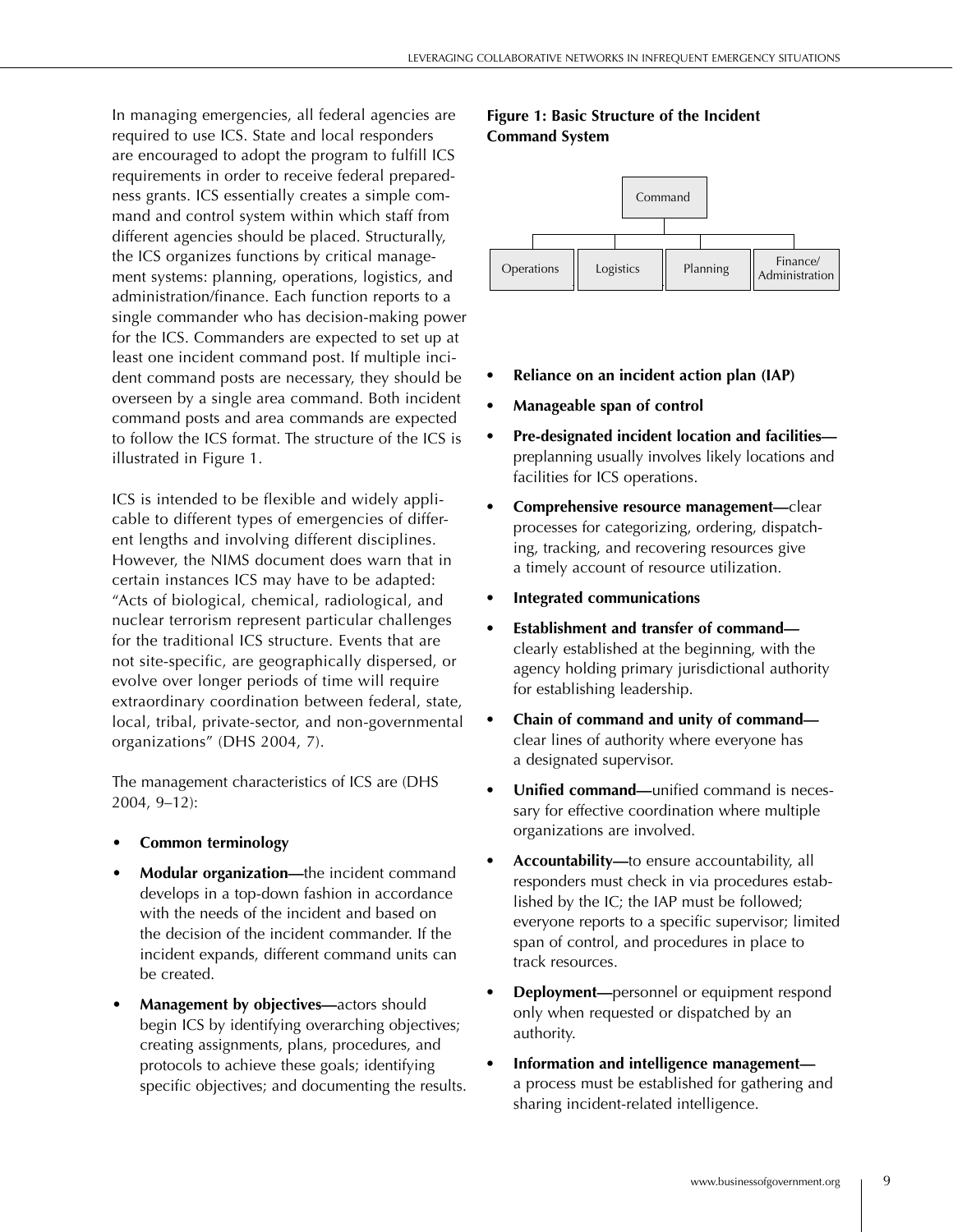# **An Example of Emergency Networks: Animal Disease Control**

The context of 9/11 has made previous threats more serious. One example is the deliberate introduction of highly infectious diseases or deadly pathogens into the food chain. As he left his post as secretary of Health and Human Services in 2005, Tommy Thompson voiced this concern: "'For the life of me, I cannot understand why the terrorists have not attacked our food supply because it is so easy to do."

## **Acronyms and Abbreviations**

| <b>AHFSS</b>    | Animal Health and Food Safety<br>Services, part of CDFA         |
|-----------------|-----------------------------------------------------------------|
| <b>APHIS</b>    | Animal and Plant Health Inspection<br>Service, part of USDA     |
| <b>APHIS-VS</b> | Division of Veterinary Services, part<br>of APHIS               |
| BSE             | Bovine Spongiform Encephalopathy                                |
| <b>CAHFS</b>    | California Animal Health and Food<br>Safety Laboratory System   |
| <b>CDF</b>      | California Department of Forestry and<br><b>Fire Protection</b> |
| <b>CDFA</b>     | California Department of Food and<br>Agriculture                |
| <b>DHS</b>      | U.S. Department of Homeland Security                            |
| <b>EMRS</b>     | <b>Emergency Management Response</b><br>System                  |
| END             | <b>Exotic Newcastle Disease</b>                                 |
| GIS             | Geographical Information Systems                                |
| <b>IAP</b>      | Incident Action Plan                                            |
| IС              | Incident Commander                                              |
| ICP             | Incident Command Post                                           |
| ICS             | Incident Command System                                         |
| JIC             | <b>Joint Information Center</b>                                 |
| <b>NIMS</b>     | National Incident Management System                             |
| <b>NRMT</b>     | National Response Management Team                               |
| <b>NVSL</b>     | National Veterinary Services Laboratory                         |
| OES             | Office of Emergency Services                                    |
| PCR             | polymerase chain reaction                                       |
| <b>SOP</b>      | <b>Standard Operating Procedure</b>                             |
| USDA            | U.S. Department of Agriculture                                  |
| USFS            | U.S. Forest Service, part of USDA                               |

The threat of bioterrorism has become linked to animal disease outbreaks. The nation's food supply is a target for terrorists who seek to cause panic, illness, and even death among the general public, or to create economic hardship in the agricultural industry. Globalization has also made it more likely for such outbreaks to travel and become pandemics. The rapid movement of goods and people make geography an unreliable guard against the spread of diseases.

Here is the nightmare scenario: A highly contagious disease afflicts a cow, chicken, or other animal that is a major part of our food chain. The disease spreads quickly and enters multiple commercial flocks. When it is discovered, consumption of the product plummets among domestic customers and other nations establish trade bans. Millions of animals are slaughtered as the government seeks to catch up with the disease any way it can. A multibillion-dollar industry is decimated and may take years to rebuild. But it could get worse. The disease mutates into a form that can be transferred between humans. As scientists frantically try to figure out how to stop the virus, the world faces the modern equivalent of the Spanish flu pandemic, which claimed tens of millions of lives in 1918, including half a million Americans.

This is what keeps epidemiologists awake at night. How realistic is this scenario? The World Organization for Animal Health (OIE) tracks highly contagious animal diseases. The organization is concerned about what appears to be an unprecedented increase in the potential for animal diseases to take on zoonotic characteristics, i.e., to transfer from animals to humans. "Most of the recent emerging diseases have an animal origin, and almost all of them have zoonotic potential" (Vallat, 2004).

Avian influenza provides the most worrying threat. In recent years, outbreaks of various forms of avian influenza have wiped out millions of chickens in different countries, including the United States. Up to the late 1990s, avian flu was found only in birds. In 1997, a form of avian flu killed a 3-year-old boy in Hong Kong, signaling the start of an outbreak that stopped only after the government culled all 1.4 million poultry on the island. In Thailand and Vietnam, avian flu has also been linked to the deaths of dozens of people in the last two years. This strain appears more virulent than previous versions, killing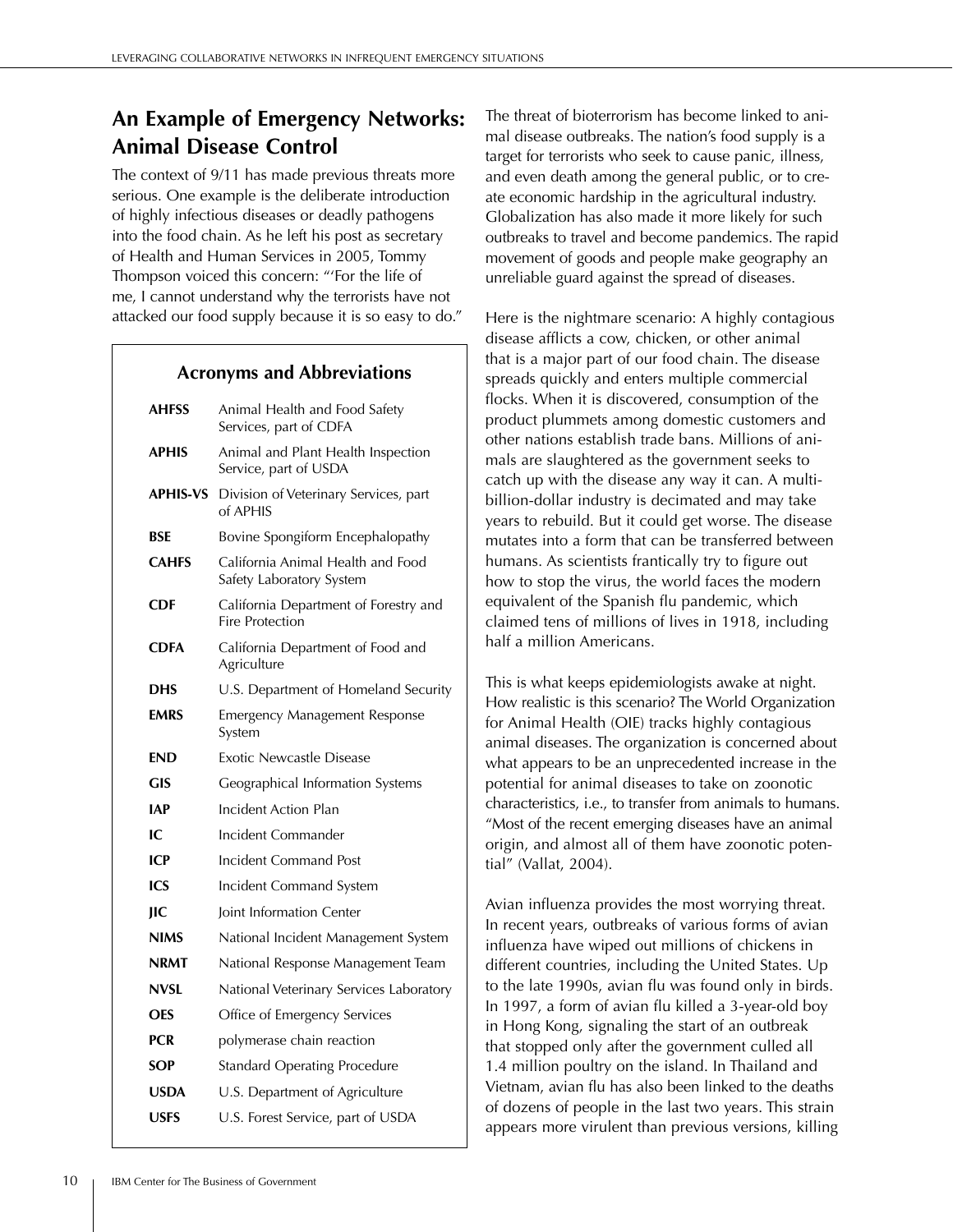more fowl and also becoming transmissible between other species of animals (Reynolds, 2004).

While not reaching the nightmare scenario, recent years have seen a number of different animal disease outbreaks that have proved to be enormous public problems. If the disease turns up in a handful of animals or even a single one, it can cripple a major industry and cause ripple effects in the national economy. During Christmas of 2003, the world heard of the first confirmed case of bovine spongiform encephalopathy (BSE), more commonly known as mad cow disease, in the United States. Trading partners immediately banned U.S. beef. America exports about 10 percent of its beef, worth about \$2.6 billion a year. The public health and economic consequences of an outbreak of such a disease are further illustrated by the outbreak of foot-and-mouth disease in the United Kingdom, which resulted in the slaughter of 6 to 10 million animals at a direct cost of over \$10.6 billion (Royal Society, 2002, 2). How much bigger would the impact be in the United States? A computer model developed by the University of California at Davis suggested that in California alone, foot-and-mouth disease could cost the economy \$13.5 billion (OES & CDFA, 2001, 1).

How do governments contain and eliminate such diseases? Any large-scale animal disease outbreak, or other type of emergency, will require the coordination of multiple public agencies, different levels of government, and private actors. An effective network must be built. The notion that stakeholders are interdependent actors lends itself well to a consideration of biosecurity and animal health where coordination must occur between multiple sets of public actors at each level of government, as well as between nonprofit and private actors.

Such outbreaks are a basic challenge for networks of public agencies with relevant competencies. The central question considered in this report is how public organizations react to such outbreaks. To explore this question, this report examines the outbreak and eventual containment of Exotic Newcastle Disease (END) in the state of California in 2002–2003. END is a highly contagious and generally fatal disease for poultry. If not contained, the outbreak would have threatened the national poultry industry. Examining the case helps us understand

how multiple public agencies from each level of government worked together in a single task force.

This report, therefore, deals with a growing issue for all of government—the use of networks to deliver services—and a central issue in the area of homeland security—emergency response. How can networks be effective in infrequent emergency event situations? The task force assembled to fight END had to answer this question while dealing with a disease with which it had limited previous experience, certainly on the scope of the outbreak that occurred. The experience of the task force is discussed in the next section.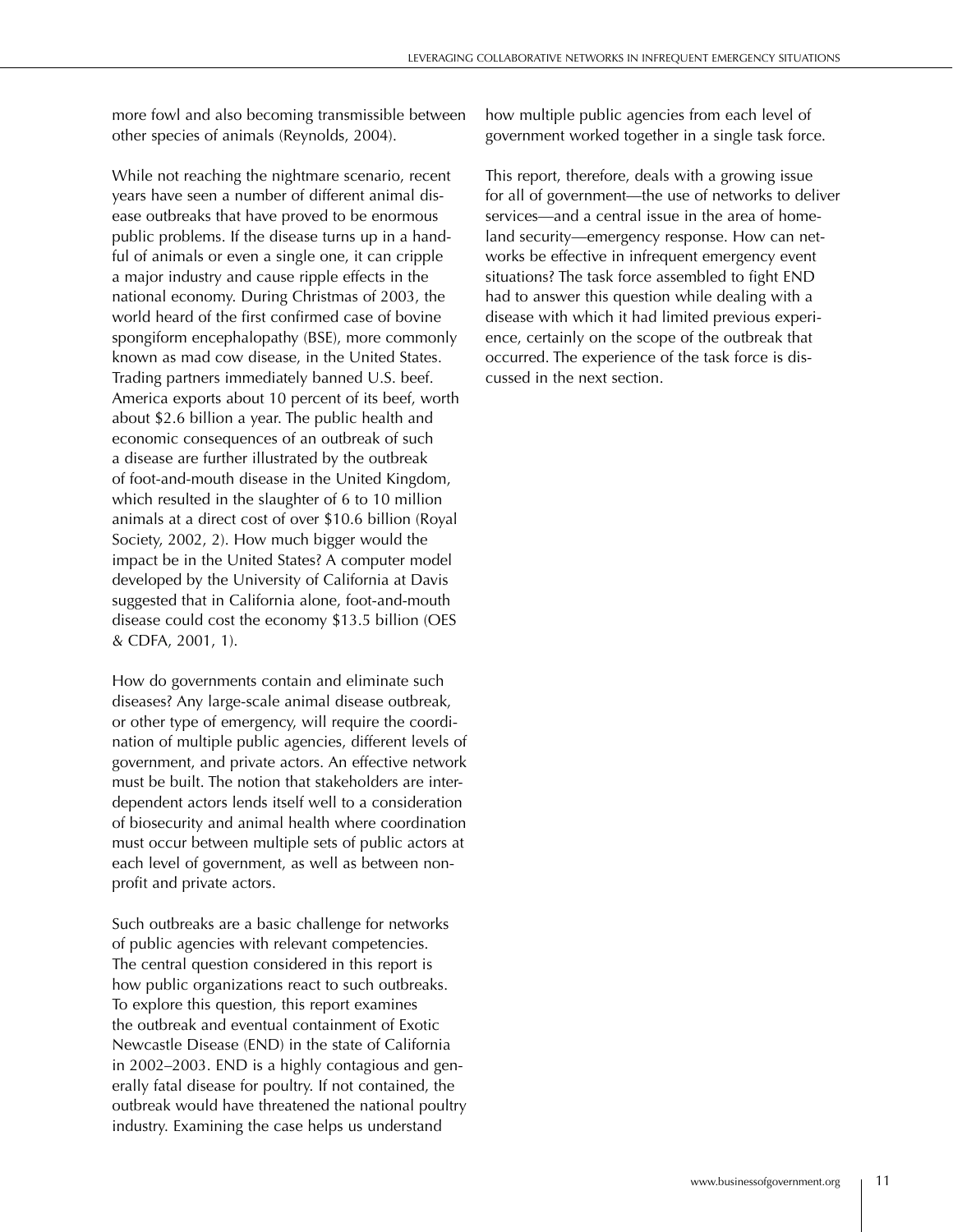# **Collaborative Networks in Action: The Exotic Newcastle Disease Task Force in California**

# **Why Was a Task Force Needed?**

An outbreak of Exotic Newcastle Disease in the state of California was confirmed on October 1, 2002, and subsequently spread to Arizona, Nevada, and Texas. Quarantines were also placed in Colorado and New Mexico. By September 16, 2003, final quarantine restrictions related to END were removed, marking the conclusion of a highly successful effort to prevent the spread of the disease. One of the reasons that the public is not familiar with END is because the task force assigned with limiting and eliminating the disease did its job, and the national poultry industry was not dramatically affected. The task force was not perfect, and members of the task force freely admit it had problems. Such problems will be discussed later, in large part because other types of emergency networks will also face them. Respondents also agree that the task force became much more effective over time through a process of learning what was working, what was failing, and what needed to be done.<sup>1</sup>

A central question in the study of networks is why they form. Answering this question may also help us understand the logic of network effectiveness. So, why was a network required in dealing with END?

The primary reason for the network approach was that no single organization had the resources required to effectively battle END. Some statistics give a sense of the scope of the task force that worked to eliminate END:

- More than 7,000 workers rotated in and out of the task force, although the maximum task force size at any one time was approximately 2,500.
- 10 major state and federal agencies were involved.
- 19 counties across five different states were affected.
- 932 premises were found to have been infected.
- 4.5 million birds were destroyed.

## **What Is Exotic Newcastle Disease?**

END affects the respiratory, nervous, and digestive systems of poultry and other birds. The disease is not harmful to humans but can be deadly for poultry. The Animal and Plant Health Inspection Service (APHIS) of the U.S. Department of Agriculture (USDA) describes it as "so virulent that many birds or poultry die without showing any clinical signs. A death rate of almost 100 percent can occur in unvaccinated poultry flocks. END can infect and cause death even in vaccinated poultry" (Federal Register, 2003, 54797).

END spreads relatively quickly, making it difficult to track and contain. It can be spread in a number of ways and can survive for long periods in ambient temperatures, which increases the difficulty of limiting the spread of and eradicating the disease. The virus can travel both in the excrement of infected birds and in bird saliva. The virus can transfer via contaminated water, implements, premises, and human clothing. It can travel through bird waste on someone's boots or in a cage. It can infect commercial operations through the introduction of workers/machinery from an infected farm, workers with infected backyard fowl, or workers at cockfighting meets.

The commercialization of the poultry industry allows such diseases to have a huge impact. Chickens are maintained in very close proximity with one another. Dr. Travis Cigainero, corporate veterinarian for Pilgrim's Pride in the United States and Mexico, notes: "There's no doubt that the evolution of the industry has created more efficiency, but it's also made it more vulnerable to catastrophic diseases" (Romero, May 16, 2003).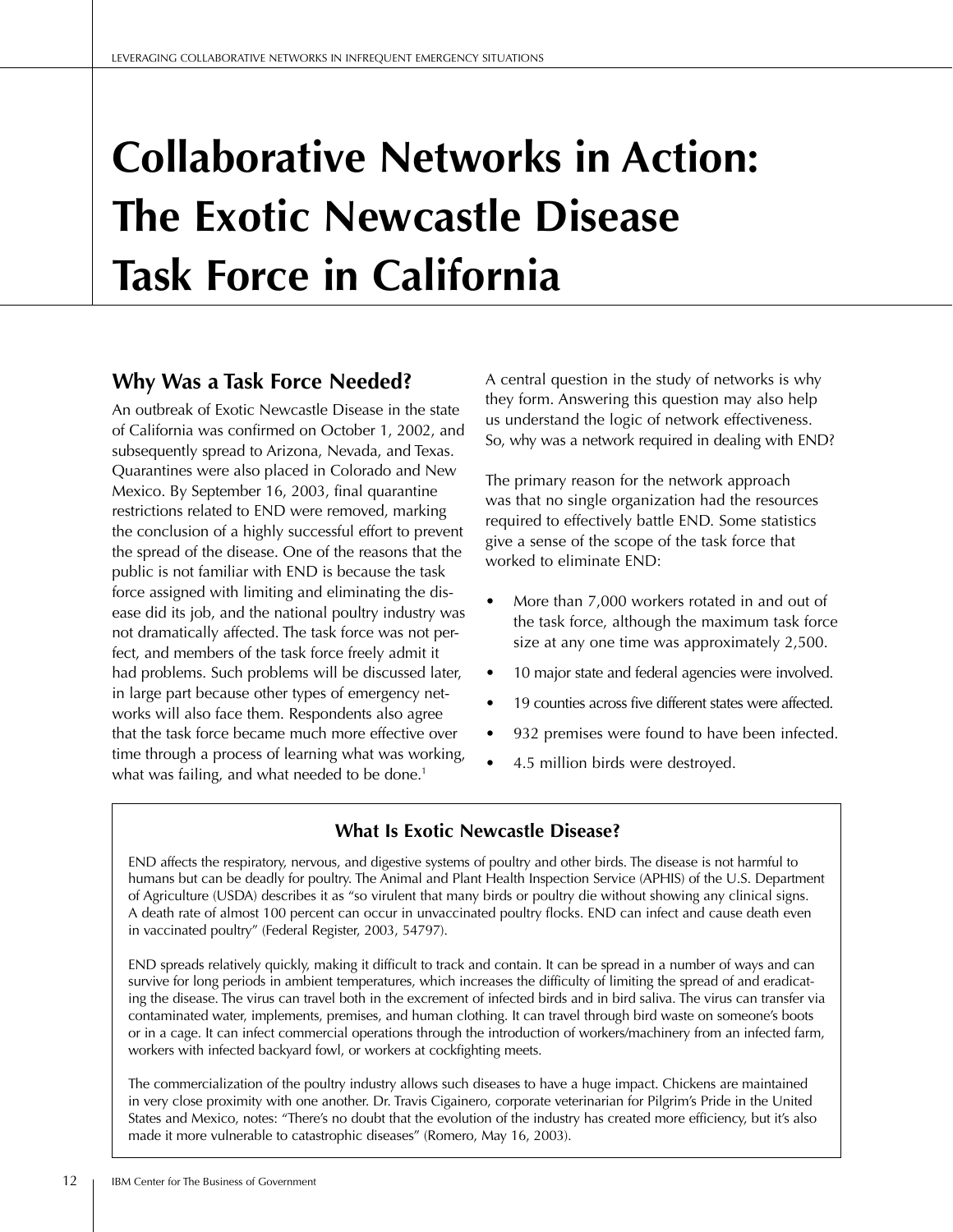- 42 countries, plus the 15 member countries of the European Union, imposed some form of trade restrictions based on END.
- The estimated impact of the trade restrictions arising from the outbreak was \$167 million.
- The estimated weekly impact of indirect costs (loss of tourism, increased retail prices for the affected product, decreased consumer demand, more stringent regulatory controls, and increased cost of replacement stock) was \$226.86 million.

Another way of pointing to the scope of the task force responsibilities is to look at the range of duties involved. The sidebar "Network Tasks in Dealing with END" outlines the basic tasks that had to be achieved by the network of agencies involved. Much of this was achieved by temporary workers, who provided 45 percent of the estimated 256,182 task force workdays. The next biggest contributor was APHIS, who provided 27 percent of the workdays. State of California employees provided 15 percent of the workdays, while other USDA agencies provided 9 percent (Werge 2004, Appendix A).<sup>2</sup> For the

# **Network Tasks in Dealing with END**

**Disease diagnosis and detection.** Qualified veterinarians were dispatched to premises to diagnose clinical signs of END or other diseases, collect samples for laboratory testing, and impose quarantine restrictions as appropriate.

**Conducting appraisals.** Appraisers estimated the value of birds for the purpose of providing indemnity payments. Appraisal was difficult in that it involved determining the fair value of backyard game fowl, pets, and exotic birds, in addition to that of commercial poultry.

**Euthanization and disposal.** This involved the humane killing of birds on infected and dangerous contact premises and appropriately disposing of all bird carcasses to prevent disease spread.

**Cleaning and disinfection.** Cleaning and disinfection teams worked on site at infected and dangerous contact premises after euthanization and disposal were complete. They eliminated all materials that could harbor END virus and disinfected all facilities at the site.

**Epidemiology.** This task involved identifying the means by which END had spread to infected premises. It also involved identifying all premises with possible links to infected birds and the means by which END could spread further. Epidemiologists drew on diagnostics, laboratory testing results, knowledge of the local area, scientific research results, and surveillance information to resolve epidemiological links.

**Surveillance and monitoring.** Task Force personnel canvassed neighborhoods threatened by the disease to identify all bird owners and birds at risk. They also placed sentinel birds on premises previously affected by END and monitored the health of those sentinels until disease-free status could be confirmed.

**Regulatory enforcement and quarantine.** This task involved working with law enforcement officials to enforce quarantine restrictions and prevent the spread of END by illegal means.

**Movement and permitting.** This involved reviewing special requests for movement of birds or equipment, examining the circumstances that applied, and granting permits as appropriate. These decisions were typically made by animal health technicians or veterinary medical officers from APHIS-VS or AHFSS.

**Biosecurity enhancement.** Task Force personnel worked with bird owners, feed producers, distributors, and other local groups to ensure adequate biosecurity procedures were adopted. Establishing internal biosecurity measures for the END task force itself was also an important task.

**Outreach and public information.** The outreach and public information campaign played a key role in the eventual elimination of END by disseminating information about the disease. Task Force personnel met with bird owners, bird clubs and swap-meet organizers, pet store and feed store owners, and many other organizations. A broad spectrum of activities was conducted by personnel in connection with outreach. The task force employed public relations specialists from the state and federal agencies involved and also hired a commercial public relations firm.

*Source: Adapted from Howell, 2004, 24–25.*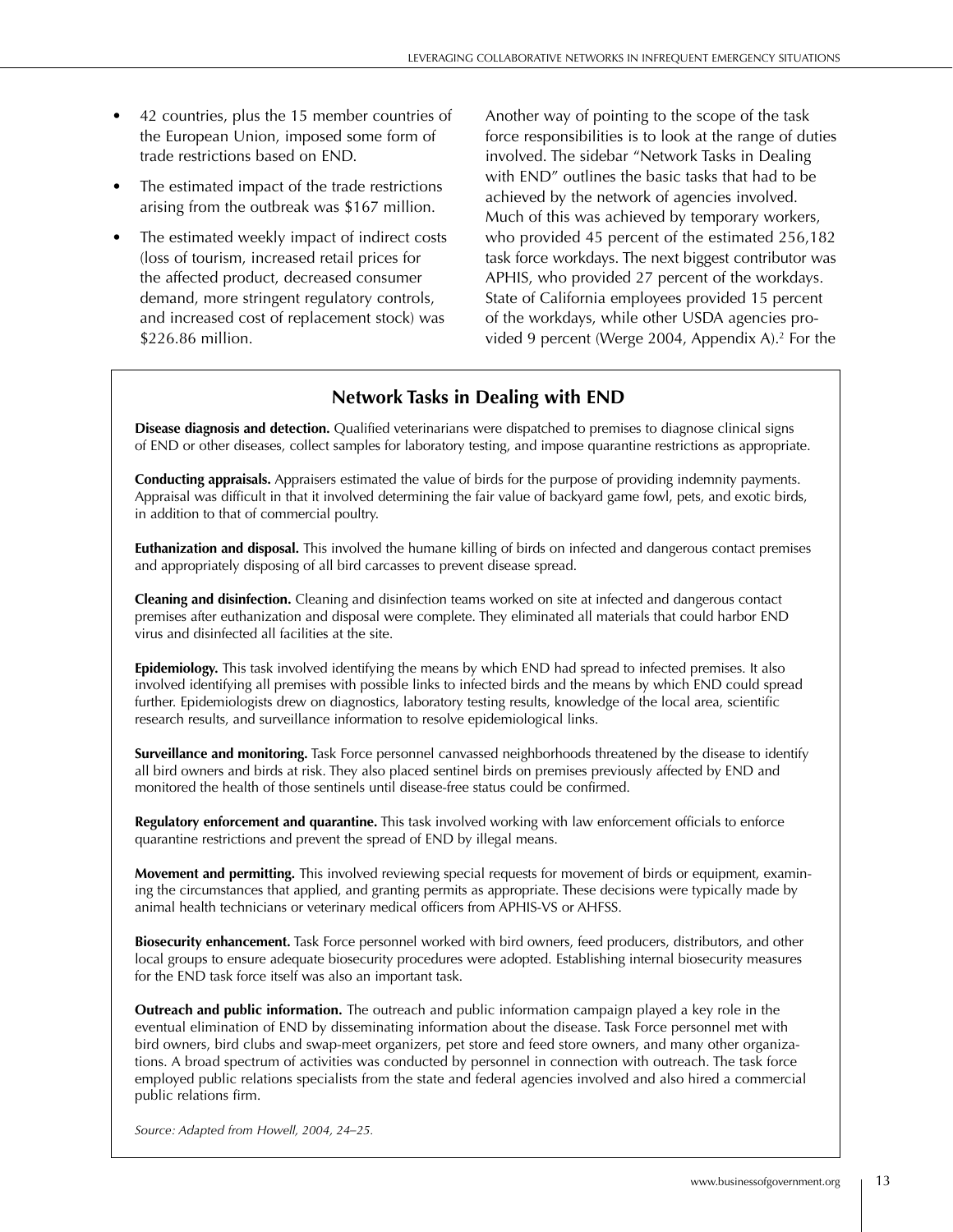bulk of the operational activities described, such as euthanization and disposal, cleaning and disinfection, surveillance and monitoring, teams were usually made up of temporary workers, members of the California Conservation Corps, and typically led by an animal health technician or veterinary medical officer from the Animal and Plant Health Inspection Service–Division of Veterinary Services (APHIS-VS) or the Animal Health and Food Safety Services (AHFSS), which is part of the California Department of Food and Agriculture (CDFA).

The scope of the outbreak grew over time, prompting the size and membership of the network to expand. The task force response can be divided into three phases (Werge 2004), as summarized in Table 1.

#### **Phase 1: October–December 2002**

The first phase began when the disease was discovered when an owner of backyard game fowl in Compton, a part of Los Angeles, consulted a local veterinarian over the death of some birds. The vet sent the birds to a California Animal Health and Food Safety (CAHFS) laboratory for testing on September 25, 2002. Over the following two days, additional samples of dead birds from separate locations in Lancaster, Los Angeles County, and Norco, Riverside County, were also sent for testing. The first sample was sent to the CAHFS laboratory at San Bernardino, part of the University of California at Davis, and an initial diagnosis was made on September 26. This diagnosis had to be confirmed by the National Veterinary Services Laboratory (NVSL) in Ames, Iowa.

On October 1, the NVSL confirmed the disease to the area veterinarian in charge of California, Dr. Paul Ugstad. Dr. Ugstad is based in California, but is a federal employee, a member of APHIS-VS, which is part of the USDA. Dr. Ugstad worked from the beginning with Dr. Richard Breitmeyer, the state veterinarian who oversees AHFSS. Together, the CDFA and USDA would be the central agencies in the emergency network that developed. The initial decisions that Dr. Breitmeyer and Dr. Ugstad made represent the origins of the task force as an identifiable entity. On September 29, the Compton location was quarantined and was depopulated the following day. This marked the beginning of the disease eradication efforts. The task force had acted aggressively, using existing resources within California rather than waiting for guarantees of federal funding.

The task force could never verify whether the Compton location contained the index case that brought the disease into California. Dr. Annette Whiteford, director of AHFSS, acted as joint area commander of the task force. She comments: "By the time we had discovered the disease, it had already spread fairly widely and it was impossible to trace back to the index case. So we don't know exactly how it was introduced." Since birds imported legally into the state must go through quarantine, it is unlikely that the index bird was legally imported (though not impossible, since the disease could have traveled in a bird cage, or even on someone's feet or clothes). However, veterinarians believed that the early cases were game fowl that were likely bred for cockfighting. Cockfighting is illegal in California, but owning game fowl is not. Cockfighting meets provide ideal conditions for diffusing diseases. Unvaccinated animals and owners from different parts of the state interact in unsanitary conditions. This is but one example of how the backyard nature of this outbreak posed special challenges for the task force. Further challenges will be described later.

On October 1, 2002, the USDA confirmed the outbreak of END in California. The CDFA and the OES had undertaken some preplanning for dealing with

## **Organizations Participating in the Emergency Network**

#### **Federal Agencies**

Department of Agriculture

- Animal and Plant Health Inspection Service (APHIS)
	- Veterinary Services
	- National Veterinary Services Laboratory
- United States Forest Service
- National Response Management Team

#### **State Agencies**

California Department of Forestry and Fire Prevention

- Animal Health and Food Safety Services
- Animal Health and Food Safety Laboratory California Office of Emergency Services

California Highway Patrol

California Environmental Protection Agency California Department of Health Services

#### **Private Sector**

Temp agencies Temporary employees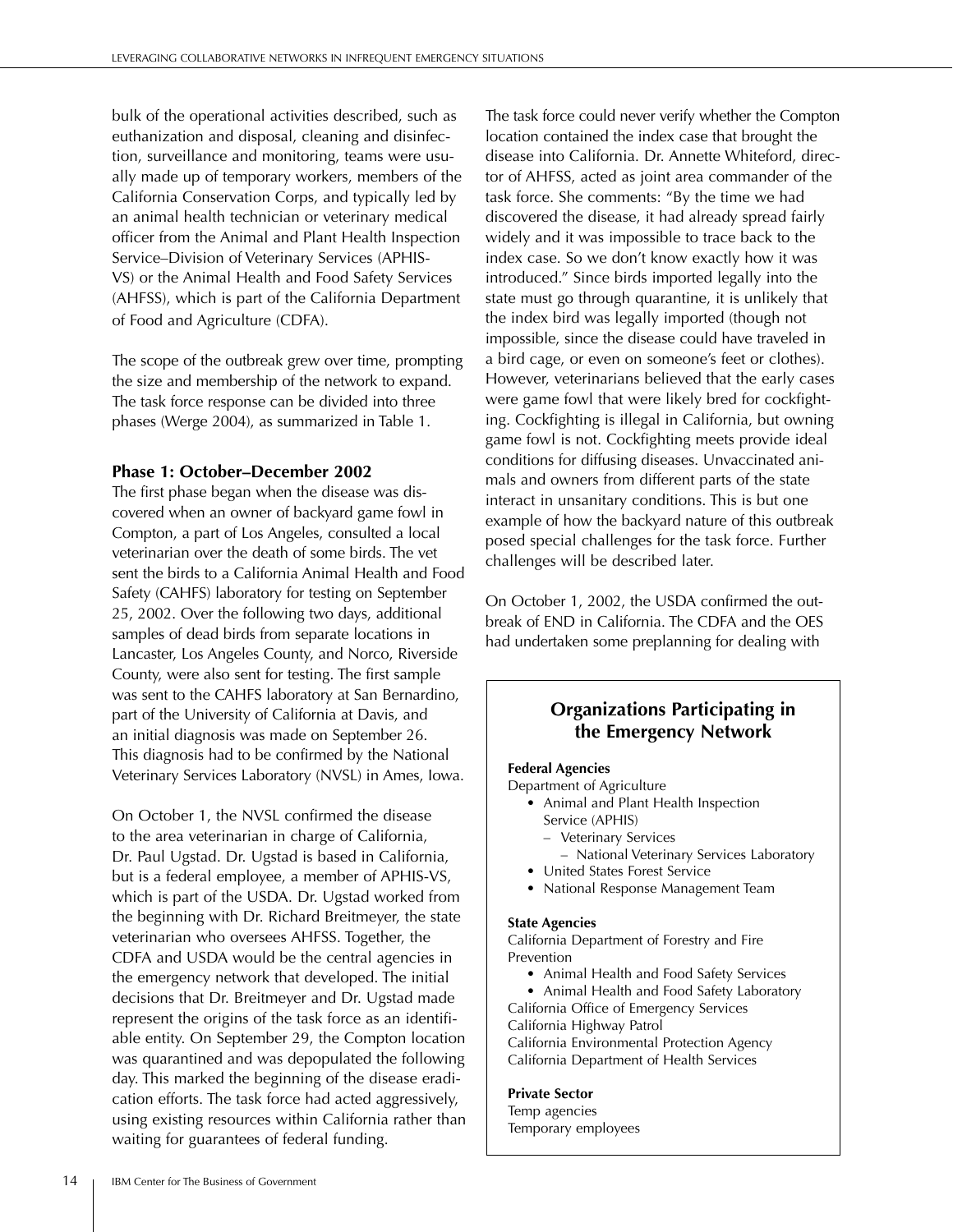| Phase 1                                                                                                                                                                             | Phase 2                                                                                                                                                                                                                                  | Phase 3                                                                                                                                                                      |
|-------------------------------------------------------------------------------------------------------------------------------------------------------------------------------------|------------------------------------------------------------------------------------------------------------------------------------------------------------------------------------------------------------------------------------------|------------------------------------------------------------------------------------------------------------------------------------------------------------------------------|
| <b>October-December 2002</b>                                                                                                                                                        | January-April 2003                                                                                                                                                                                                                       | May-August 2003                                                                                                                                                              |
| • Disease is discovered among<br>backyard animals.<br>• Task force is formed.<br>• Countries impose trade<br>restrictions.<br>• Approximately 200 employees<br>on average involved. | • Disease is discovered among<br>commercial flock.<br>• Declarations of emergency<br>• Task force grows to maximum size.<br>• Disease is discovered outside of<br>California.<br>• Approximately 1,400 employees<br>on average involved. | • Number of new cases declines.<br>• Quarantine lifted.<br>• Task force disbands.<br>• Trade restrictions lifted.<br>• Approximately 1,000 employees<br>on average involved. |

#### **Table 1: Timeline of Outbreak**

foreign animal diseases (OES and CDFA, 2001), but as additional cases were confirmed, individuals from CDFA and VS began to realize the scope of the problem. "After about three days we realized this was a serious situation because the population of birds that the disease was spreading in were mobile and pretty far-reaching. It wasn't just one isolated case and birds had been moving," according to Dr. Whiteford.

The task force continued to act aggressively immediately after the announcement. State quarantines were placed on all potentially infected premises in order to stop bird movement. Another action was to quarantine poultry at county fairs. The task force also closed all poultry exhibits in the state and contacted commercial producers. A toll-free hotline was established to answer questions and collect information. OES located space for the first incident command post by October 3 in Los Alamitos, Calif., and 91 personnel were in place by October 15. At about the same time, the task force suspended any routine inspections of poultry by government agencies in order to reduce the unintended spread of the disease. By November it became clear that the disease was too widespread to render a property quarantine effective, so on November 13 the state veterinarian declared a regional quarantine on eggs and poultry from affected areas. The USDA issued an equivalent federal quarantine by November 21.

On December 21, 2002, END was first found in a commercial setting at an egg-laying facility in Riverside County. In the following days, commercial flocks housing approximately 1.2 million birds in San Bernardino and San Diego were confirmed as being infected with END. Task Force officials had feared

this outcome, which signaled that the scope of the outbreak had just become dramatically bigger. On January 6, 2003, USDA declared an extraordinary emergency. Gray Davis, then governor of California, made a similar declaration two days later. The declarations of emergency brought practical benefits for the task force by freeing resources and enabling authorities, and helped justify the approval of \$121.8 million in federal emergency funding for APHIS.

## **Phase 2: January–April 2003**

During the second phase, the task force grew in response to the demands of the outbreak. Prior to the commercial outbreak, the task force fluctuated between 200 and 470 people, and had dropped to about 200 immediately before the commercial outbreak. By February, the task force had grown to 1,686 people from a variety of agencies. The growth of the task force posed a management challenge since an average of 40 new employees (and as many as 125) joined the task force on a daily basis (Speers and Webb, 2004, 11). Previous to the emergency declarations, the bulk of the employees came from the state of California. After the declarations, the number of USDA employees would grow quickly, soon outnumbering state counterparts. One significant addition to the task force during the second phase was the experience of the USFS and the CDF in dealing with fire emergencies. The growth of employees and spread of the disease led to the creation of a second incident command post (ICP) in California on January 15.

At the same time END appeared to be expanding in California, quarantines were also established in other states: in Nevada by mid-January, in Arizona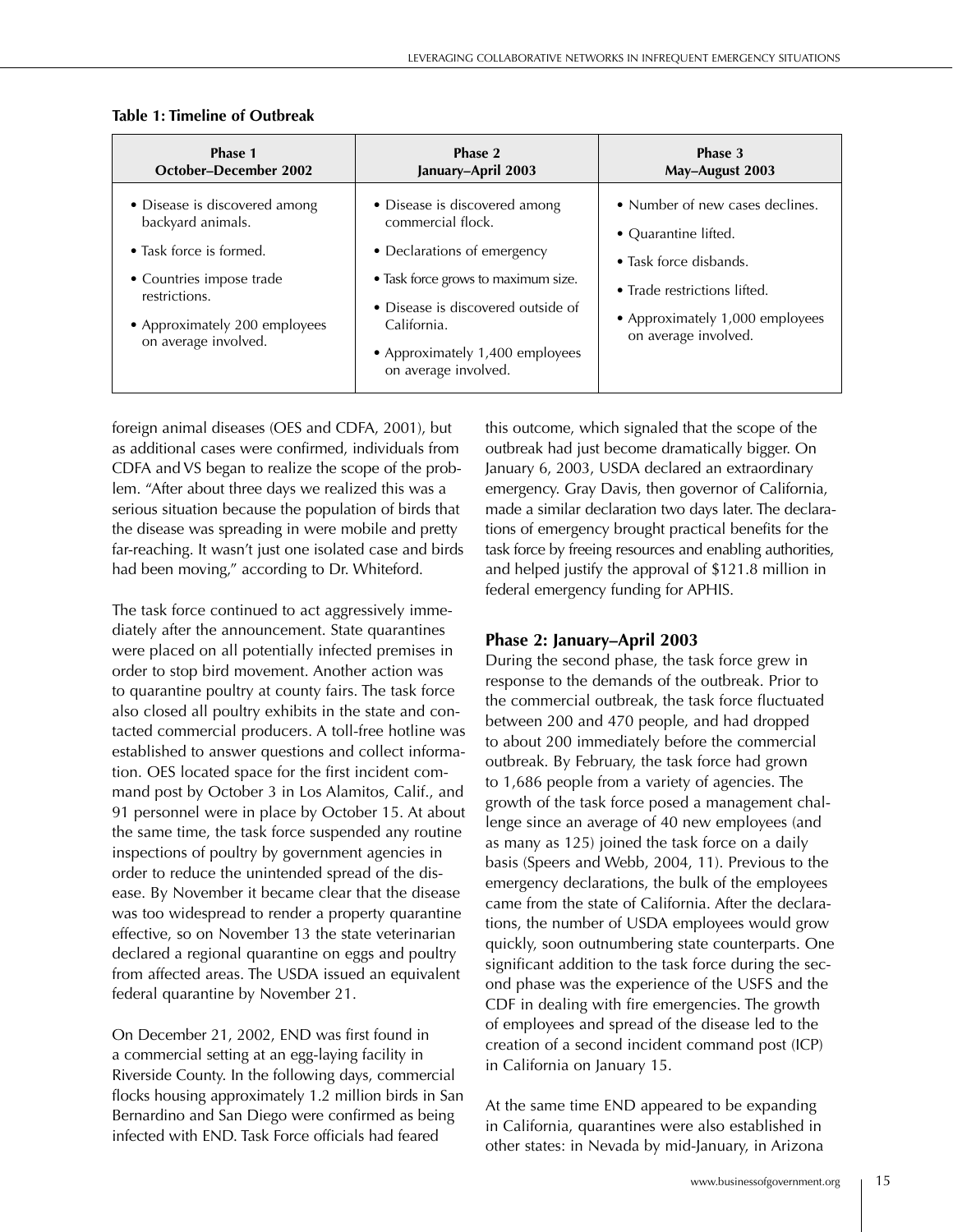and among the Colorado River Indian tribes by late January. A different strain of END was found in Texas at the beginning of April, and suspicion that the Texas index case had caught the disease at a cockfight in New Mexico led to a quarantine there also. Altogether six ICPs were established, with the Los Alamitos location designated as the area command that had oversight over the entire operation. Area command was responsible for establishing and communicating task force policy, deploying resources, and ensuring consistency and coordination across the different ICPs.

The scope of these later outbreaks never matched that of California. Indications of END in these states were investigated and responded to quickly. In part, this was because the task force was already activated when incidents were found elsewhere. Another major help was that state, local, and tribal governments were aware of the threat, were looking for the disease, and were swift in response. The task force began to ease quarantines in the middle of May.

#### **Phase 3: May–August 2003**

The last infected premises in California was found on May 31, 2003, and by July 30 only a handful of areas in California still remained under quarantine. In the latter months of its existence, the focus of the task force was on surveillance for any signs of infection. The task force devised a statistical sampling technique to test for the presence of END. The quarantine on California was lifted on September 16, 2003, signaling the end of the outbreak.

This was not the first outbreak of END in the United States or even in California, but previous outbreaks had not been large scale with one exception. In 1971, END was found among commercial California poultry. In terms of time and costs, the task force was more successful this time around. The previous outbreak lasted from November 1971 to July 1974, a period of 33 months. The cost of the eradication effort was approximately \$250 million in 2003 dollars (\$56 million in 1972) and about 12 million birds were destroyed. This compares with an estimated cost of \$176 million for the 11-month outbreak in 2002–2003, where more than 4.5 million birds were killed. It is also worth noting that the more recent task force had to deal with the additional complexity posed by detecting END among backyard flocks.

# **What Were the Components of the Task Force?**

The variety of actors brought together in the task force is illustrated in Figure 2, which also demonstrates the application of the ICS framework discussed earlier and illustrated in Figure 1.

Social networks are generally characterized by regular contacts between a stable set of actors dealing with a recurring issue. The network that was developed to battle END does not meet these qualifications, and indeed might be termed a *latent* network. There was preplanning for animal health incidents, but not specifically for END. The preplanning was still helpful when the outbreak did occur, because staff at CDFA, OES, and USDA had a sense of what emergency resources existed and who should be contacted. But knowledge about who to contact is not the same as having a functioning network, and the early participants had to effectively construct a real network out of a latent one as the emergency developed. Staff from other government agencies were provided by means of mutual-aid agreements with the agencies in question, most of which had to be reached after the outbreak occurred. Coordinating groups were established to create such agreements and attract recruits from other agencies.

In constructing an emergency network, the operating criteria for inclusion was that member agencies offered resources that other agencies lacked. Consistent with Ashby's Law of Requisite Variety that a highly varied environment requires a highly varied control system—the network needed a mix of resources to tackle a complex disease and environment. Resources included authorities, flexibilities, human resources, finances, and expertise. These resources complemented the strengths and weaknesses of other agencies in the network, allowing member agencies to focus on their specialty.

Table 2 on page 18 gives examples of the resources that some of the key participants brought to the task force and illustrates just what resources were required to deal with END. It is not intended to be exhaustive, but instead to demonstrate that no single organization had the resources to comprehensively tackle the disease. In any animal health issue, APHIS-VS can be expected to be involved, especially if a federal emergency is declared, as was the case with END. VS operated at the heart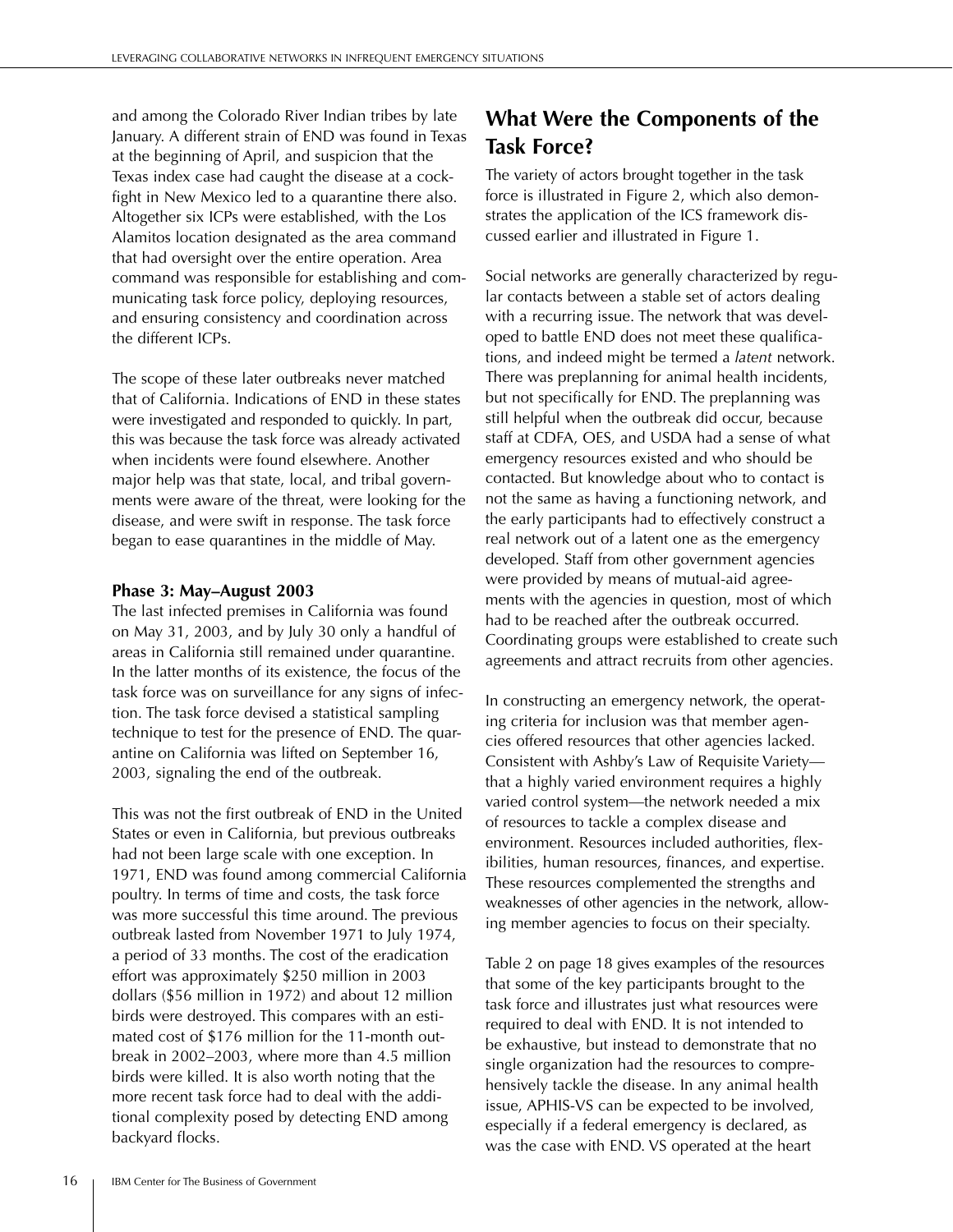

**Figure 2: Organizational Structure of Task Force**

*Source: Howell, 2004, 34.*

of the task force, and its employees filled the bulk of the key decision-making roles. But there was no expectation that VS would seek to overcome the disease by itself. The resources needed to successfully contain the incident mean that there was never any real alterative to the network form. "This Exotic Newcastle Disease response clearly pointed out that VS, as an independent organization, did not have the resources to respond alone to the incident and mitigate it, and it was clear that they needed to depend on other organizations," said Tony Clarabut, a member of the task force.

The involvement of some organizations may not be immediately clear. Why, for example, did an animal disease task force come to rely on officials from the California Department of Forestry and Fire Prevention, and the U.S. Forest Service? Such officials did not have substantive expertise on animal disease. Instead, they offered a wealth of experience managing large-scale emergencies. This included an understanding of how to apply the ICS model and principles, expertise on the logistics involved in organizing thousands of workers, and experience with emergency planning on a daily planning cycle. The task force veterinarians lacked similar practical experience managing emergencies.

These actors also had the advantage that their involvement could be requested by actors already involved in the task force. The OES could call on any state organization to lend its support, and the USFS is part of the Department of Agriculture and therefore a sister agency of APHIS.

Some of the skills that each agency brought to the table were ones that could be transferred to others. This was most obviously true with vets who were learning to apply the principles of ICS in emergency management. Initially, they relied a great deal on USFS or CDF officials, but over time became more experienced with ICS and confident in its application. The following quote by one member of APHIS reflects this point:

I was lucky enough to have a Forest Service mentor. At that time we had several Forest Service folks mentoring area command because APHIS had never used an area command structure, or California either. So we had some mentors who were helping us with those area command positions, and that was very helpful.... It was really the organizational structure, the ICS structure, that they were mentor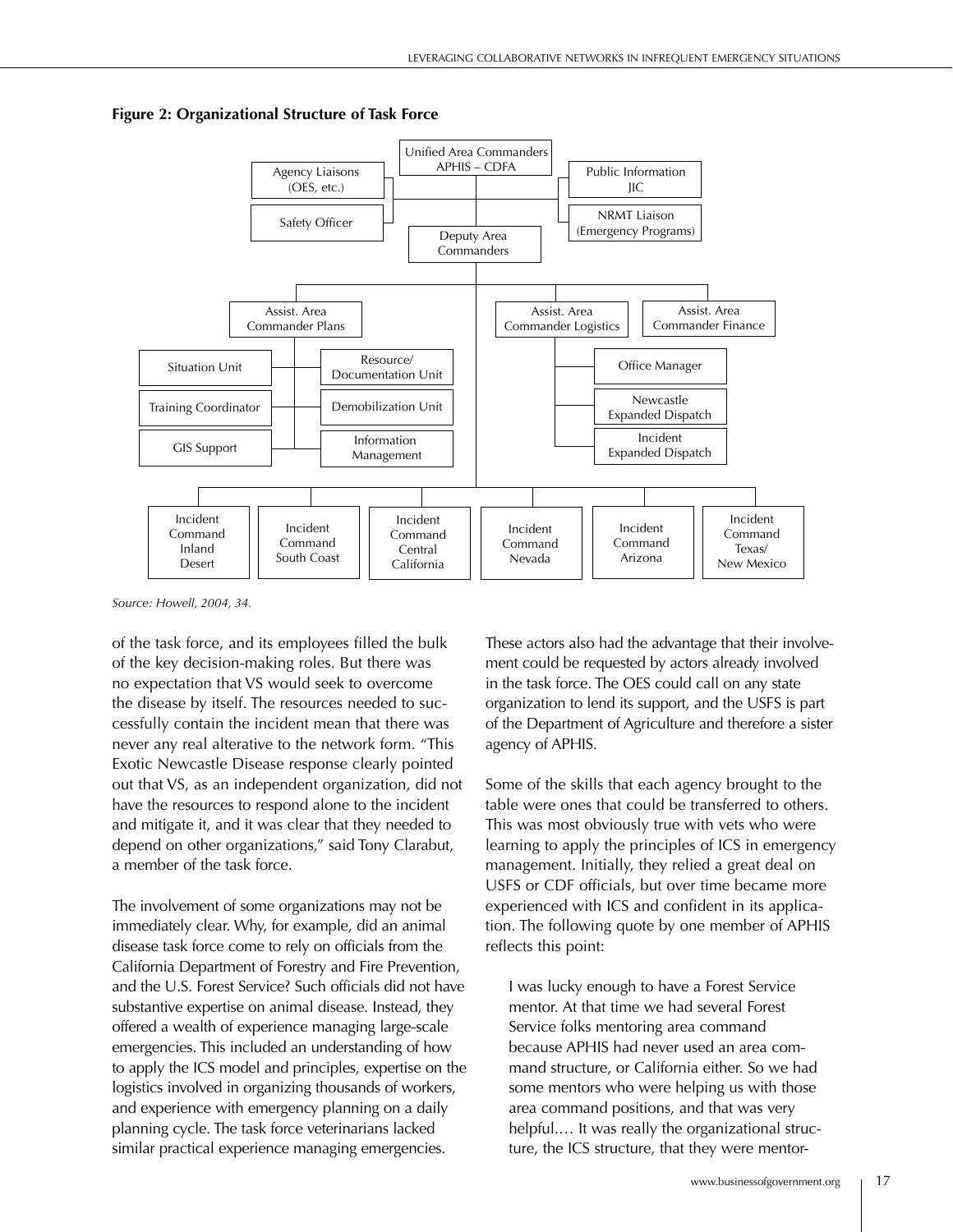ing us on and specific functions, because a lot of us were going into positions we had never, ever done before. So unlike their system where you don't do a position until you have been trained for it, we didn't have the luxury of that, and so we were throwing people into positions that they hadn't already shadowed or had some level of training, so we were really going in pretty cold. So there was a lot of just trying

to give you a feel for what this position really is supposed to be, what it's supposed to cover.

Such learning from fellow task force members is likely to occur if the transaction costs of learning are not high (for instance, one does not need a specialist degree to understand ICS) and if the skills learned are of future value (which, because of NIMS policies, is clearly the case for ICS).

|  |  |  | Table 2: Bringing Together Skills in an Emergency Network |  |
|--|--|--|-----------------------------------------------------------|--|
|  |  |  |                                                           |  |

| Agency                                                                                                          | <b>Skill</b>                                                                                                                                                                                                                                                 |
|-----------------------------------------------------------------------------------------------------------------|--------------------------------------------------------------------------------------------------------------------------------------------------------------------------------------------------------------------------------------------------------------|
| Animal Health and Food Safety<br>Services (part of California<br>Department of Forestry and Fire<br>Prevention) | • Veterinary expertise<br>• Understanding of END; how to identify disease, cleaning and disinfectant<br>procedures<br>• Local knowledge<br>• Preplanning for animal disease response in California                                                           |
| Veterinary Services (part of APHIS,<br>part of USDA)                                                            | • Veterinary expertise<br>• Understanding of END; how to identify disease, cleaning and disinfectant<br>procedures<br>• Experience with other types of animal disease outbreaks                                                                              |
| California Department of Forestry<br>and Fire Prevention<br>U.S. Forest Service (part of USDA)                  | • Experience with applying ICS in emergency situations<br>• Hiring flexibility<br>• Expertise on emergency logistics<br>• Experience in training and managing large number of emergency workers<br>• Experience and expertise in emergency planning          |
| California Office of Emergency<br>Services                                                                      | • Awareness of the emergency resources available in different parts of the<br>California state government<br>• Authority to coordinate the actions of state agencies toward emergency<br>response<br>• Preplanning for animal disease response in California |
| Temp agencies                                                                                                   | • Personnel management of temporary workers<br>• Hiring flexibility                                                                                                                                                                                          |
| Temporary employees                                                                                             | • Volume of work support<br>• Continuity at front lines<br>• Knowledge of local environment, language, and customs                                                                                                                                           |
| California Animal Health and Food<br>Safety Lab and National Veterinary<br>Services Laboratory                  | • Ability to identify disease<br>• Development of rapid diagnostic test                                                                                                                                                                                      |
| National Response Management<br>Team (NMRT, part of USDA)                                                       | • Coordination of federal agencies<br>• Development of interagency cooperation agreements with other USDA<br>agencies<br>• Development of financial requests and reports for U.S. Office of<br>Management and Budget                                         |
| California Highway Patrol                                                                                       | • Ability to enforce quarantine: created checkpoints at weigh stations to<br>ensure that commercial vehicles observed quarantine; inspected trucks<br>stopped for routine traffic violations                                                                 |
| California Environmental Protection<br>Agency                                                                   | • Understanding of disposal and decontamination procedures                                                                                                                                                                                                   |
| California Department of Health<br>Services                                                                     | • Understanding of health risk to humans<br>• Understanding of risk communication to the public                                                                                                                                                              |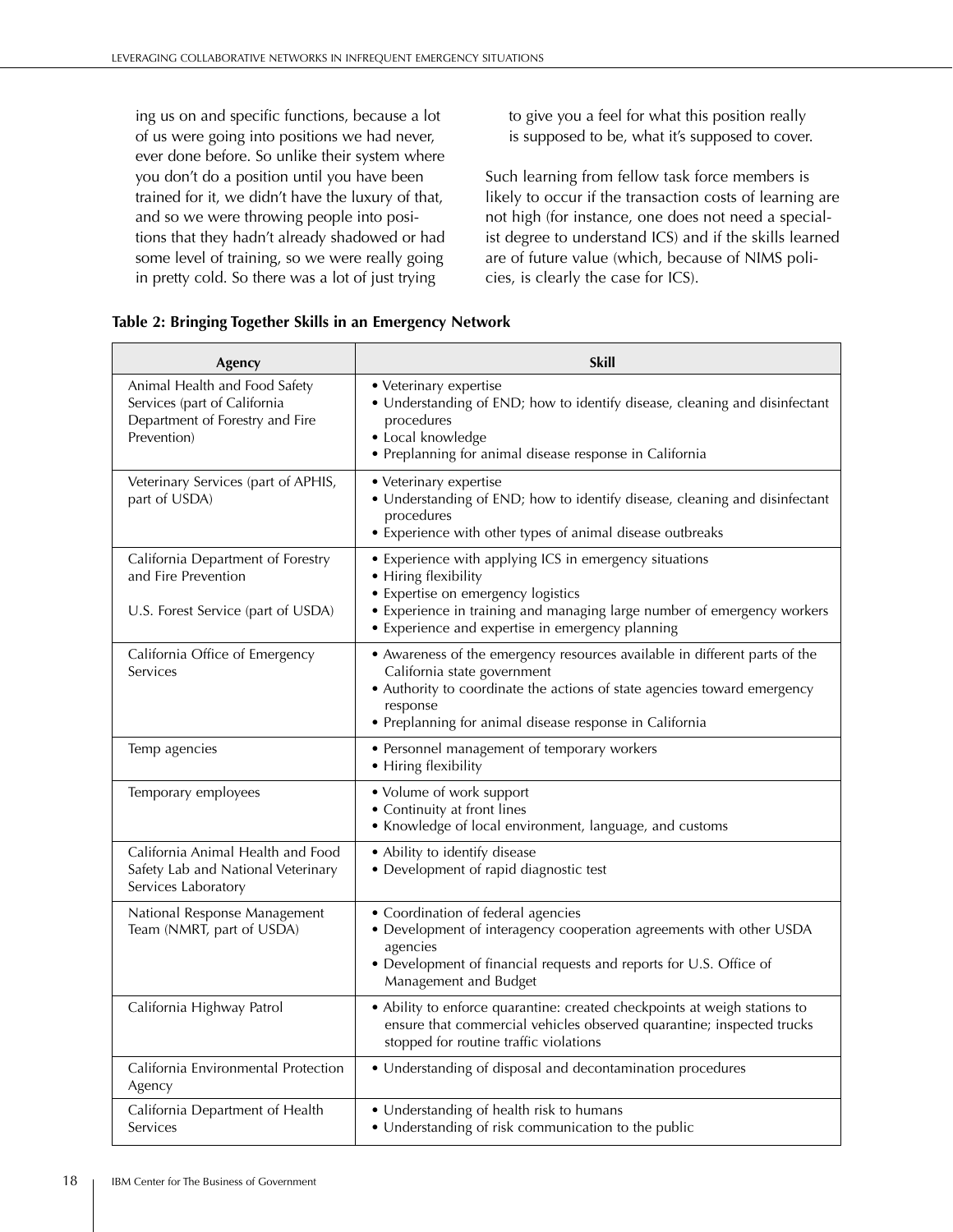# **Looking Forward: Increasing the Effectiveness of Collaborative Networks**

The previous section discussed details of the END outbreak, how the task force formed, where the members came from, and what they did. If we wish to learn about the potential for emergency networks to be successful, we have to take a fuller account of the challenges faced by the network and how the task force overcame these challenges. Such difficulties and management responses are drawn from the END case, but are expected to be relevant to other complex emergency situations.

# **Challenges to the Effective Use of Emergency Networks**

Some obvious variables make some emergencies more challenging to deal with than others. One is the scope of the emergency. The END outbreak was large, spread quickly, and rapidly outstripped local resources. A large emergency demands a large amount of manpower, which makes coordination difficult. And when a large-scale outbreak has some of the characteristics the END task force faced—a high level of uncertainty, unanticipated aspects of the disease, and its long-term nature—the challenges faced by the emergency network become much greater.

## **Key Emergency Network Challenges**

- Uncertainty about task, management principles, and operations
- Unanticipated aspects of emergency
- Rotation of employees

## **Uncertainty About Task, Management Principles, and Operations**

The most critical challenge facing the task force was uncertainty. At the beginning of the outbreak, very basic questions about how to defeat END were unanswered. The members of the task force who were used to fighting forest fires were unaccustomed to such uncertainty and believed that END should be similarly amenable to control. But END is different from forest fires in a number of crucial respects. Forest fires occur every year, and while there is some variation from fire to fire, the means of defeating them is reasonably well understood. A wealth of knowledge and experience on the most effective ways of controlling fires can be found among firefighting personnel, in training, and in formal procedures. Like all infrequent emergency events, the END outbreak lacked these qualities.

The last major outbreak of END occurred in the early 1970s. At a basic level, this meant there was not a readily available team whose experience had taught them the best ways of fighting the disease. There was not an "off-the-shelf" set of management principles and tactics for END that task force members could turn to as they decided on questions of how to organize (Who is in charge? How do we communicate? How are resources deployed? How centralized are decisions?) and how to operate (How do we track END? How do we eliminate it?). The ICS provided some general structural guidance, but this had to be applied to the context of END and the actors involved. Members of the task force drew parallels from other types of emergencies they were familiar with and tried to develop informed decisions about how to tackle END as the outbreak occurred. In doing so, the task force brought together different skill sets from different organizations (see Table 2).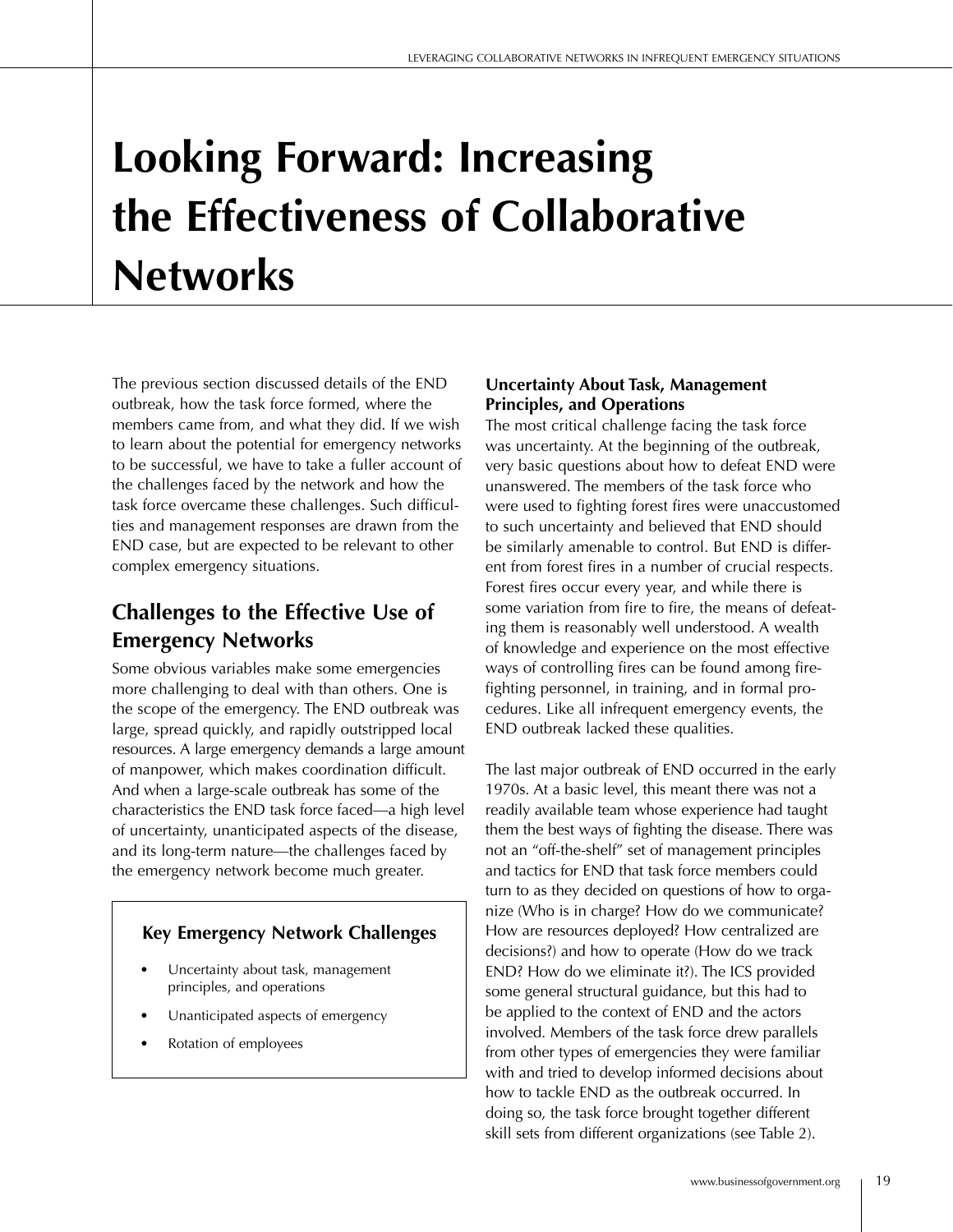Did the sum of the skill sets of task force participants offer a comprehensive answer to fighting END? No—or at least not right away. Important issues needed to be resolved and had to be learned on the job. Vets had to learn how to manage using the ICS framework. Forest Service officials had to learn to apply that framework to an unfamiliar setting. All members of the task force had to learn what specific procedures were likely to eliminate END. While previous planning documents had outlined basic strategies for dealing with foreign animal diseases (OES & CDFA, 2001), they had not provided specific guidelines for END. Such procedures would have to be written, and sometimes rewritten, in the middle of the outbreak.

Other challenges that add to the uncertainty of animal disease outbreaks include geographic mobility and the difficulty of tracking the disease. While most emergencies have clearly limited and observable geographic boundaries, this is not true of contagious diseases. Identifying where the disease is and how it is spreading is a major challenge. Clarabut, a task force member who comes from the CDF, comments: "When we are fighting a fire we can look out there, we can fly over it in an airplane, we can see exactly where it's going and what it's doing and what its potential is. The VS or CDFA job of epidemiology and surveillance is a hundred-fold more complicated than that."

To help eliminate the uncertainty, task force officials reviewed documents and interviewed officials associated with the last major outbreak of END, which was also in California. However, the passage of three decades and the basic differences between the incidents limited the parallels that could be drawn. Not only had technology changed, but the nature of the outbreak was markedly different.

## **Unanticipated Aspects of Emergency**

One of the major complications facing the task force was the outbreak of END among backyard flocks. Preplanning had assumed that any major outbreak of disease among birds would occur in the commercial population, as it had in the 1970s. According to the USDA area veterinarian in charge, Dr. Ugstad: "I don't think any of us in our planning had any idea of how difficult it is dealing with an outbreak in an urban neighborhood. I don't think any of us understood the magnitude of the backyard poultry population. We are very comfortable with, and become

accustomed to, working with traditional agricultural production facilities." The task force was not prepared for dealing with the spread of the disease among backyard fowl, which made up 96 percent of the premises investigated (Speers et al. 2004, 68). The task force had to become adept at dealing with an unanticipated additional layer of complexity.

If the outbreak had occurred only among commercial producers, many birds would have been infected and the financial cost still would have been high. However, managing the outbreak would have been simpler to deal with in many respects:

- **Coordination of bird owners:** Commercial owners are a clearly identifiable group with a preexisting relationship with state vets and APHIS-VS. Commercial birds are concentrated in specific, known areas that are easily accessible.
- **Co-production possibilities:** Commercial owners have staff on hand who could aid with the disposal of the birds. There is an informal network of connections between commercial producers, and key commercial producers were able to organize other producers.
- **Standardized procedures:** Commercial operations are relatively large and often similar in operation, increasing the potential for developing standard responses. With some exceptions, it is reasonably simple to appraise the value of commercial birds, and eradication, cleaning, and disposal could follow a standard set of procedures.

The backyard population was more challenging to deal with. Most obviously, there was a lower effortto-payoff ratio. Whereas dealing with one commercial owner could mean accounting for hundreds of thousands of birds, task force members had to engage with lots of backyards owners with a much lower number of birds. The average number of birds depopulated in a backyard premises was 59, while the equivalent number for commercial premises was more than 120,000 (Speers et al., 2004, 75). In addition, the disease was easier to spread among backyard populations. In some neighborhoods, free-roaming chickens facilitated the spread of the disease from one premises to another, as did neighbors visiting one another. "Trying to understand movement in and out of a neighborhood is difficult. Movement control on a ranch is also much easier than in a neighborhood," says Dr. Whiteford.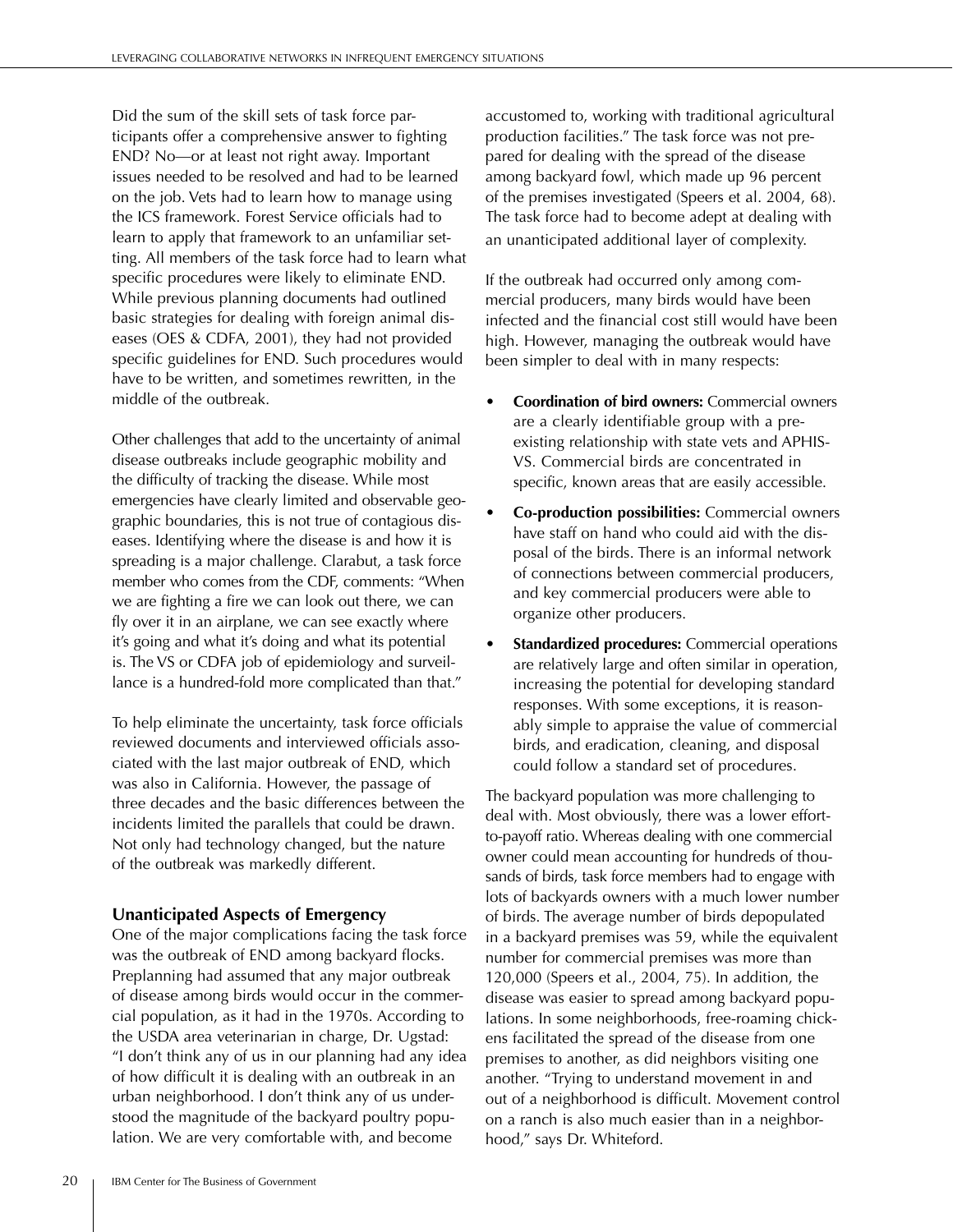Another challenge was that detection was more difficult. The task force did not know who these bird owners were unless they self-reported. Chances of self-reporting were low, at least until awareness of the disease increased. Many backyard owners have limited discretionary income, which reduces the likelihood that they will contact a vet if their birds become sick, eliminating another source of contact for the task force. According to Dr. Ugstad: "Most of the initial [carriers were] in the backyard, hobbytype flocks—people that don't normally apparently contact veterinarians when they have problems with birds. We felt like the disease had been circulating a few weeks before the initial diagnosis was made; therefore, we felt like it was more widespread than we could really handle with the resources in California."

Much of the backyard population was game fowl raised for the purposes of cockfighting. There are an estimated 1 million game fowl in California, about one-third of the estimated game fowl population in the country (Speers et al., 2004, 16). Although owning game fowl is not illegal, cockfighting is. As a result, there was deep suspicion of any sort of law enforcement officials in this community, reducing the chances of self-reporting. These individuals are also less likely to comply with a quarantine or offer their birds for testing. Rather than keep the birds on a single piece of land, they will interact regularly in the unsanitary conditions of fight meetings and by selling birds to one another. In addition, the traditional cockfighting season runs from Thanksgiving to the end of December, occurring just as the task force was trying to discourage the movement of poultry. In some cases, owners of game fowl were suspected of being involved in other illegal activities, raising safety concerns for task force employees. Some precautions were taken. Surveillance teams did not work in certain areas on weekends, and local law enforcement officials were notified of the presence of task force employees.

Instead of relying on self-reporting or inspection of a handful of commercial owners, task force surveillance teams had to go door-to-door, asking if there were birds on the premises and if they might be allowed to examine the birds or get access to them to eliminate them. Surveillance mostly occurred during working hours, when there often was no one at home to allow entry, meaning that surveillance teams would often have to return to the same prem-

ises multiple times. Each backyard premises was slightly different, making it more difficult to write standard procedures that would satisfy all situations. The types of birds might differ from one owner to another, making appraisal slower and more complicated. The owners often had strong attachment to their birds, meaning they could be deeply upset at the loss of a family pet and less likely to be cooperative. As it became clear how widespread the disease was, the task force took a more aggressive approach to depopulation.

When the task force epidemiologists determined that END was prevalent and that there had been possible movement of END within a neighborhood, the birds in that neighborhood were treated as if they were a single flock, meaning that all birds were destroyed, with or without further testing. Even when the birds were eradicated, there was still the risk that the backyard owners would violate the quarantine by purchasing new birds. The task force surveyed homes where birds had been eliminated and found that in some cases replacement birds were in place.

The backyard dimension also added a cultural complexity to the work of the task force, since a high portion of the backyard owners were Hispanic. Task force members had to go into poor Hispanic neighborhoods, where Spanish was the first language, and seek cooperation with the locals. This was a daunting task for many who did not speak the language, had little knowledge of local geography, were unfamiliar with the culture, and were from parts of the country with a much lower percentage of Hispanics. One way of overcoming this problem was to employ temp employees who were Hispanic to act as translators/guides and workers.

The backyard aspects required higher levels of external outreach to concerned bird owners, and figuring out what sort of communication would be effective was most difficult with the Hispanic population. The task force, advised by an advertising firm that specialized in Hispanic outreach, tried a variety of options, including:

- A toll-free hotline
- A dedicated website
- Leaflets and door hangers targeted to areas under surveillance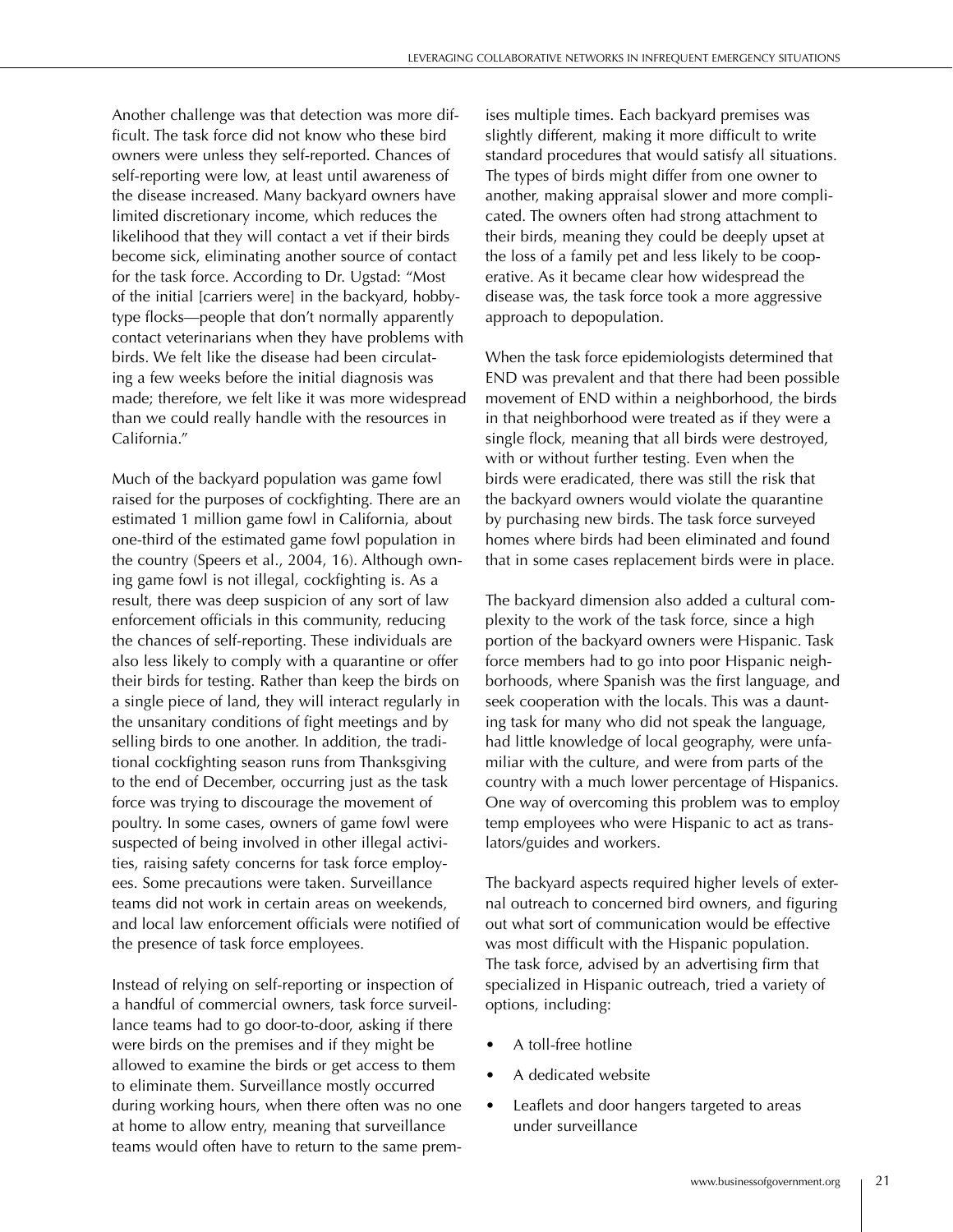- Advertising in Spanish-language radio and newspapers
- Including END materials with municipal water bills
- Posters at rest stops
- Distributing information at holiday events such as Cinco de Mayo
- Town-hall meetings
- Direct mail to all residences in quarantine area
- Press releases

### **Rotation of Employees**

Many respondents described turnover of staff as one of the primary, if not the primary, management challenge that the task force faced. The lack of continuity limited the ability to build up experience among personnel and consistency in action, and increased transaction costs in terms of additional training and supervision requirements. New employees would come into a position and have to learn their role, just as the old occupant had finally mastered his. Employees would also have unfamiliar supervisors, with different preferences and ways of operating.

This section seeks to explain why heavy turnover of staff occurs in certain types of emergencies and what can be done to lessen its effects. The degree of turnover was unavoidable given the long-term nature of the emergency, the borrowed nature of staff, and the potential for employee burnout.

The term *emergency* evokes images of problems that are pressing for immediate attention—earthquake relief, fires, and volcanoes. Once appropriate attention has been given, the threat behind the emergency quickly passes and some version of stability, if not normalcy, returns. But this is a misleading image for many types of emergencies, which continue for days, weeks, months, and sometimes years. Animal disease outbreaks fit into this category of emergency. Because many types of emergencies occur infrequently, the public sector does not have a requisite full-time, year-round staff to deal with them. There are obvious exceptions, such as paramedics or firefighters. But emergencies like END are infrequent and might not occur for decades. When such a disease occurs, there are not full-time specialists who have been waiting for this moment. Instead, we rely on an "all hands on deck" approach. Agencies

with varying degrees of relevant expertise are pulled into the network of responders. They are also pulled away from their regular positions. The demands of their regular positions do not stop—their home agencies still have clients to serve, regulations to enforce, budgets to spend, and elected officials to satisfy. These "borrowed" staff have to juggle their regular role with their new emergency role.

Even if there were permanent staff to draw on, the nature of the work means that many would suffer burnout quickly. The emergency does not clock in 9 to 5, Monday to Friday, and neither can the staff responding to it. Staff are flown in from all over the country and are separated from their families. They stay in hotels, away from the familiar comforts of home. They deal with fellow workers they usually do not know and work in an environment that is unfamiliar to them. The workday is typically 11 to 12 hours, frequently for seven days a week. The basic tasks that make up the workday are new, and employees are acutely aware that failure in achieving their task is unthinkable, any delay is costly, and any mistake is subject to scrutiny. For all of these reasons, the job is highly stressful. Dr. Whiteford notes: "There is a burnout factor that needs to be considered. Observing our staff during the height of stress, I would say that it would take a week to adjust to the complexity of the incident and the complexity of the situation where the incident was located, and a week of really productive good work, and then that last week some of them really varied, but some of them you could see were reaching the point of exhaustion and were a little bit less effective. Others weren't, but I would think it would difficult to ask people to be in that kind of situation for more than three weeks." Dr. Denis Wilson, a member of AHFSS and an incident commander in the task force, says: "It can be a real burner to be away from home for an extended period of time, and under a stressful environment where you don't know the people. We had a number of people coming from small towns in other states, and all of a sudden they are thrown into the Los Angeles area with congested traffic and a different culture. It was kind of stressful, long hours, and away from their wives and kids."

The borrowed nature of most staff and the sheer demands of emergency response work meant that most employees worked on the task force for limited rotations. The typical rotation was about three weeks, at which point staff would return to their home agency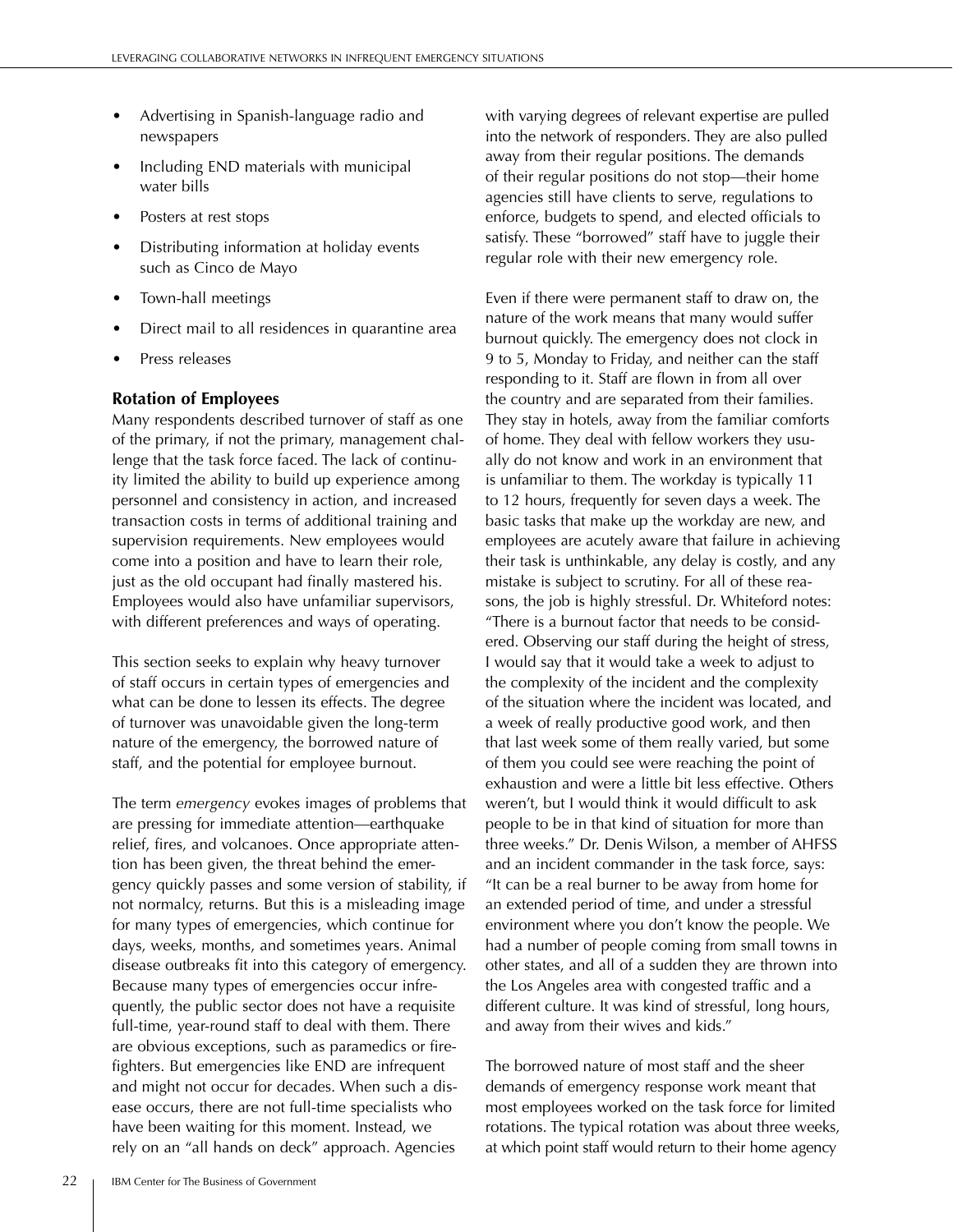with the possibility that they may return to the task force again in the future. For the agencies involved, the END task force was a drain on their human resources, whose primary work was reprioritized in favor of END. Since many employees were rotated in and out of the task force multiple times, this was often a frequent disruption to the home agency.

The task force gradually became better at dealing with rotation and developed some basic strategies that lessened the impact of turnover:

- **Ensure continuity in senior positions:** Some key individuals, including the joint area commanders, stayed with the task force throughout the bulk, if not all, of the outbreak. This ensured some measure of continuity in key decision situations. The hiring of temporary employees not affiliated with any of the public agencies involved also provided another form of continuity for frontline activities.
- **Rotate employees back into the same position:** The rotation schedule and staff process were structured to allow individuals to return to the same position they held previously. This allowed them to develop familiarity with a specific set of tasks, areas, and co-workers.
- **Create overlap and information exchange between different occupants of the same position:** As staff rotated in and out of the same position, they made contact with the employee filling that position in their absence, and were often kept up-to-date on major events via e-mails, phone conversations, or even debriefing memos. Most helpful of all was creating a three-day overlap between the departure of employees and the arrival of their replacements.
- **Rotate in and out entire teams:** By spring of 2003, the task force realized the benefits of rotating in and out entire emergency response teams, as USFS does during a fire emergency. This meant that employees not only had experience in their role, they also knew and had previously worked with their colleagues. VS plans to employ team rotation for future outbreaks and has begun to identify and train these teams.
- **Use standard operating procedures (SOPs):**  Since the task force could not rely on continuity among its personnel, it sought to codify the

accumulation of knowledge in formal standard operating procedures. The task force became more formalized as it grew in size, and all employees had to be familiar with SOPs relevant to their duties. Even employees rotating back into the same position they had before were required to reread the SOPs to ensure they were aware of any recent changes and sign a form acknowledging they had done so. The role of SOPs is further discussed in the next section under "Learning and Communicating Basic Procedures," beginning on page 26.

# **Success Factors in Using Collaborative Networks More Effectively**

The ability to deal with the challenges outlined in the previous section was one of the major reasons why the task force succeeded. This section looks at other success factors. These factors all help to explain how individuals from multiple agencies were able to coordinate their activities, act decisively, and ultimately defeat END.

#### **Success Factors**

- Creating trust and mediating its importance
- Using and adapting the Incident Command System
- Learning and communicating basic procedures
- Making use of innovative technology

The network form of managing the outbreak was the only viable form given the challenges posed and the limits of different organizations. But the network had to be coordinated toward common action. In part, it was able to do so through creating some measure of trust between participants and building a sense of shared culture within the network. What makes emergency networks different from other types of networks is the need to allocate and deploy resources rapidly. In order to achieve this goal, the network took on components of standardization and hierarchy to operate successfully. The remainder of this section examines how the network was organized and other factors that enabled the task force to succeed, such as the use of technology and innovation.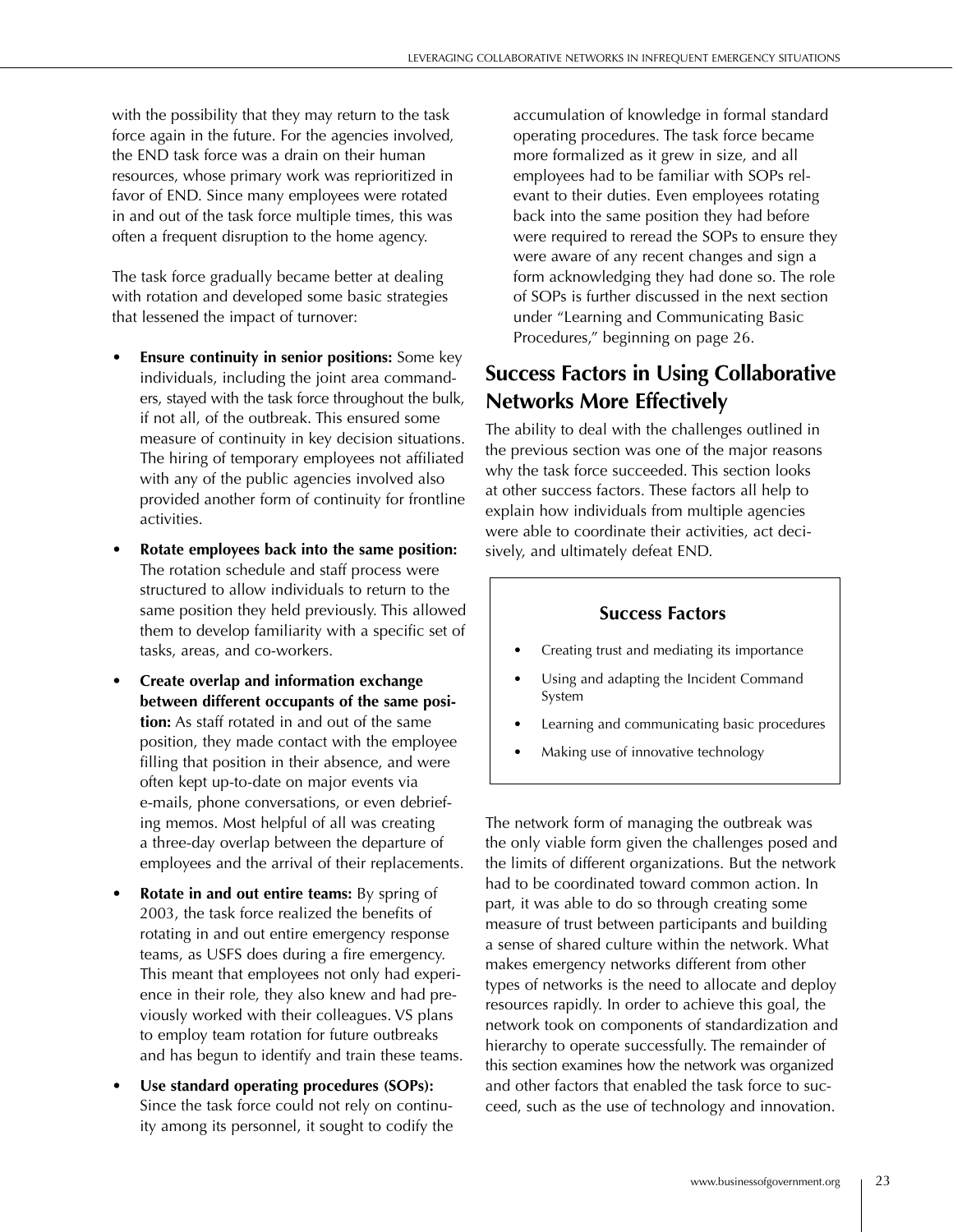#### **Creating Trust and Mediating Its Importance**

Processes that rely on cooperation from different organizations rely, to some degree, on trust. Trust in other actors inspires confidence, leads to delegation, and reduces transaction costs. Not surprisingly, trust is a factor that marks successful networks (Milward and Provan, 2000). Trust is based on repeated positive experiences of successful partnerships and met expectations. It takes time to develop, but time is not a luxury that emergency networks have. The END outbreak lasted longer than most emergencies, but was much shorter in duration than most network relationships, such as those between government and social service providers. The network was also subject to a high degree of staff turnover, further reducing the potential to build trust among members. Trust did develop between actors, but it could not be expected to be the glue that held the organization together. As long as a network is characterized by a limited duration and rotation of personnel, it is unrealistic to expect that trust will become the primary basis for emergency network action.

How can emergency networks ameliorate the absence of the basic conditions necessary for the development of trust? The END task force offers a number of lessons. First of all, there was not a high level of initial *distrust* among actors. The organizations involved were not rivals for resources or profits, so there was little reason to assume the motives and actions of others to be anything other than well intentioned and focused toward a shared goal. Where there were profit-seeking actors, there were more negative comments about the motivations of individuals or organizations involved—for example, some of the temp agencies and temp employees were criticized for poor quality of work or trying to maximize the amount of public money they made.

There were several potential sources of conflict among agencies. A main source of conflict was the different disciplinary and organizational backgrounds among the actors involved. The participants brought to the task force the perspectives of their home agency or training, which often clashed with the perspectives of others. For instance, the AHFSS and VS provided a high number of vets to the task force. Such individuals placed a high value on the judgment and discretion of experts. Individuals coming from the U.S. Forest Service and the California Department of Forestry and Fire Protection were more used to paramilitary-style hierarchies and com-

mand and control. While participants from different backgrounds generally realized the value and skills of the other, they sometimes disagreed on questions of how to run the task force.

If the organizational culture of the home agency shaped how individual task force members and the task force acted collectively, respondents also believed that the task force developed its own culture, which aided network effectiveness. The development of a new culture takes time. It is difficult to create and foster a new culture not only because of the influences of the home agency culture, but also because the task force was trying to define its own culture as it was engaging its task and was experiencing a vast influx of new individuals. Such an influx makes it difficult to establish and communicate a strong informal sense of organizational characteristics. These employees also came to the task force with a variety of motivations: Some were working for pay; some from a sense of public service. Some employees wanted to be there; some did not.

Respondents do speak to the development of a task force culture, however. This culture is characterized by a focus on mission and task, demanding work, a sense of shared crisis, and esprit de corps. This culture developed not so much because of deliberate actions by agency leaders, but by the nature and context of the task itself. Members of the task force understood the importance and immediacy of the mission, and the consequences of failure, and that they shared this challenge with a team. The following quotes from different members of the task force illustrate this point:

- "Emergencies can be a very easy thing to manage because most people are so motivated to get the job done."
- "Yes, there were individuals who maybe were not as productive as others, but by and large I saw, number one, an understanding that this was a serious incident, and number two, a real commitment on the part of the organization and individuals to resolve it."
- "The main thing I took away from this was that I was very pleased with how well these various different groups were able to work together. And I think part of it was that everyone recognized that we had a problem we had to resolve, and so we worked together and that was great.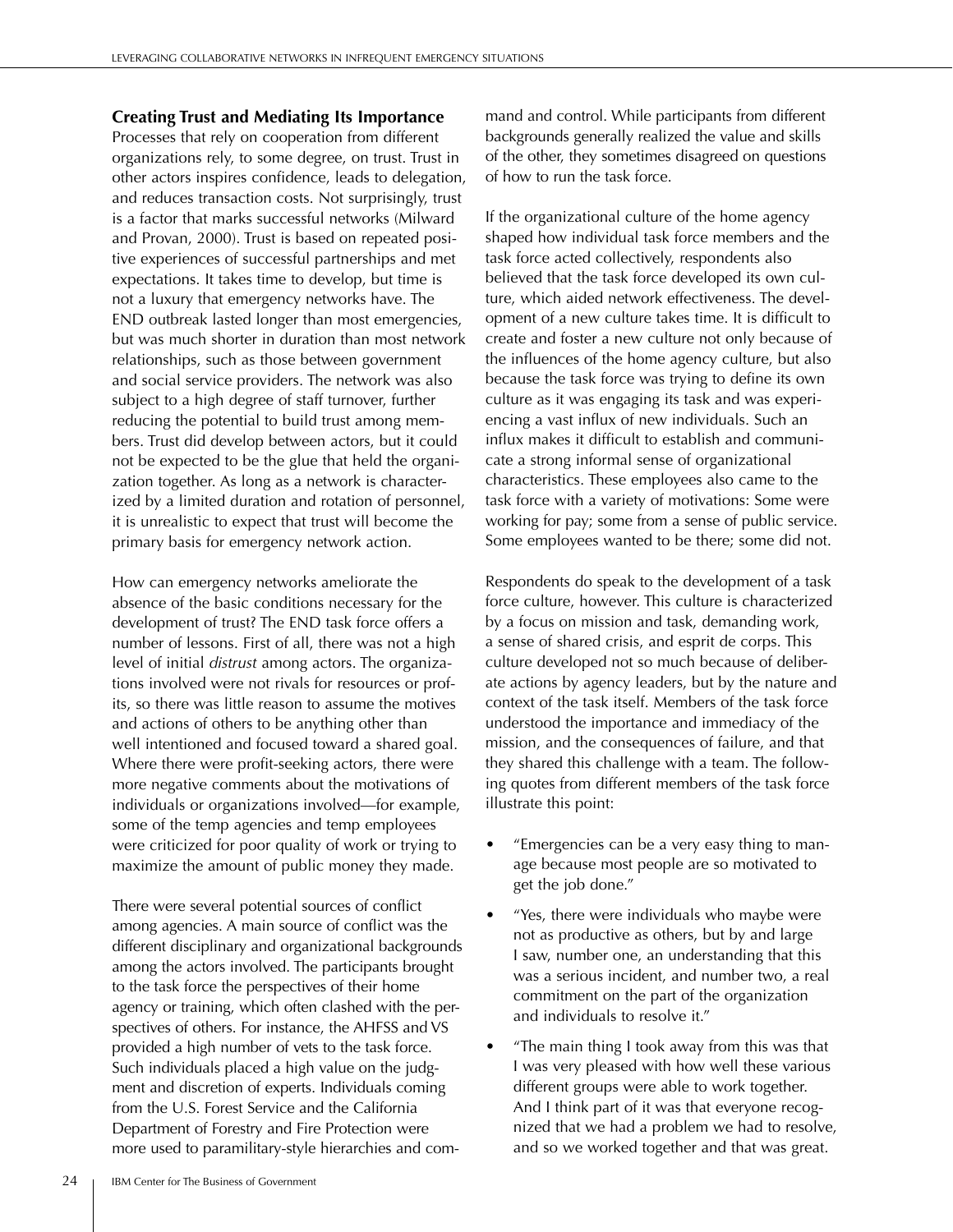We didn't throw up barriers; we tried to take the barriers down and figure out ways we could work together."

- "There is a sense of urgency. You are in these daily briefings. People who work for these state and federal agencies realize that these exotic diseases are something that are out of the ordinary. We know that the sooner we get our arms around it and get it stamped out, the better."
- "So I think that there was this shared 'we all know this is hard, we're all away from home, long days, long hours,' where people really are trying to do the best they can to get things done and work under those circumstances."
- "I think that the other thing that worked in everybody's favor is that there was unity and everybody was there to eradicate this disease, and so that helped work through some of the personality issues, some of the learning curves, that everybody just remained focused and committed to that."

A sense of shared mission and crisis has many of the same benefits of trust, and indeed is likely to build trust among individuals. It is also worth pointing out that the structure of the ICS reduced some of the elements that make trust so vital in networks. In networks, managers are characterized as mediators trying to develop consensus among voluntary actors. The ICS structure attempts to create a hierarchy within a network to reduce the need for voluntary agreement and consensus. The task force had a clear chain of command; actions were ordered, not requested. While managers in an ICS might have more hierarchical authority than managers in a network, it is important not to overstate this authority. Almost all employees are temporary in one way or another, and managers have little means of rewarding or punishing subordinates. Such carrots and sticks remain with the home organization, to which the employee will return.

A final point on the issue of trust: The development of trust-based relationships prior to an outbreak can have major benefits. Since participants will be largely focused on the task at hand during an emergency, getting to know one another will not be a high priority. But representatives of the organizations likely to form an emergency network can meet beforehand. Dr. Ugstad puts it this way: "Even if you deviate from what you have put together in that plan, you

still have gained a lot by going through that planning process, just by knowing who or what agency you need to be in touch with. You can spend an awful lot of time just trying to find out where do you go to get the answers to this. If you do an adequate amount of planning, you can save a lot of time spinning your wheels trying to find out who to talk to."

The task force had an additional and significant advantage in the area of previous relationships. The USDA area veterinarian in charge, Dr. Ugstad, and his staff had strong positive relationships with the state veterinarian, Dr. Breitmeyer, and his staff at AHFSS. Initially, the outbreak was under the jurisdiction of the state, which kept federal counterparts involved. After the emergency was declared and the outbreak moved into its second phase, the feds returned the favor, keeping state officials involved in all decisions. In fact, senior managers saw the task force as a joint partnership from the beginning. This was most clearly reflected in the joint command structure at the apex of the task force. This meant that the AHFSS and VS were each represented by one of two joint incident commanders (and two joint area commanders as the task force expanded). Dr. Ugstad says that the pre-existing relationship was "a huge advantage.… If there were problems with the working relationships to start with, that might have been magnified with the emergency response situation. At the same time, I think the fact we have a good relationship might have been magnified by the emergency response." Dr. Mark Davidson, who worked as a deputy incident commander in the task force, comments: "There are definite advantages in that ongoing relationship because they work together on a routine basis on the management of day-to-day programs. So when you are thrown in the crisis mode you are in, they already have those established working relationships and don't have to develop them during the response."

A focus group of managers (Werge, 2004, Appendix C) identified positive interagency relations as one of the success factors of the task force. In doing so, they identified the importance of the previous state/ federal relationships. Since the bulk of the USDA employees were new to California, cooperation could not be expected to emerge from previous personal relationships. However, the sharing of decisions among the joint command was useful in establishing basic norms of cooperation at lower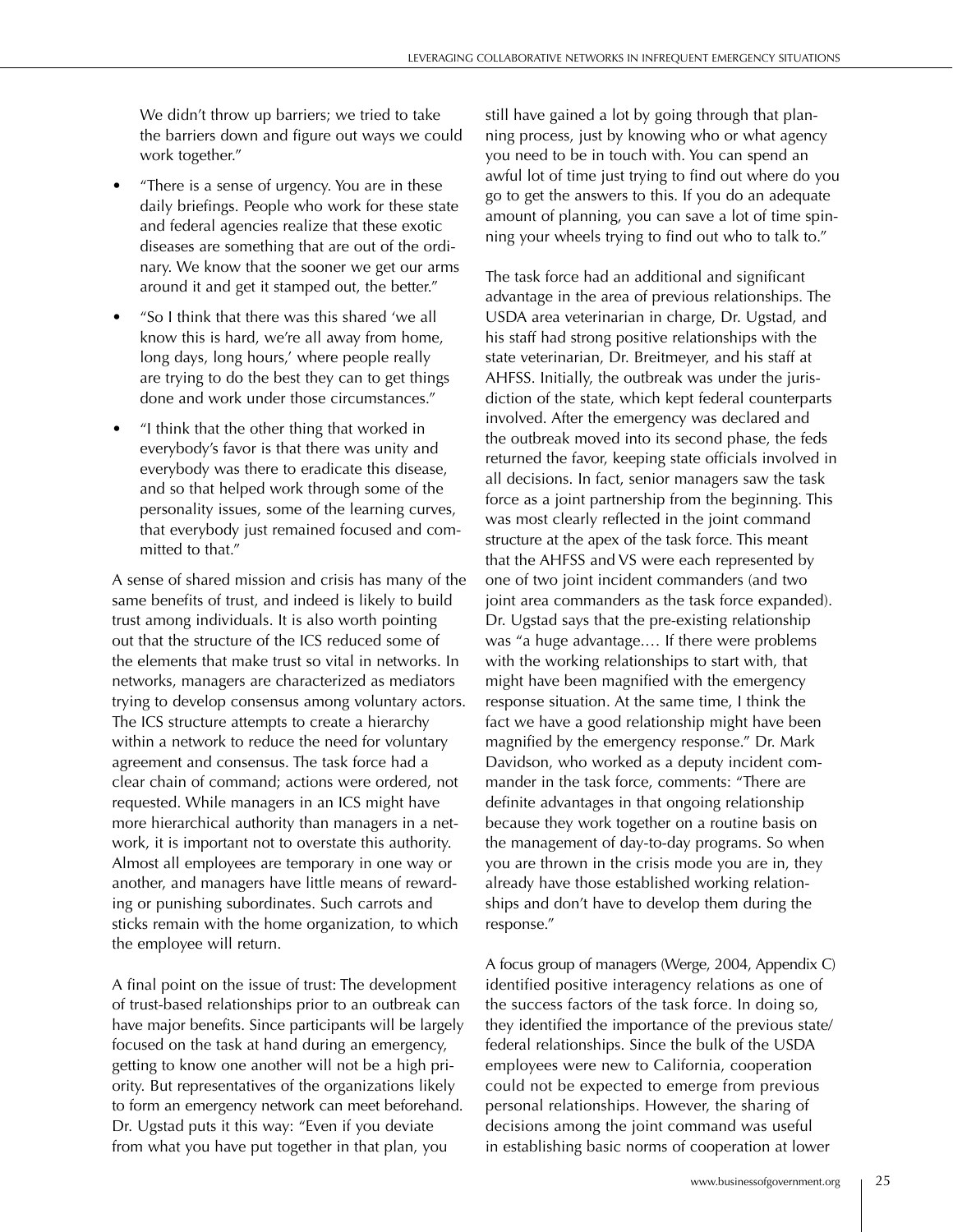levels. One task force participant notes: "The area commanders did a nice job of setting the tone for that. From the very beginning when I got there, if I drafted something, the first question out of the USDA area commander's mouth was, 'Have you run this through the state folks? What do the state people think about this?' So I think they really set a nice tone of 'we're going to work this very cooperatively and that's just the way it's going to be.'"

### **Using and Adapting the Incident Command System**

The END case demonstrated the benefits of the ICS model for dealing with animal disease outbreaks, a type of emergency that had not used ICS frequently in the past. Many of the task force members, particularly the veterinarians, were not experienced with ICS. Rob Werge wrote the internal After Action Review for the USDA and notes, "We had done little or virtually no training in terms of an ICS. So the whole area of managing on this scale was something we had no experience in or had not built up our experience in." Task force members agreed that ICS was an appropriate and useful way of organizing the task force. Since the outbreak, USDA has expanded training on the principles and applications of ICS.

The ICS model brings clarity to the questions of structure and authority by imposing a hierarchy on a network. As different agencies come to work together, they first have to decide how they will organize to cooperate. The ICS provides a basic model that these agencies can take and use rather than spending time developing a wholly new structure. The agencies still have to decide who fills in the boxes that make up the ICS structure, but the structure itself is established. The ICS also establishes a clear line of command. Public networks tend to be characterized by a search for consensus. In an emergency situation, rapid response is more vital than consensus, and so clear lines of authority must be established. The positions of incident commanders and area commanders in the ICS model make clear who the key decision makers are.

Some participants did disagree about how the ICS might be best applied to animal health incidents. The ICS is essentially a series of management principles and a structural design. It offers a standard model for how to manage emergencies, but does

not describe specific management procedures and actions. It was therefore up to the task force participants to apply and adapt these principles to END in California. The veterinarians in the task force were more likely to argue that the ICS be modified to a greater degree, while Forest Service staff that had the greatest experience in applying ICS were more likely to argue against adapting the ICS model they were used to. Howell (2004, 60–69) notes that ICS in foreign animal disease outbreaks, unlike forest fire situations, must take into account the following critical needs:

- **Biosecurity**
- Animal health expertise
- Epidemiology
- Surveillance
- Longer planning cycle and slower pace of operations
- More complex logistics
- Public information outreach

#### **Learning and Communicating Basic Procedures**

Organizations and individuals within organizations are prompted to learn for a number of reasons, such as a changing external environment or competition. Such learning is usually an incremental advance on existing ways of acting. Management systems are established and formalized, and employees implement approved ways of dealing with routine tasks, such as hiring individuals or keeping track of assets. Such systems may sometimes appear bound in red tape, but standardization has the benefit of reducing potential error or fraud, diffusing smart practices, and minimizing the search process for employees unfamiliar with a task.

A basic challenge for emergency networks is to establish and disseminate SOPs. Arguments in favor of SOPs and standardization run counter to prevailing ideas in management, as does the hierarchical nature of the ICS. Networks are praised as an alternative to traditional hierarchies that are bound in red tape (Goldsmith and Eggers 2004). However, the END case demonstrates the value of SOPs. Hierarchies and SOPs are both efforts to establish a form of managerial order where very little exists. The main challenge for employees in the task force was not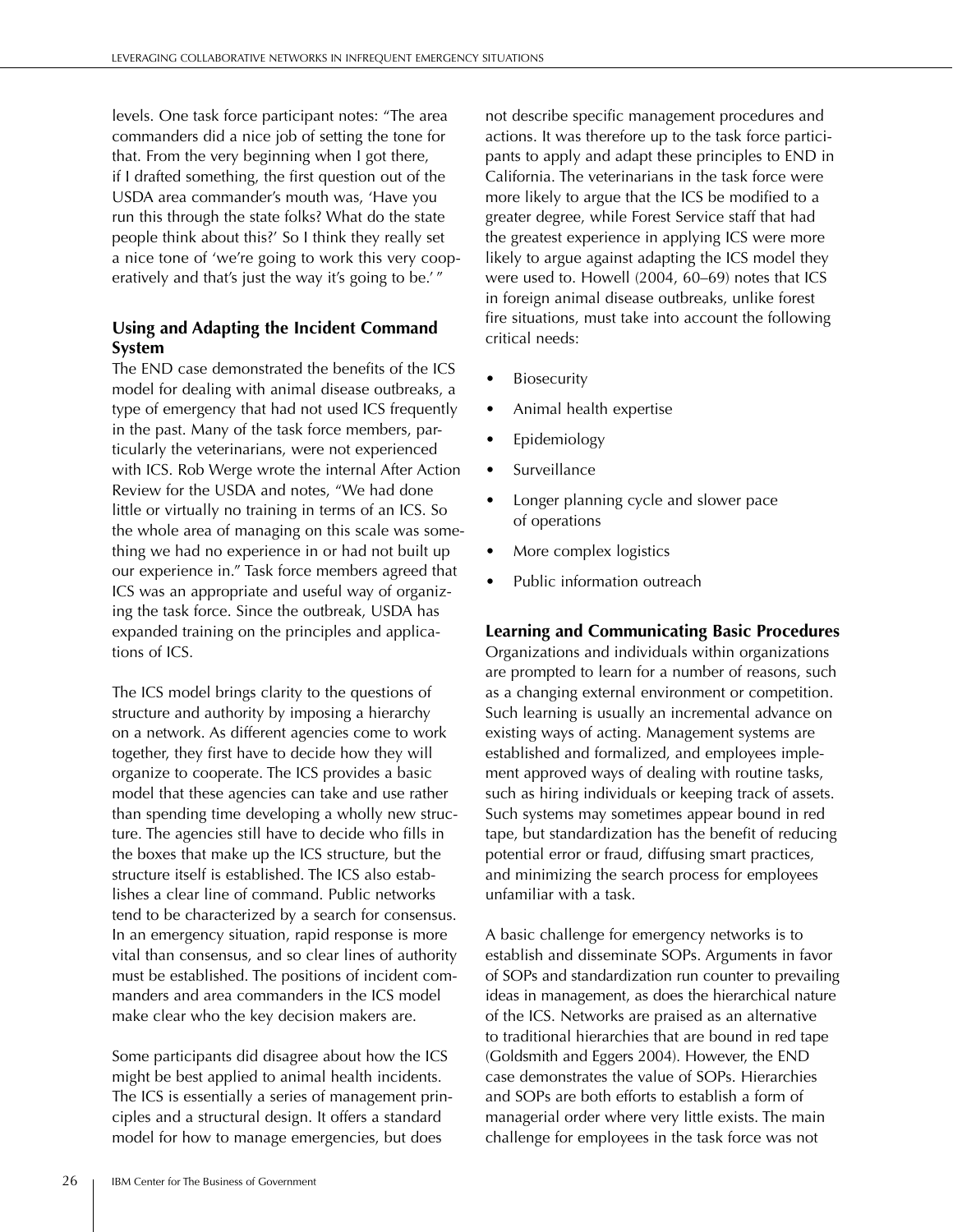an excess of red tape, but in finding the answers to such basic questions as: What are my tasks? How am I to achieve them? What resources do I have? Whom do I report to? How many days do I work? The main challenge for networks in emergency situations, therefore, is to take on the characteristics of an action-oriented organization: responsive, with clear direction and a shared understanding of processes and solutions.

SOPs are valuable because they provide structure, clarity, and knowledge that were not there before. They define which issues in the network have been resolved and which procedures all network actors agree to follow. For the END outbreak, the degree of uncertainty associated with the disease, the size of the task force, the backyard aspect of the outbreak, and the degree of turnover increased the need for SOPs. Most employees were working in an unfamiliar area with unfamiliar colleagues as they tried to figure out the most effective way to battle the disease. SOPs not only provided some basic guarantee of standardization and accountability, but also helped individuals understand their role in the organization and what specific actions they were to take in a given situation.

SOPs, such as standards for cleaning and disinfection, were sometimes straightforward. They were also sometimes controversial and indicative of the aggressive focus the task force maintained on eliminating the disease. An example was the requirement for depopulation of any birds (including pet birds) on both infected premises and any premises that were adjacent to or had an epidemiological link to an infected premises (Speers et al., 2004, 13).

As the task force grew over time, knowledge and procedures were formalized in an SOP manual that grew to over 400 pages.<sup>3</sup> The final manual covered all aspects of the task force work, including vehicle use, reporting of accidents and injuries, policy on media contacts, and policy on overtime. Under finance, the manual covered processing purchase orders, processing indemnity claims, and budget reconciliation. There were mobilization and demobilization SOPs aimed to help orient employees. One section covered personnel conduct and interacting with the public, and another covered animal control, human health, pet bird protocols, biosecurity and safety, non-commercial site surveillance, commercial site surveillance, quarantine,

diagnostics, epidemiology, regulatory enforcement in quarantines, disposal, euthanasia, cleaning and disinfection, movement and permitting, indemnity, sentinel birds, area quarantine release, and commercial poultry planning.

The development of SOPs reveals a consistent pattern. Initial disorganization and lack of coordination creates problems for the task force in doing its job. Such problems are observed and procedural solutions are suggested and become formalized. If need be, the new procedure is further refined to better meet the needs of the task force. This pattern also applies to aspects of task force work that were not part of the SOP manual. For instance, the CNA Corporation's report noted the following about the development of new procedures for dispatching personnel: "Initially, disorganized recruitment and tracking of personnel prompted development of the new system to assign and deploy federal responders" (Speers et al., 2004, 97).

Cumulatively, such a pattern helps explain one of the widely made observations that task force members made. The task force took time to get its bearings, but improved in its ability to manage large numbers of individuals and effectively tackle the disease as the outbreak went on. In part, this was due to the growing experience and learning that took place by task force members who committed a significant amount of time to the task force. SOPs were also important, both in codifying this experience and in transferring the knowledge to those new to the task force.

Writing the SOPs during the outbreak took a good deal of time, and additional preplanning for some predictable tasks might have reduced the initial "confusion and delay" (Werge, 2004, 9) in the task force. But as one manager pointed out, it is impossible to preplan all eventualities that might occur in an infrequent emergency incident, and so some writing of SOPs will occur as the responders are figuring out how to best achieve their task:

SOPs are key for continuity. The problem was that we had SOPs that were a little bit dated for responding to END in a commercial setting—that would be more appropriate for the central valley or Virginia. We really hadn't anticipated such a huge, largescale response in somewhere like the L.A.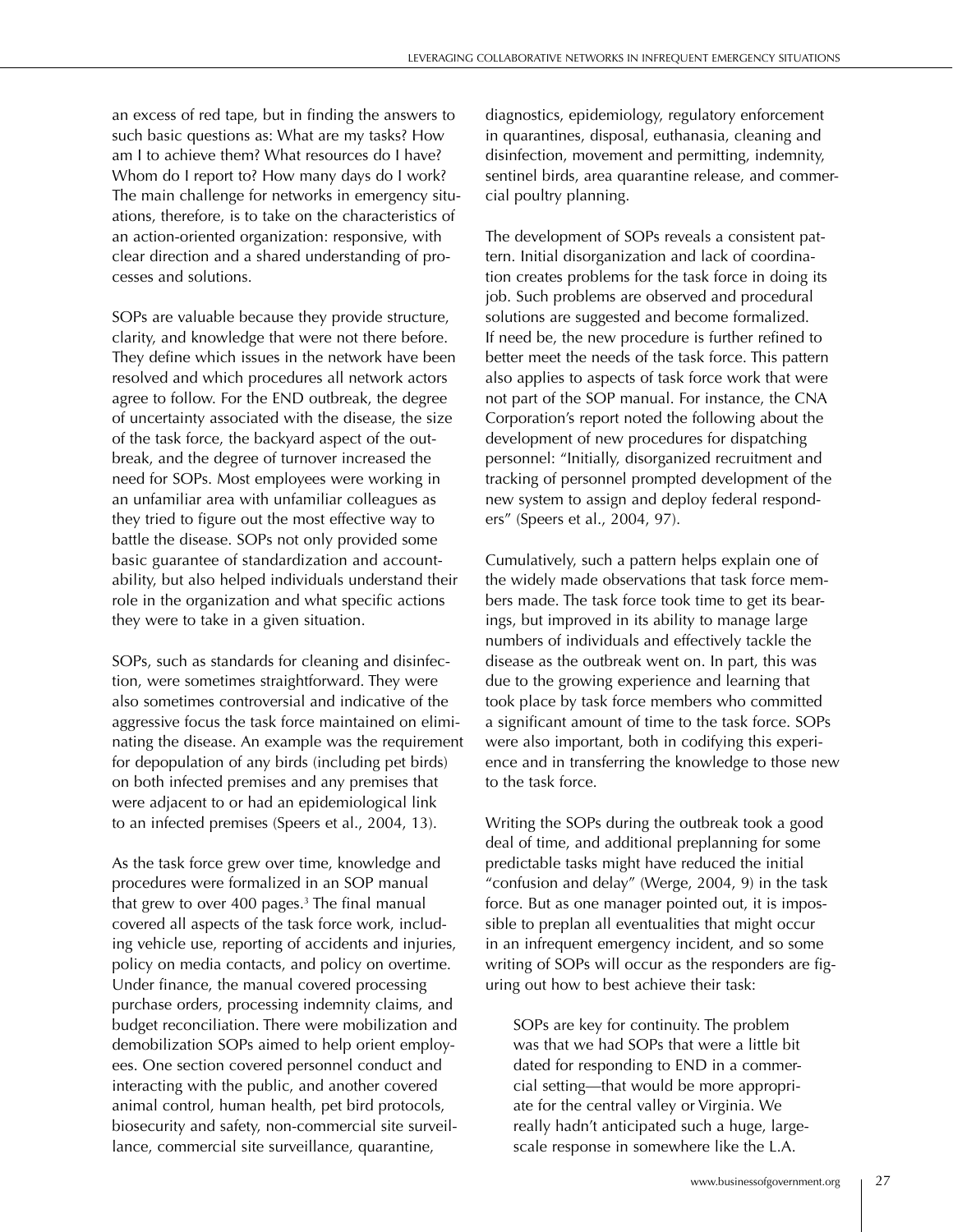Basin. So we really had to rewrite all of our SOPs to a level of detail that never had existed before. So that was a huge effort and that's another lesson learned: Early on in the response, it is good to have a team of people dedicated [to ensuring] that SOPs are appropriate for that particular response. Now, for fires, they have multiple fires every summer, and it's not so hard for things like that. But for animal disease, where you have to respond to a scare every 30 years, you need some kind of flexibility to write procedures during the response. You should preplan, they should be written out ahead of time, but no matter how good you preplanned, the actual response won't fit what you preplanned for.

Of course, simply writing SOPs offers no guarantee they will be used. The APHIS After Action Review argues that SOPs were most utilized where they fit closely with a daily routine. Otherwise, the application of SOPs depended upon: (1) their relevance to the actual situation, (2) the emphasis placed on them by direct supervisors and colleagues, and (3) their clarity (Werge, 2004, 23). The report notes that developing SOPs for future outbreaks will be useful, particularly for functions that have predictable tasks, such as administration and logistics.

#### **Making Use of Innovative Technology**

Improved technology was a major advantage that the recent task force had over their counterparts fighting END in the early 1970s. A simple example is the use of cell phones, which gave task force employees a familiar communication tool that worked over long distances. Other technological innovations occurred during the task force, as task force members sought to develop technological solutions to basic problems. Two of these innovations were particularly important: the Emergency Management Response System (EMRS) and the development of a rapid diagnostic test for END.

#### *The Emergency Management Response System*

The EMRS is a tasking system for incident response. During the END outbreak, it pulled together in near real time relevant information about task force actions. This made the task of coordinating resources and activities much easier. A manager looking at the EMRS could tell whether a premises

had been visited or not and what actions had taken place or needed to occur (e.g., cleaning and disinfection, depopulation, appraisal status). It reduced the potential of personnel visiting the same premises twice or reporting inconsistent information, and kept track of the location of personnel.

The EMRS was developed by APHIS employees and outside contractors, and had been used first in a test exercise in Florida in 2000. The software was still in development when it was used in 2001 during the outbreak of avian influenza in Virginia. Some members of the task force did not think it was ready for the END outbreak but felt they had little alternative but to use it. A chief advantage of the EMRS was that it was flexible enough to be adapted to different needs, and the task force could use experts from the Virginia outbreak to tailor it. Consistent with other aspects of the END response, the software continued to be developed while the outbreak was occurring. For example, during the outbreak, a tool to centrally track financial costs was added. In addition, an administrative component was added to track equipment, vehicles, personnel, contacts, training, and assignments. Finally, a task management component allowed the inclusion of information related to meetings and tasks.

Another addition to the EMRS was a mapping module, which allowed the task force to use it in conjunction with a Geographical Information System (GIS). Each field worker had a global positioning system receiver and a map that showed the grid the survey team or surveillance team was responsible for. Once premises in that zone were visited, that information was entered into the EMRS, and future maps would show that these premises had been completed. One task force member says: "The tasking and the monitoring of progress really couldn't have been done any other way without that GIS." GIS is an electronic system that creates spatial mapping. In this case, it was used to show where the disease was occurring, and the nearby locations where the disease was likely to spread, based on risk factors such as the number of poultry. This helped to prioritize which areas it made most sense to send survey teams.

The importance of centralizing information in one place cannot be overstated, since it allowed incident commanders comprehensive information to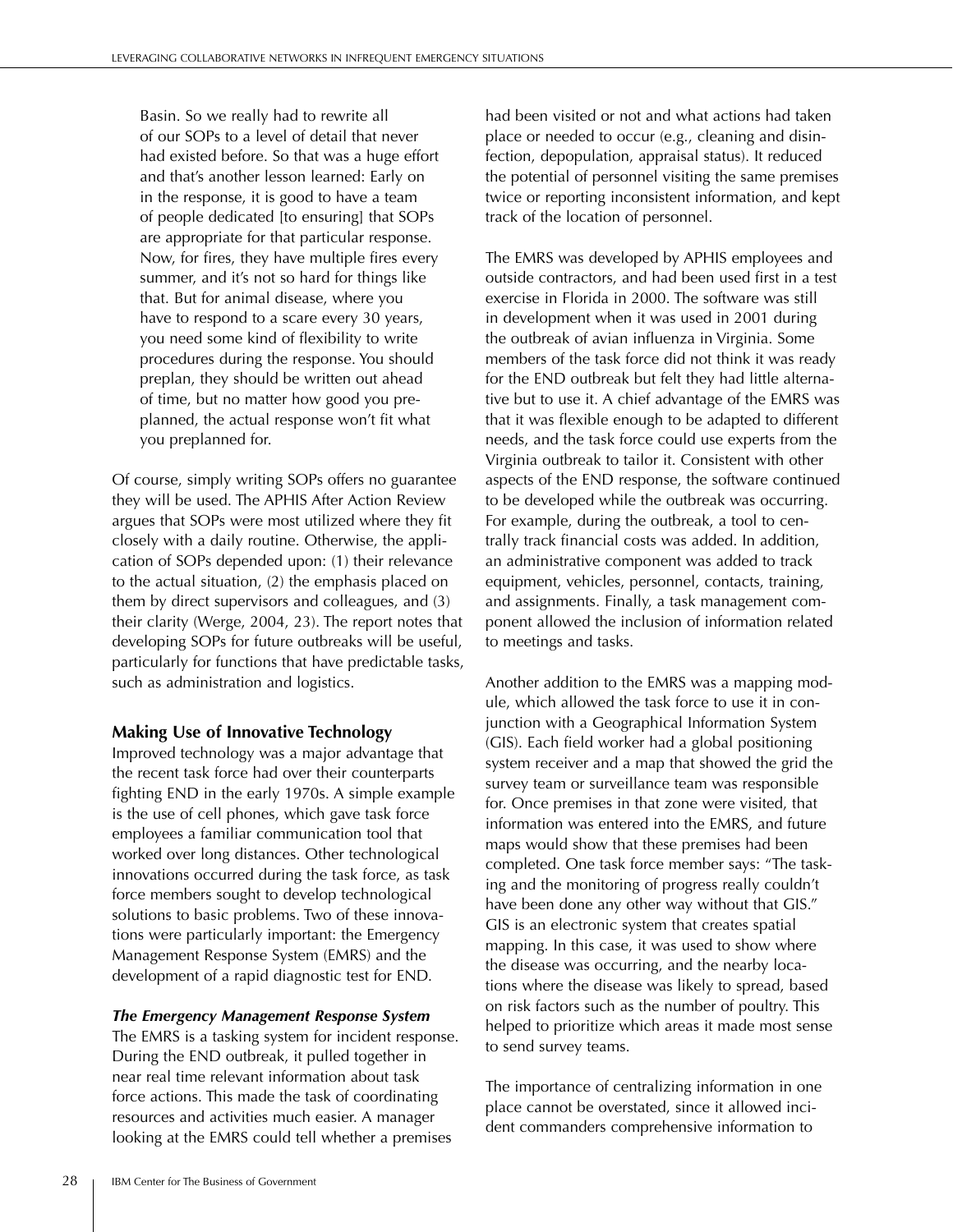make operational decisions. Such information was used in daily management meetings to track progress in fighting END. It essentially created a direct line of communication between frontline employees and incident commanders. The comments of one member of the task force reflect this point, but also underline that while the EMRS provided good information, senior managers still had to decide what to do next: "Each incident [command] still had to put together their incident action plan, which is also a form of communication that basically says, 'Hey, if you're part of this unit, then this is what you are responsible for and this is your task for the day.' "

Many respondents consider the EMRS as being essential to the success of the task force. But its success was by no means certain. The task force could have opted to use another system developed in California, or members unfamiliar with EMRS might have chosen not to actively use it. The After Action Review (Werge 2004, 25) argues that the EMRS was successful because of the following factors:

- Consistent management over the course of the outbreak
- Insistence that it had to be used as the information system
- Continual support for programming and updates both on site and off site
- Its ability to expand to meet new and changing demands
- Its relative user-friendliness for a wide range of personnel with different skill levels

Some problems were associated with the EMRS. The main issue was making sure data was being entered in a timely fashion, a basic task that was compromised by the sheer scale of the outbreak in California. Data entry sometimes fell behind, meaning that teams visiting premises did not always have accurate information about the status of that site. A review of the outbreak by the CNA Corporation recommended investing in portable computers that would allow field personnel to interact directly and immediately with EMRS (Speers and Webb, 2004, 41).

Another criticism of the EMRS was the need to change it to meet the particular needs of END. The adaptability of the EMRS meant that in most respects the tool was changed according to the demands

of the task force, but there were always additional ways improvements could be made. For instance, the staff responsible for appraising the compensation value of birds to be slaughtered would have preferred if the EMRS could provide more specific information on what types of birds could be expected to be found on a site. The requirements of an EMRS for another type of disease outbreak could be different in many respects, and adaptability of such software is an important characteristic.

#### *Rapid Diagnostic Test*

The standard diagnostic test for END took seven to 10 days at the beginning of the outbreak. The delay in waiting for a response created problems for the task force. The After Action Review (Werge 2004, 22) notes: "As the magnitude of the outbreak grew, it was apparent that the lack of a quick test had caused a critical bottleneck." In backyard flocks, it was sufficient to confirm that the disease existed in the neighborhood before killing flocks based on epidemiology. In commercial flocks, the cost was so great that the task force really needed to be certain that the pathogen was present. At the same time, there was a suspected outbreak of avian flu, which has many of the same symptoms and made it more difficult to do an accurate diagnosis based on external symptoms.

CAHFS, with approval of the NVSL, developed a polymerase chain reaction (PCR) test for END that reduced the turnaround time for diagnosis to one to two days. Typically, tests could be sent into the lab in the morning and results would be available the same afternoon.

The PCR test brought a number of benefits:

- More up-to-date information on the spread of the disease
- Ability to test animals without major time lag
- Ability to test a greater number of animals (tests no longer had to go to Ames, Iowa)
- Reduced need to eliminate entire bird populations, which reduced operation costs and conflict with backyard owners
- Increased the maximum productivity of the CAHFS labs from 182 tests per day to 1,500
- Ability to declare an area END-free and have its quarantine removed more quickly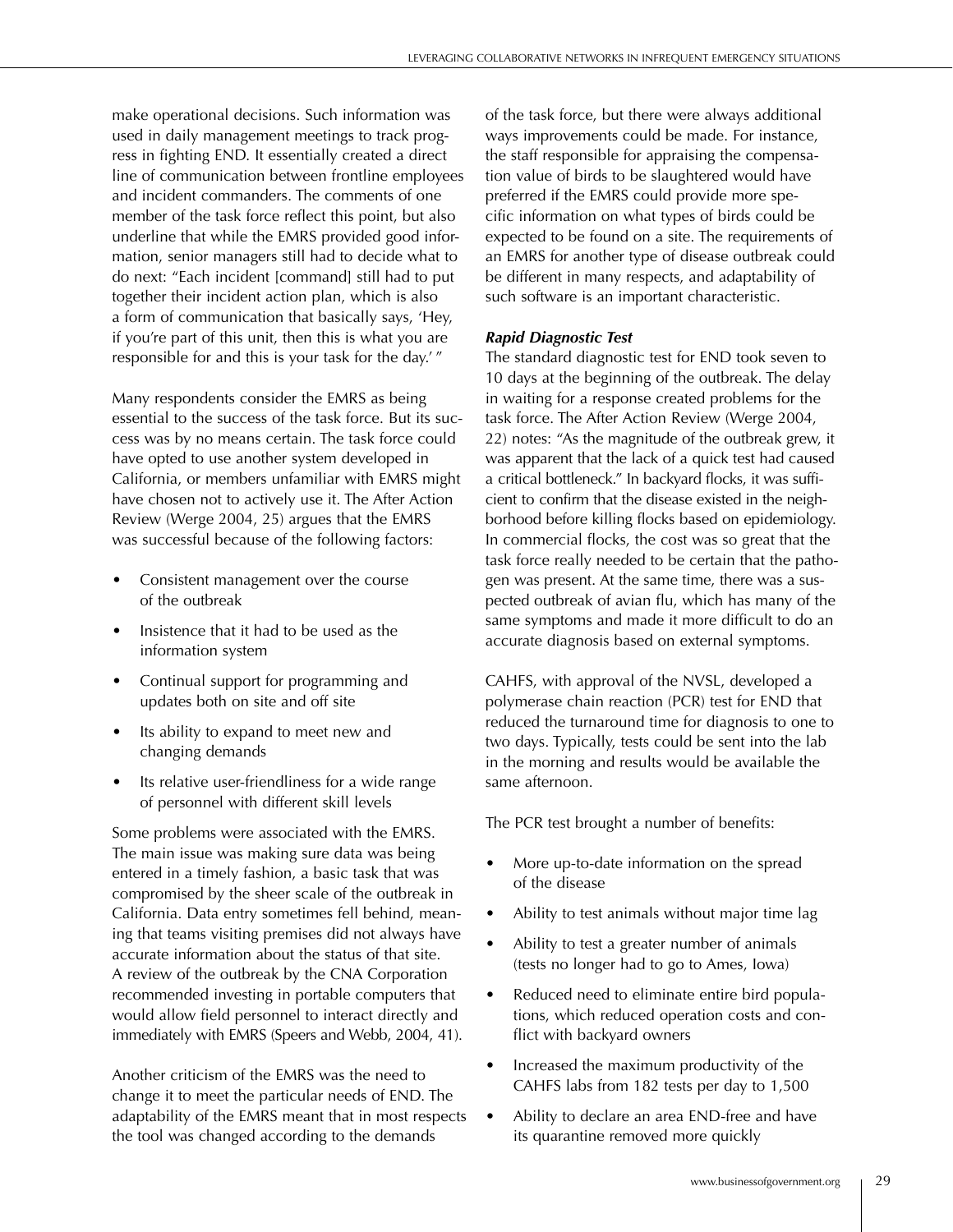A number of task force members noted the rapid PCR test as a success factor. Dr. Whiteford says: "With a rapidly spreading disease, you need to be able to make a decision within one or two days, not 10 days, and if you don't know where the disease really is, you can waste a lot of resources on sick birds that have symptoms of the disease but don't have the disease. So that rapid test is really what allowed us to pinpoint where the disease was and where it wasn't. Pinpointing where it wasn't was almost more important, so we could apply resources more appropriately."

Why was the CAHFS lab able to innovate so quickly? Preplanning helped. CAHFS had planned for an animal disease outbreak and what it would mean in terms of demand on their resources. CAHFS first used its own PCR test, but then transitioned to a test developed by the Southeast Poultry Research Laboratory (which had already received federal homeland security funding to find such a test before the outbreak) and the NVSL in January of 2003 (Speers et al., 2004, 133). Members of CAHFS also realized the cost of the delays in terms of resources for the task force and the value of a rapid test. They persevered despite some disagreements among federal officials about whether they should be given authority to use the PCR. Another advantage was that they had a specific goal, expertise in that area, and resources to achieve it. This facilitated what one observer referred to as a "tight focus" relative to the broader goal and variety of circumstances faced by other parts of the task force.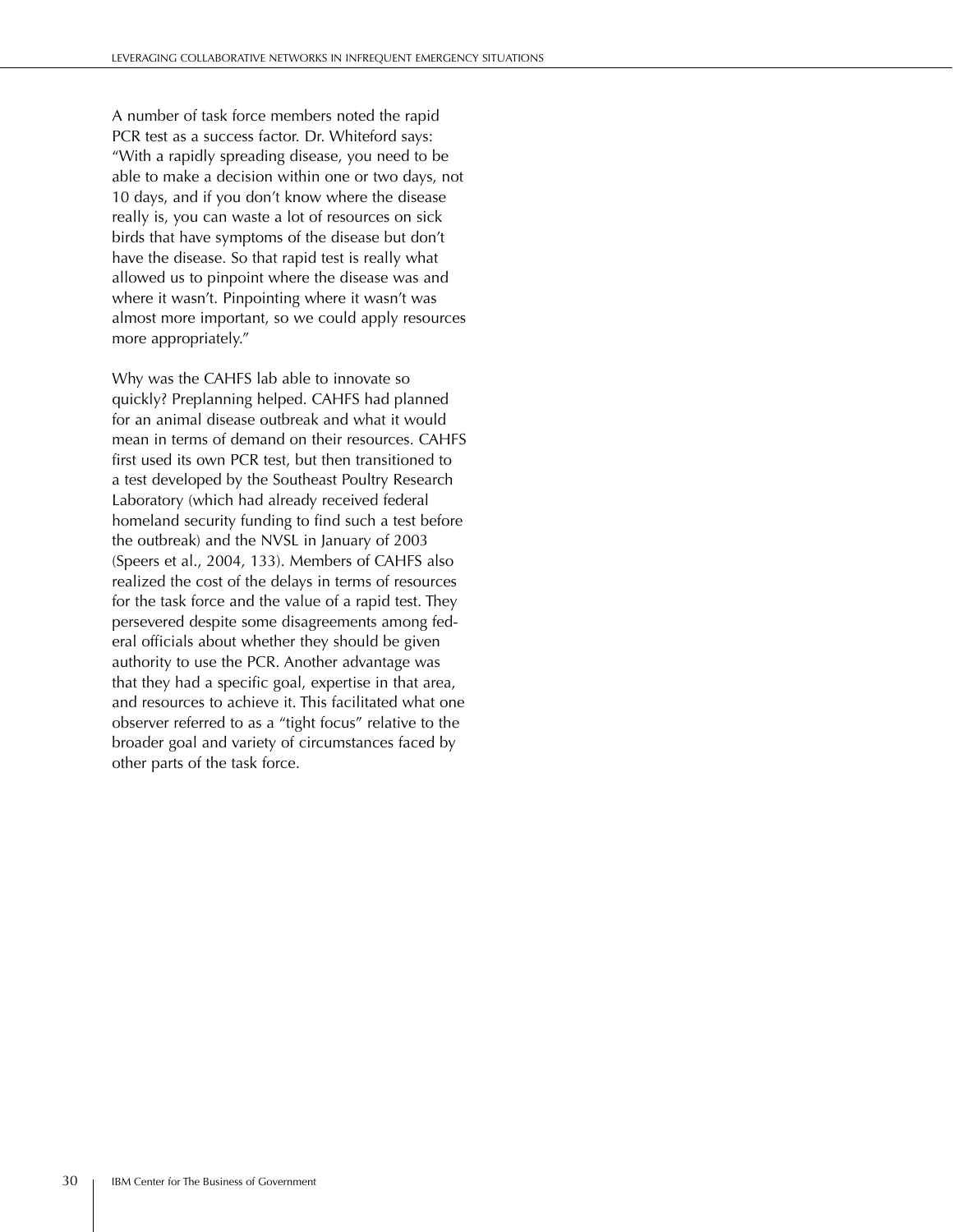# **Conclusion**

This case study details the efforts of a specially convened task force to track and eradicate a disease. The task force was ultimately successful, but not before thousands of employees had established operations in five states and depopulated 4.5 million birds. The case study is significant for a number of reasons. Foreign animal disease outbreaks have become more common and, in some cases, have the potential to mutate into diseases that affect humans. More broadly, the Department of Homeland Security has sought to standardize various types of emergency response in the aftermath of 9/11, and this case demonstrates how concepts such as the Incident Command System work in practice. Some lessons from the case emerge.

#### **Lessons**

- 1. For any major animal disease outbreak, an emergency network is necessary.
- 2. Participants learn how to manage emergency networks on the job.
- 3. Speed in establishing a network is vital in emergency conditions.
- 4. The Incident Command System is the primary model for managing emergency networks and is flexible enough that it can (and should) be adapted to different types of outbreaks.
- 5. A major challenge for emergency networks is to take on organizational characteristics, such as rules, chains of command, and SOPs.
- 6. Turnover of workers during long-term emergencies will create disruptions, but there are ways to reduce the impact of turnover.

## **Lessons**

**Lesson 1: For any major animal disease outbreak, an emergency network is necessary.** The task force that fought END was made up of multiple agencies from the federal, state, and sometimes local level. The task force also hired support from temp agencies and sought to work directly with commercial producers. The size of the outbreak, and the complexity and uncertainty of the disease, required a broad array of skills and resources from the task force. Resources included authorities, flexibilities, human resources, finances, and expertise. The resources that each agency brought complemented the strengths and weaknesses of other agencies in the network, allowing member agencies to focus on their specialty. No single agency could have comprehensively battled END, meaning that the task force necessarily took on a network form of governance.

### **Lesson 2: Participants learn how to manage emergency networks on the job.**

The issue of coordinating multiple agencies was the central challenge faced by the task force and those involved say that they became much better at doing it as the outbreak progressed. In large part, this was because many of the skills involved in making the task force work were learned on the job. Preplanning and training help individual actors to understand the challenges they will face, but cannot substitute for the actual experience of working under such intense conditions.

#### **Lesson 3: Speed in establishing a network is vital in emergency conditions.**

In the days after the outbreak of END occurred, the task force was established and acted aggressively.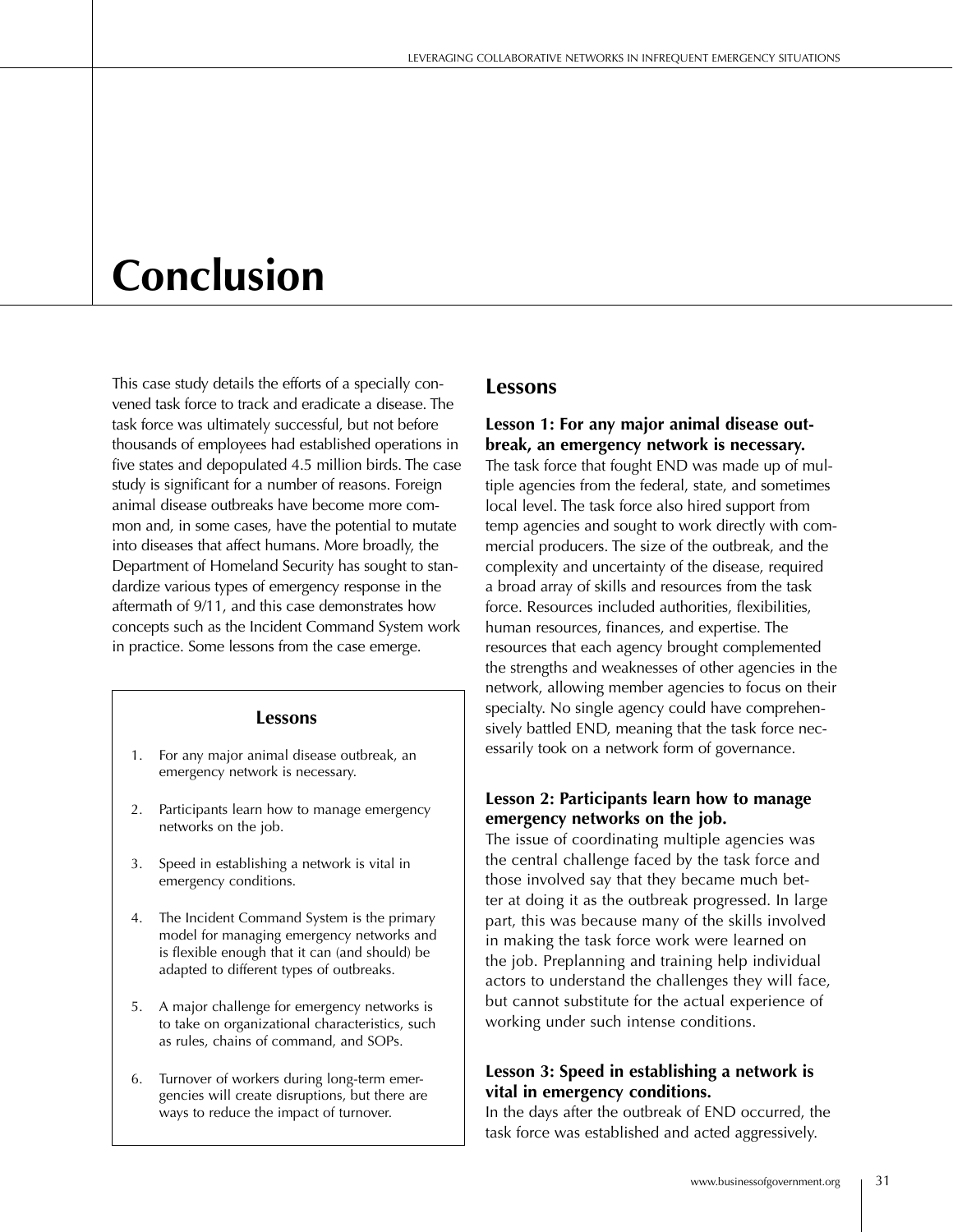Rather than wait for a guarantee of federal funding, the task force used resources within California to tackle the disease. The importance of speed could be seen as the disease spread to other states, where detection was followed by rapid deployment of staff and targeting of nearby premises. Because the task force was already established, it was prepared for the outbreak of END in other states. In addition, state, local, and tribal governments in other states were aware of the disease and responded quickly while the task force deployed to their locations. As a result, the scope of the outbreak in these other states never matched that of California.

## **Lesson 4: The Incident Command System is the primary model for managing emergency networks and is flexible enough that it can (and should) be adapted to different types of outbreaks.**

The Department of Homeland Security has proposed the Incident Command System, or ICS, as the management structure by which all emergency responses will be run. The goal of the ICS is to provide a hierarchical framework upon which to manage the network of agencies involved. The ICS is essentially a simple command and control system within which staff from different agencies are managed. Structurally, the ICS organizes functions by critical management systems: planning, operations, logistics, and administration/finance. Each function reports to a single command that has decisionmaking power for the ICS. The ICS design is intended to be widely applicable but flexible enough to be adapted to the needs of different outbreaks. In the case of END, the task force participants sometimes disagreed on the degree of adaptation that was necessary for animal disease outbreaks.

## **Lesson 5: A major challenge for emergency networks is to take on organizational characteristics, such as rules, chains of command, and SOPs.**

Arguments in favor of hierarchy and standard operating procedures run counter to prevailing reform proposals in management. However, the END case demonstrates the value of SOPs. Both hierarchies and SOPs are efforts to establish a form of managerial order where very little exists. The main challenge for employees in the task force was not in sorting

through an excess of red tape, but in finding the answers to such basic questions as: What are my tasks? How am I to achieve them? What resources do I have? Whom do I report to? How many days do I work? The main challenge for networks in emergency situations, therefore, is to take on the characteristics of an action-oriented organization: responsive with clear direction and a shared understanding of processes and solutions.

## **Lesson 6: Turnover of workers during long-term emergencies will create disruptions, but there are ways to reduce the impact of turnover.**

Staff turnover, a major management challenge that the task force faced, created a lack of continuity that limited personnel's ability to build up experience and consistency in action and increased transaction costs in terms of additional training and supervision requirements. New employees would come into a position and have to learn their role just as the old occupant had finally mastered his. Employees would have unfamiliar supervisors with different preferences and ways of operating. The degree of turnover was unavoidable given the long-term nature of the emergency, the borrowed nature of staff, and the potential for employee burnout. However, the task force discovered ways in which to reduce the effects of turnover by maintaining continuity of key staff, ensuring overlap and communication between staff rotating in and out, rotating staff back to their old positions, rotating in entire teams that had experience working with one another, and creating SOPs.

# **Recommendations for Using Emergency Networks Effectively**

## **Recommendation 1: Preplan—but expect to plan some more once the emergency occurs.**

There was limited preplanning for foreign animal diseases in California, and no specific planning for END. The planning that took place was helpful, if for no other reason than it identified who the key actors in an emergency network would be and, in the process, introduced representatives of these agencies to one another. Once the emergency was declared, the task force had to continue to plan, developing both daily incident action plans that directed operations and longer-term plans on the overall strategy to defeat the disease. Plans need to be refashioned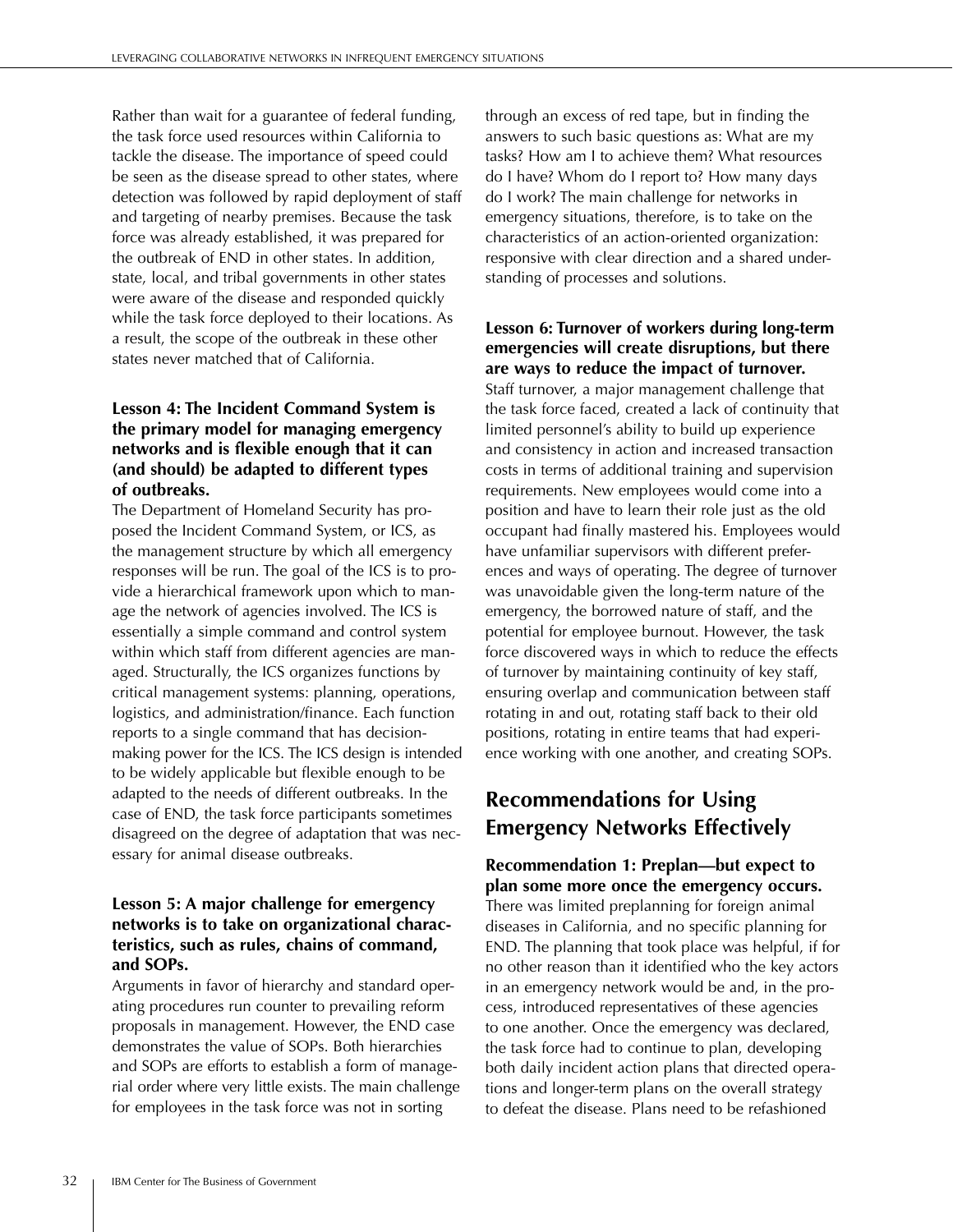during any outbreak to meet the specifics of the situation, some of which may have been unanticipated. For instance, preplanning for foreign animal disease response had focused on dealing with outbreaks among commercial flocks, but the END task force had to deal with an outbreak that occurred among backyard birds in urban areas, often in primarily Hispanic neighborhoods.

#### **Recommendation 2: Identify the resources needed to deal with the emergency and match them with the competencies of organizations.**

The needs of the emergency should determine the agencies involved. In some cases, the match between these needs and the competencies of organizations may not be obvious. For instance, the task force relied a great deal on officials from the U.S. Forest Service and the California Department of Forestry and Fire Prevention. Why would Forest Service officials be required in fighting a bird disease? The answer is that Forest Service officials have decades of experience applying Incident Command System principles to different types of emergencies, and understand how to plan, organize logistics, and manage large numbers of individuals in emergency conditions.

#### **Recommendation 3: Create trust where you can; find alternatives where you can't.**

The literature on social networks emphasizes the role of trust in helping the actors involved work together. But such trust takes time to develop, and in an emergency network such time is not available. Strong pre-existing relationships between federal Veterinary Services vets working in California and state vets helped establish a basic level of trust and cooperation between key actors. But the task force also found ways to reduce the need for trust in the network. The use of SOPs and a clear chain of command provided clarity in direction and reduced the need for consensus. The task force also developed its own network culture, characterized by a focus on mission and task, demanding work, a sense of shared crisis, and esprit de corps. This culture developed not so much because of deliberate actions by agency leaders, but by the nature and context of the task itself. Members of the task force understood the importance and immediacy of the mission and the consequences of failure, and that they shared this challenge with a team.

**Recommendation 4: Take advantage of technology innovation to dramatically improve emergency network coordination and efficacy.** Technological innovations occurred during the task force as task force members sought to develop solutions to basic problems. Two of these innovations were particularly important: the EMRS and the development of a rapid diagnostic test for END. The EMRS is an electronic tasking system for incident response, pulling together real-time relevant information about task force actions. This made the task of coordinating resources and activities much easier. A manager looking at the EMRS could tell whether a premises had been visited or not and what actions had taken place or needed to occur (e.g., cleaning and disinfection, depopulation, appraisal status). The EMRS was developed during previous outbreaks, and was still in development when the END outbreak occurred. Members of the task force tailored it to the needs of END, adding new components that aided administration, mapping, and financial management. At the same time, state labs came up with another innovation. They developed a rapid diagnostic test for END that reduced the wait time for test results from a period of seven to 10 days to a mere one to two days. As a result, the task force had more up-to-date information on the spread of the disease and was able to test more animals.

#### **Recommendations**

- 1. Preplan—but expect to plan some more once the emergency occurs.
- 2. Identify the resources needed to deal with the emergency and match them with the competencies of organizations.
- 3. Create trust where you can; find alternatives where you can't.
- 4. Take advantage of technology innovation to dramatically improve emergency network coordination and efficacy.
- 5. Establish, formalize, and communicate basic procedures that familiarize workers with their tasks.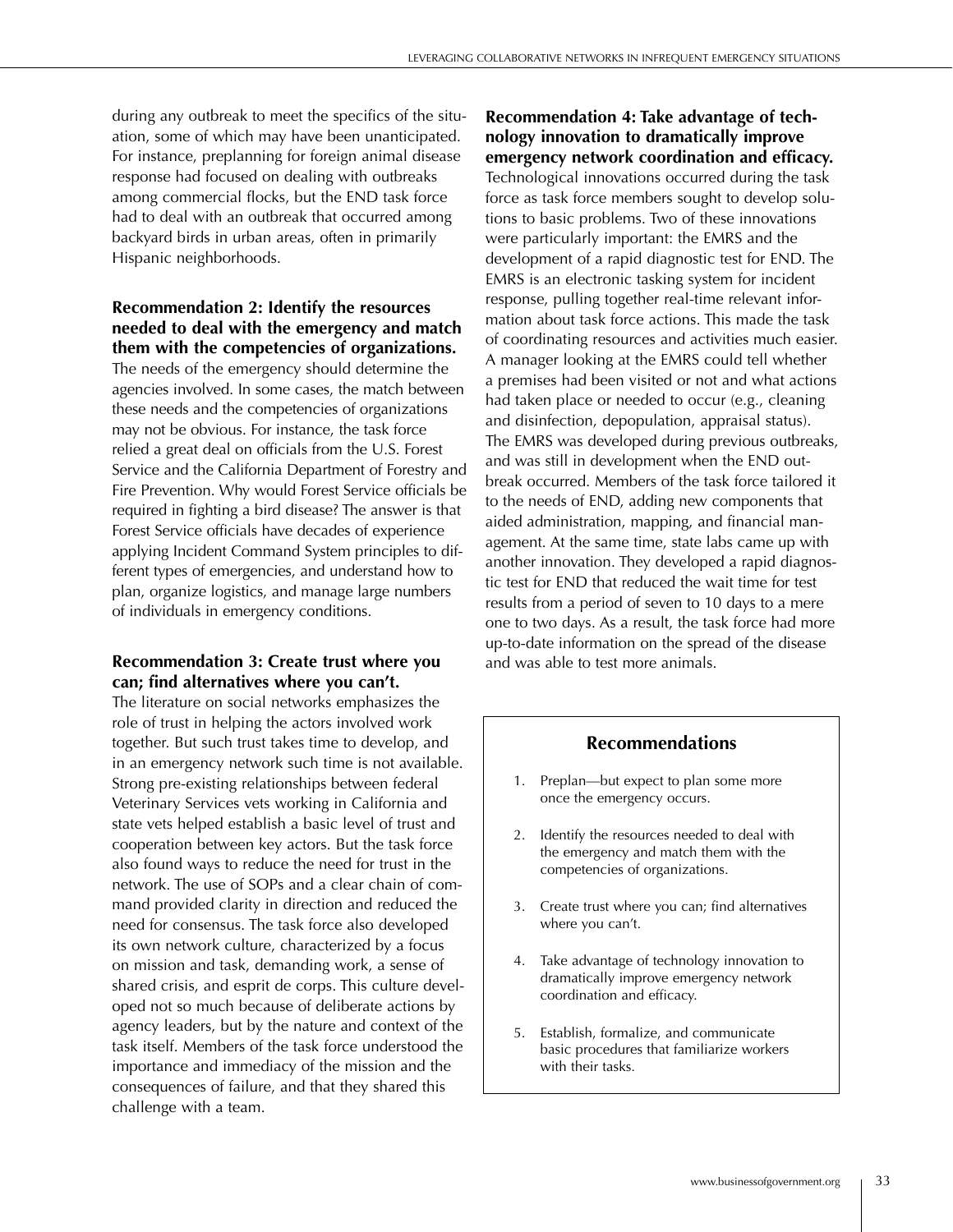## **Recommendation 5: Establish, formalize, and communicate basic procedures that familiarize workers with their tasks.**

As members of the task force identified basic problems or smart practices in operations, they wanted to formalize and share this knowledge. They did this primarily through SOPs. SOPs are valuable because they provide structure, clarity, and knowledge that were not there before. They define which issues in the network have been resolved and the procedures all network actors agree to follow. For the END outbreak, the degree of uncertainty associated with the disease, the size of the task force, the backyard aspect of the outbreak, and the degree of turnover increased the need for SOPs. Most employees were working in unfamiliar areas, with unfamiliar colleagues, as they tried to figure out the most effective way to battle the disease. SOPs not only provided some basic guarantee of standardization and accountability, but also helped individuals understand their role in the organization and the specific actions they were to take in a given situation. Members of the task force learned relevant SOPs in training and were required to read new sections of the SOP manual appropriate to their work.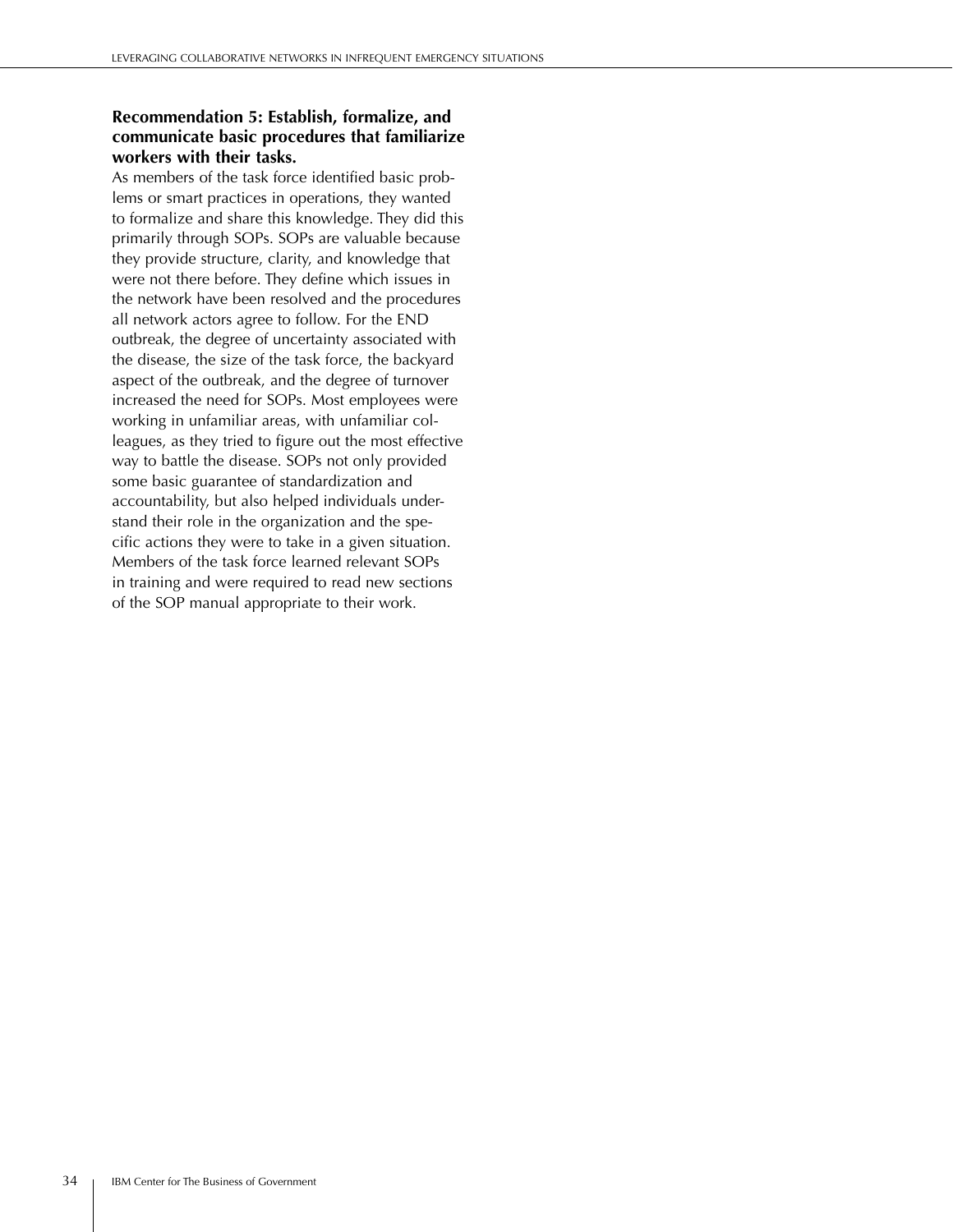# **Endnotes**

 1. This report draws on three major sources that provide detailed accounts of the outbreak. First, the Policy and Program and Development Unit of APHIS developed a 289-page After Action Review (Werge, 2004). Second, APHIS also undertook an outside review of the outbreak, leading to a four-volume, 343-page series of reports by the CNA Corporation (Howell et al., 2004; Howell, 2004; Speers et al., 2004; Speers and Webb, 2004). Finally, the report draws on interviews with a number of senior managers involved in the task force.

 2. These figures are based on a database that recorded the contributions of task force employees, but does not include the contribution of 1,327 workers from the California Conservation Corps.

 3. The SOPs manual developed was for internal use only and is not available to the public.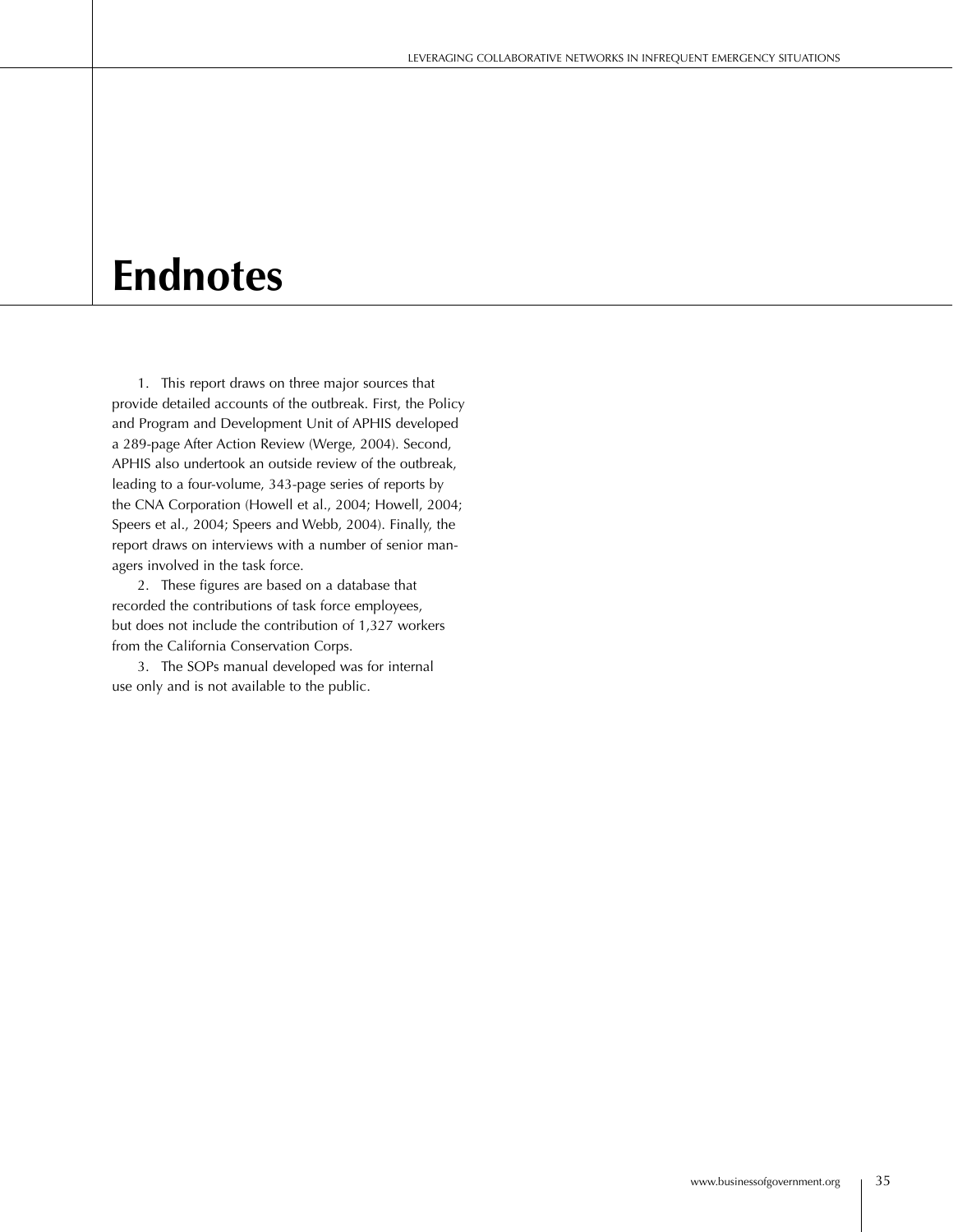# **Bibliography**

Agranoff, Robert. 2001. *Leveraging Networks: A Guide for Public Managers Working Across Organizations.* Washington, D.C.: IBM Center for The Business of Government.

Agranoff, Robert, and Michael McGuire. 2001a. *Collaborative Public Management: New Strategies for Local Government.* Washington, D.C.: Georgetown University Press.

Agranoff, Robert, and Michael McGuire. 2001b. Big Questions in Public Management Network Research. *Journal of Public Administration Research and Theory* 11(3):295–326.

Barabasi, Albert-Laszlo. 2003. *Linked: How Everything is Connected to Everything Else and What It Means for Business, Science and Everyday Life.* Plume: New York.

Berry, Frances S., Ralph S. Brower, Sang Ok Choi, Wendy Xinfoang Goa, HeeSoun Jang, Myungjung Kwon, and Jessica Word. 2004. Three Traditions of Network Research: What the Public Management Research Agenda Can Learn from Other Research Communities. *Public Administration Review* 64(5): 539–552.

Department of Homeland Security (DHS). 2004. *National Incident Management System.* Washington, D.C.: Government Printing Office. Available online at: http://www.dhs.gov/interweb/assetlibrary/NIMS-90-web.pdf.

Goldsmith, Stephen, and William D. Eggers. 2004. *Government by Network: The New Shape of the Public Sector.* Washington, D.C.: The Brookings Institution.

Granovetter, Mark. 1973. The Strength of Weak Ties. *American Journal of Sociology* 78(6): 1360–1380.

Federal Emergency Management Agency (FEMA). 2004. *NIMS and the Incident Command System.* Available online at: http://www.fema.gov/txt/nims/ nims\_ics\_position\_paper.txt

Federal Register. 2003. *Rules and Regulations— Exotic Newcastle Disease: Removal of Areas from Quarantine* 68(182): 54797–54800.

Howell, Barry. 2004. *Analysis of Response Operations to Eradicate Exotic Newcastle Disease in 2002-2003: Response Management.* Alexandria, Va.: The CNA Corporation.

Howell, Barry, Michael Webb, Matthew Grund, Christine Hughes, Elizabeth Myrus, Joel Silverman, and Rosemary Speers. 2004. *Timeline of Response Operations to Eradicate Exotic Newcastle Disease in 2002-03.* Alexandria, Va.: The CNA Corporation.

Koppenjan, Joop, and Hans-Erik Klijn. 2004. *Managing Uncertainties in Networks: A Network Approach to Problem Solving and Decision Making.* New York: Routledge.

Milward, H. Brinton, and Keith G. Provan. 2000. Governing the Hollow State. *Journal of Public Administration and Research Theory* 10(4): 359–380.

Moynihan, Donald P. 2005. Homeland Security and the U.S. Public Management Policy Agenda. *Governance: An International Journal of Policy, Administration and Institutions* 18(2): 171–196.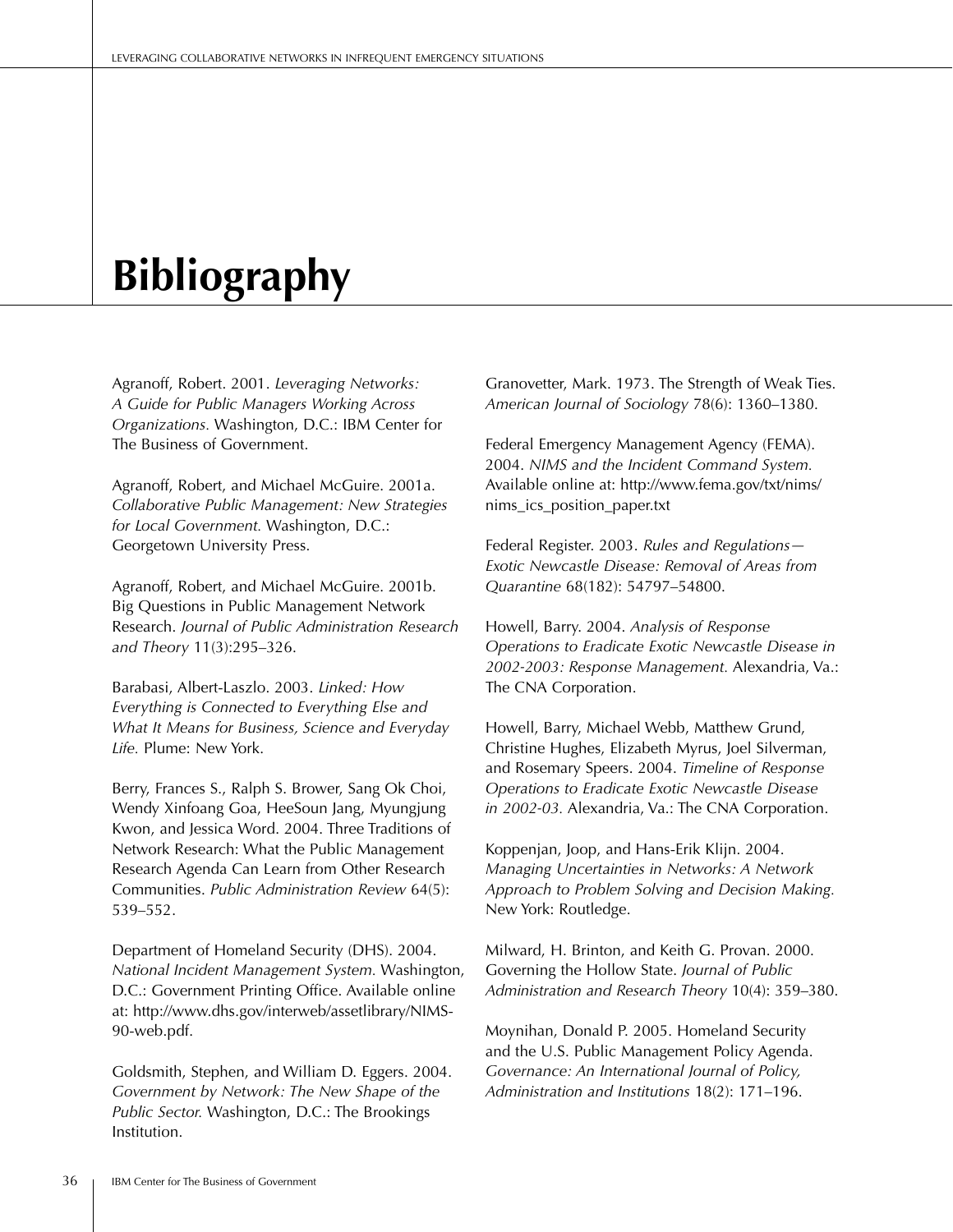O'Toole, Laurence J., Jr. 1997. Treating Networks Seriously: Practical and Research-Based Agendas in Public Administration. *Public Administration Review* 57(1): 45–52.

O'Toole, Laurence J., Jr., and Kenneth Meier. 2004. Public Management in Intergovernmental Networks: Matching Structural Networks and Managerial Networking. *Journal of Public Administration Research and Theory* 14(4): 469–494.

Office of Emergency Services (OES) and California Department of Food and Agriculture (CDFA). 2001. California Response to Foreign Animal Disease: A Multi-Agency Statewide Plan for Response.

Reynolds, Gretchen. 2004. The Flu Hunters. *New York Times Magazine.* November 7, 37.

Romero, Simon. 2003. Virus Takes a Toll on Texas Poultry Business. *New York Times,* May 16, C1.

Royal Society. 2002. *Infectious diseases in livestock: Scientific questions relating to the transmission, prevention and control of epidemic outbreaks of infectious diseases in livestock in Great Britain.* London: The Royal Society. Available online at: http://www. royalsoc.ac.uk/inquiry/index/idl\_chap.pdf.

Speers, Rosemary, Michael Webb, Matthew Grund, Barry Howell, Christine Hughes, Elizabeth Myrus, and Joel Silverman. 2004. *Reconstruction of Response Operations to Eradicate Exotic Newcastle Disease in 2002-2003.* Alexandria, Va.: The CNA Corporation.

Speers, Rosemary, and Michael Webb. 2004. *Analysis of Response Operations to Eradicate Exotic Newcastle Disease in 2002-03: Outbreak Data and Case Reporting.* Alexandria, Va.: The CNA Corporation.

Vallat, Bernard. 2004. *Emerging and re-emerging zoonoses.* http://www.oie.int/eng/edito/en\_lastedito. htm. Accessed Jan. 12, 2005.

Wald, Matthew L. 2003. Mad cow disease in the United States: the overview; U.S. scours files to trace source of mad cow case. *New York Times*, December 24, A6:1.

Werge, Rob. 2004. *Exotic Newcastle Disease After Action Review.* Fort Collins, Colo.: Policy and Program Development, APHIS.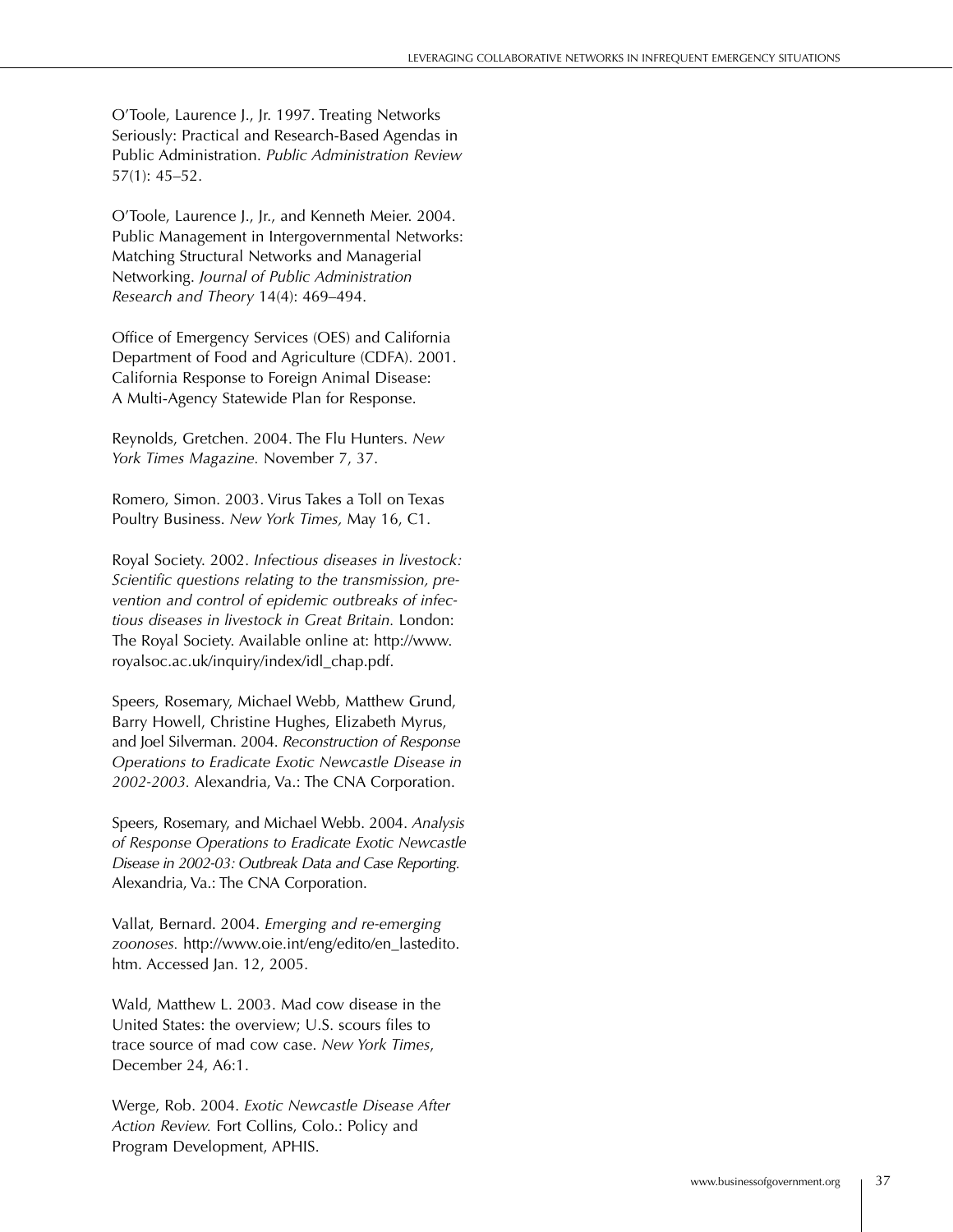# A B O U T T H E A U T H O R

**Donald P. Moynihan** is an Assistant Professor of Public Affairs at the Robert M. La Follette School of Public Affairs at the University of Wisconsin–Madison. He previously taught at the Bush School of Government and Public Service at Texas A&M University and the Department of Political Science at Michigan State University. Professor Moynihan's research and teaching interests include performance management, homeland security, citizen participation, and public budgeting. In particular, he studies the process of selecting and implementing public management reforms.

He has published in a number of edited volumes and journals, including *Public Administration Review, Journal of Public Administration Research and Theory, Administration & Society, Public Performance and Management Review, Governance, Journal of Policy History, American Review of Public Administration,* and *Review of Public* 



*Personnel Administration.* His article "Why Reforms Don't Always Have to Work to Succeed: A Tale of Two Managed Competition Initiatives" won the 2002 award for the best journal article from the Public and Nonprofit Division of the Academy of Management, and another article, "Capacity, Management and Performance: Exploring the Links" was selected as the best article published by the *American Review of Public Administration* during 2003. He is currently the book review editor representing North America for *Public Management Review,* a comparative public management journal published by Routledge.

A native of Ireland, Professor Moynihan received his B.A. in public administration at the University of Limerick. He received his M.P.A and Ph.D. in public administration from the Maxwell School of Citizenship and Public Affairs at Syracuse University.

Professor Moynihan is currently working on a book titled *Rethinking Performance Management,* to be published by Georgetown University Press.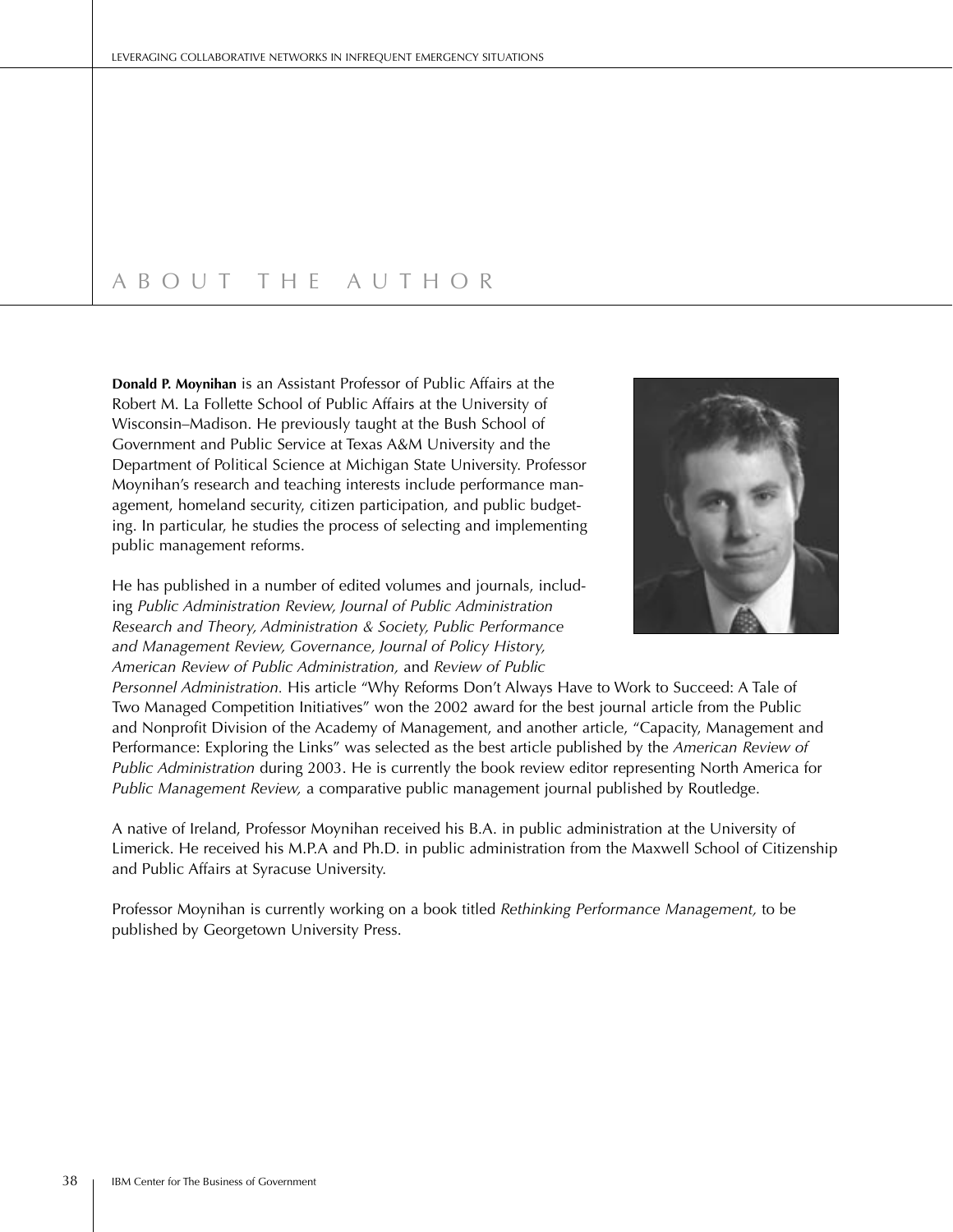# K E Y C O N T A C T I N F O R M A T I O N

# **To contact the author:**

#### **Donald P. Moynihan**

La Follette School of Public Affairs University of Wisconsin–Madison 1225 Observatory Drive Madison, WI 53707 (734) 657-2628

e-mail: dmoynihan@lafollette.wisc.edu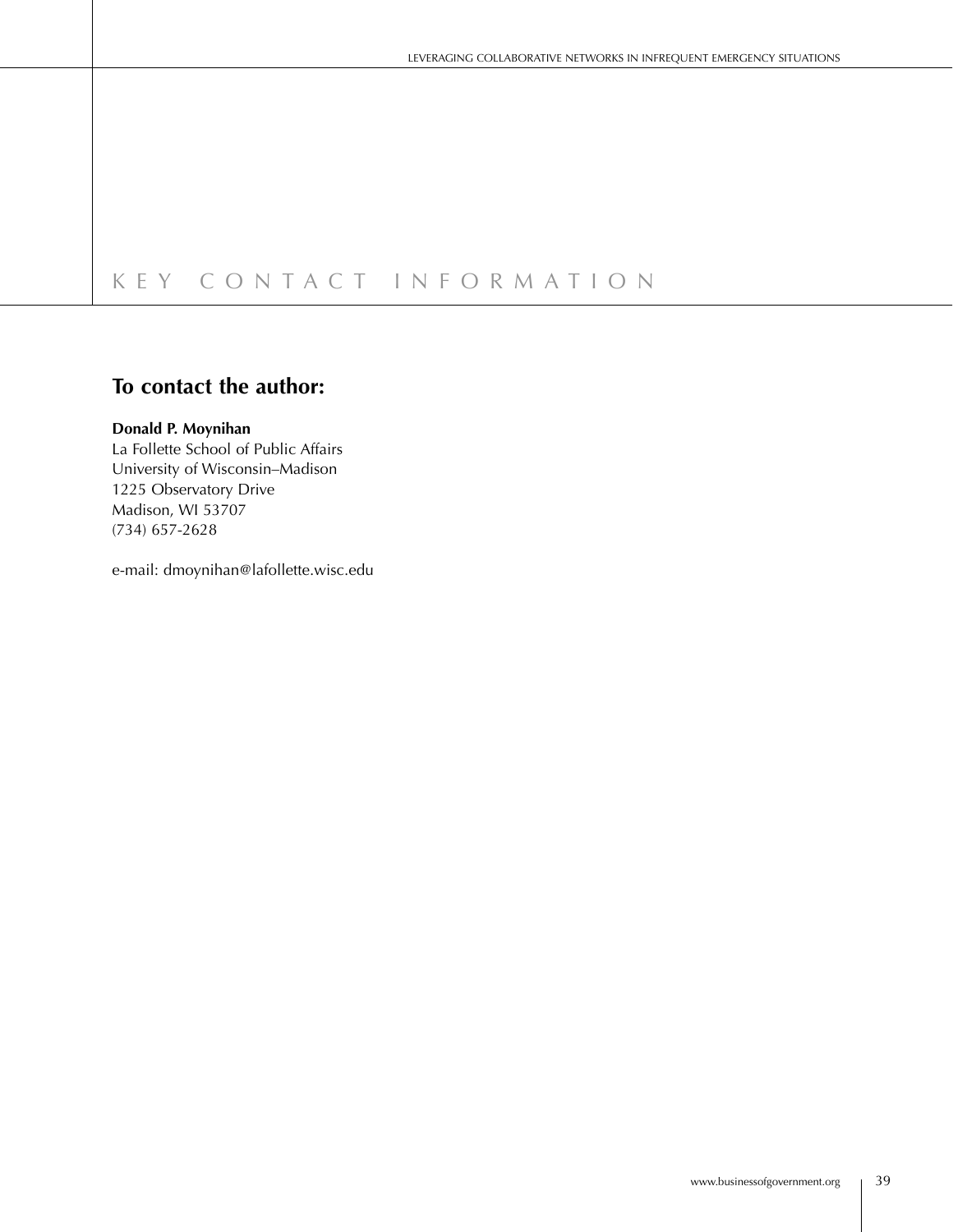## **COLLABORATION: PARTNERSHIPS AND NETWORKS**

**Leveraging Networks to Meet National Goals**: FEMA and the Safe Construction Networks (March 2002) William L. Waugh, Jr.

**21st-Century Government and the Challenge of Homeland Defense**  (June 2002) Elaine C. Kamarck

**Assessing Partnerships:** New Forms of Collaboration (March 2003) Robert Klitgaard and Gregory F. Treverton

**Leveraging Networks:** A Guide for Public Managers Working across Organizations (March 2003) Robert Agranoff

**Extraordinary Results on National Goals:** Networks and Partnerships in the Bureau of Primary Health Care's 100%/0 Campaign (March 2003) John Scanlon

**Public-Private Strategic Partnerships:** The U.S. Postal Service-Federal Express Alliance (May 2003) Oded Shenkar

**The Challenge of Coordinating "Big Science"** (July 2003) W. Henry Lambright

**Communities of Practice:** A New Tool for Government Managers (November 2003) William M. Snyder and Xavier de Souza Briggs

**Collaboration and Performance Management in Network Settings:** Lessons from Three Watershed Governance Efforts (April 2004) Mark T. Imperial

**The Quest to Become "One":** An Approach to Internal Collaboration (February 2005) Russ Linden

**Cooperation Between Social Security and Tax Agencies in Europe** (April 2005) Bernhard Zaglmayer, Paul Schoukens, and Danny Pieters

**Leveraging Collaborative Networks in Infrequent Emergency Situations** (June 2005) Donald P. Moynihan

#### **E-GOVERNMENT**

**Supercharging the Employment Agency:** An Investigation of the Use of Information and Communication Technology to Improve the Service of State Employment Agencies (December 2000) Anthony M. Townsend

**Assessing a State's Readiness for Global Electronic Commerce:** Lessons from the Ohio Experience (January 2001) J. Pari Sabety and Steven I. Gordon

**Privacy Strategies for Electronic Government** (January 2001) Janine S. Hiller and France Bélanger

**Commerce Comes to Government on the Desktop:** E-Commerce Applications in the Public Sector (February 2001) Genie N. L. Stowers

**The Use of the Internet in Government Service Delivery** (February 2001) Steven Cohen and William Eimicke

**State Web Portals: Delivering and** Financing E-Service (January 2002) Diana Burley Gant, Jon P. Gant, and Craig L. Johnson

**Internet Voting:** Bringing Elections to the Desktop (February 2002) Robert S. Done

**Leveraging Technology in the Service of Diplomacy:** Innovation in the Department of State (March 2002) Barry Fulton

**Federal Intranet Work Sites:** An Interim Assessment (June 2002) Julianne G. Mahler and Priscilla M. Regan

**The State of Federal Websites:** The Pursuit of Excellence (August 2002) Genie N. L. Stowers

**State Government E-Procurement in the Information Age:** Issues, Practices, and Trends (September 2002) M. Jae Moon

**Preparing for Wireless and Mobile Technologies in Government** (October 2002) Ai-Mei Chang and P. K. Kannan

#### **Public-Sector Information Security:**

A Call to Action for Public-Sector CIOs (October 2002, 2nd ed.) Don Heiman

**The Auction Model:** How the Public Sector Can Leverage the Power of E-Commerce Through Dynamic Pricing (November 2002, 2nd ed.) David C. Wyld

**The Promise of E-Learning in Africa:** The Potential for Public-Private Partnerships (January 2003) Norman LaRocque and Michael Latham

**Digitally Integrating the Government Supply Chain:** E-Procurement, E-Finance, and E-Logistics (February 2003) Jacques S. Gansler, William Lucyshyn, and Kimberly M. Ross

**Using Technology to Increase Citizen Participation in Government:** The Use of Models and Simulation (April 2003) John O'Looney

**Seaport:** Charting a New Course for Professional Services Acquisition for America's Navy (June 2003) David C. Wyld

**E-Reporting:** Strengthening Democratic Accountability (February 2004) Mordecai Lee

**Understanding Electronic Signatures:** The Key to E-Government (March 2004) Stephen H. Holden

**Measuring the Performance of E-Government** (March 2004) Genie N. L. Stowers

**Restoring Trust in Government:** The Potential of Digital Citizen Participation (August 2004) Marc Holzer, James Melitski, Seung-Yong Rho, and Richard Schwester

#### **From E-Government to**

**M-Government?** Emerging Practices in the Use of Mobile Technology by State Governments (November 2004) M. Jae Moon

**Government Garage Sales:** Online Auctions as Tools for Asset Management (November 2004) David C. Wyld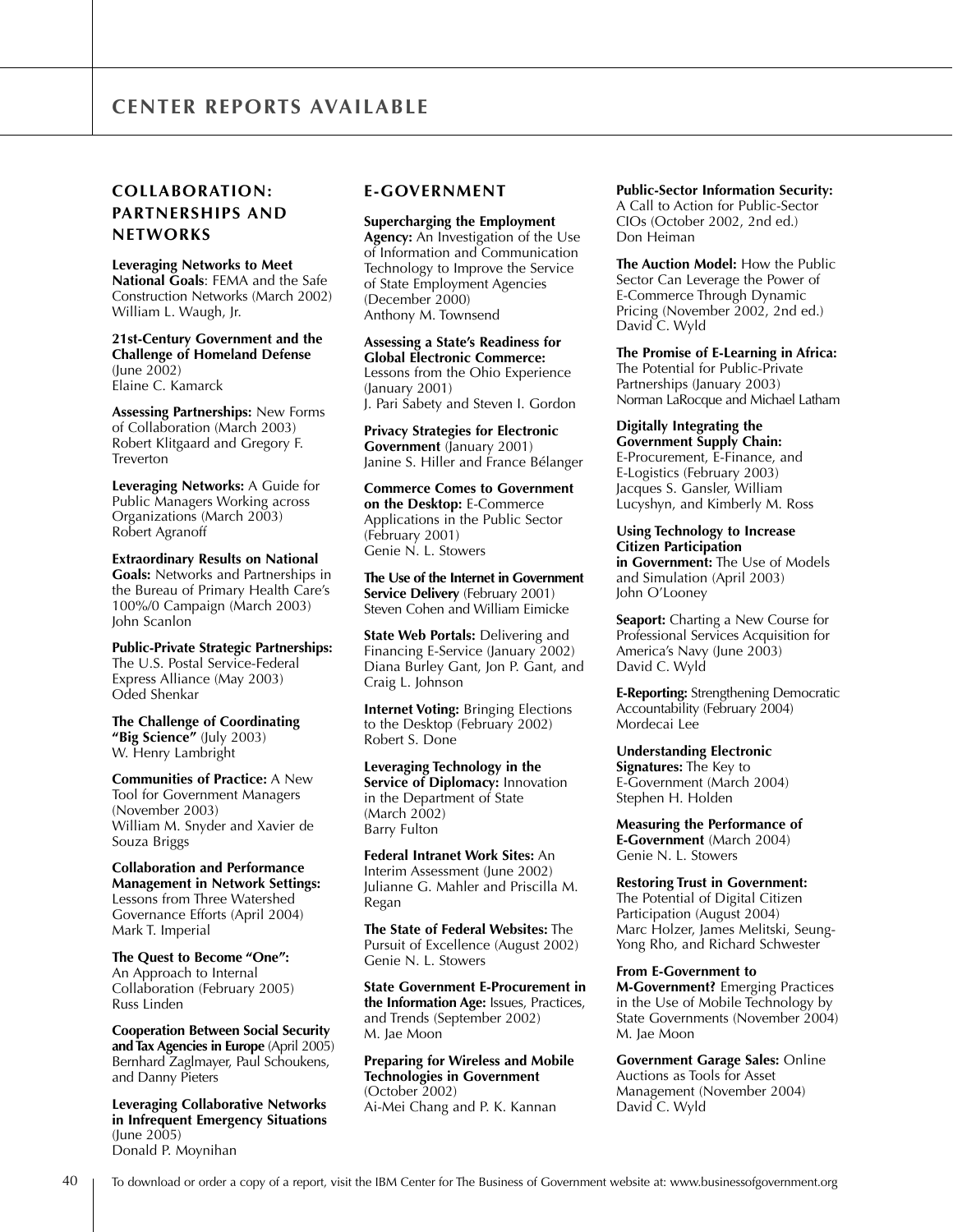**Innovation in E-Procurement:** The Italian Experience (November 2004) Mita Marra

**Computerisation and E-Government in Social Security:** A Comparative International Study (June 2005) Michael Adler and Paul Henman

### **FINANCIAL MANAGEMENT**

#### **Credit Scoring and Loan Scoring:**

Tools for Improved Management of Federal Credit Programs (July 1999) Thomas H. Stanton

**Using Activity-Based Costing to Manage More Effectively** (January 2000) Michael H. Granof, David E. Platt, and Igor Vaysman

**Audited Financial Statements:** Getting and Sustaining "Clean" Opinions (July 2001) Douglas A. Brook

**An Introduction to Financial Risk Management in Government**  (August 2001) Richard J. Buttimer, Jr.

**Understanding Federal Asset Management:** An Agenda for Reform (July 2003) Thomas H. Stanton

**Efficiency Counts: Developing the** Capacity to Manage Costs at Air Force Materiel Command (August 2003) Michael Barzelay and Fred Thompson

**Federal Credit Programs:** Managing Risk in the Information Age (April 2005) Thomas H. Stanton

## **HUMAN CAPITAL MANAGEMENT**

**Profiles in Excellence:** Conversations with the Best of America's Career Executive Service (November 1999) Mark W. Huddleston

**Reflections on Mobility:** Case Studies of Six Federal Executives (May 2000) Michael D. Serlin

**Managing Telecommuting in the Federal Government:** An Interim Report (June 2000) Gina Vega and Louis Brennan

**Using Virtual Teams to Manage Complex Projects:** A Case Study of the Radioactive Waste Management Project (August 2000) Samuel M. DeMarie

**A Learning-Based Approach to Leading Change** (December 2000) Barry Sugarman

**Labor-Management Partnerships:** A New Approach to Collaborative Management (July 2001) Barry Rubin and Richard Rubin

**Winning the Best and Brightest:**  Increasing the Attraction of Public Service (July 2001) Carol Chetkovich

**A Weapon in the War for Talent:**  Using Special Authorities to Recruit Crucial Personnel (December 2001) Hal G. Rainey

**A Changing Workforce:** Understanding Diversity Programs in the Federal Government (December 2001) Katherine C. Naff and J. Edward Kellough

**Life after Civil Service Reform:**  The Texas, Georgia, and Florida Experiences (October 2002) Jonathan Walters

**The Defense Leadership and Management Program:** Taking Career Development Seriously (December 2002) Joseph A. Ferrara and Mark C. Rom

**The Influence of Organizational Commitment on Officer Retention:**  A 12-Year Study of U.S. Army Officers (December 2002) Stephanie C. Payne, Ann H. Huffman, and Trueman R. Tremble, Jr.

**Human Capital Reform:** 21st Century Requirements for the United States Agency for International Development (March 2003) Anthony C. E. Quainton and Amanda M. Fulmer

**Modernizing Human Resource Management in the Federal Government:** The IRS Model (April 2003) James R. Thompson and Hal G. Rainey

**Mediation at Work:** Transforming Workplace Conflict at the United States Postal Service (October 2003) Lisa B. Bingham

**Growing Leaders for Public Service** (August 2004, 2nd ed.) Ray Blunt

**Pay for Performance:** A Guide for Federal Managers (November 2004) Howard Risher

**The Blended Workforce:** Maximizing Agility Through Nonstandard Work Arrangements (April 2005) James R. Thompson and Sharon H. Mastracci

**The Transformation of the Government Accountability Office:** Using Human Capital to Drive Change (July 2005) Jonathan Walters and Charles Thompson

#### **INNOVATION**

**Managing Workfare:** The Case of the Work Experience Program in the New York City Parks Department (June 1999) Steven Cohen

**New Tools for Improving Government Regulation:** An Assessment of Emissions Trading and Other Market-Based Regulatory Tools (October 1999) Gary C. Bryner

**Religious Organizations, Anti-Poverty Relief, and Charitable Choice:**  A Feasibility Study of Faith-Based Welfare Reform in Mississippi (November 1999) John P. Bartkowski and Helen A. Regis

**Business Improvement Districts and Innovative Service Delivery**  (November 1999) Jerry Mitchell

**An Assessment of Brownfield Redevelopment Policies:** The Michigan Experience (November 1999) Richard C. Hula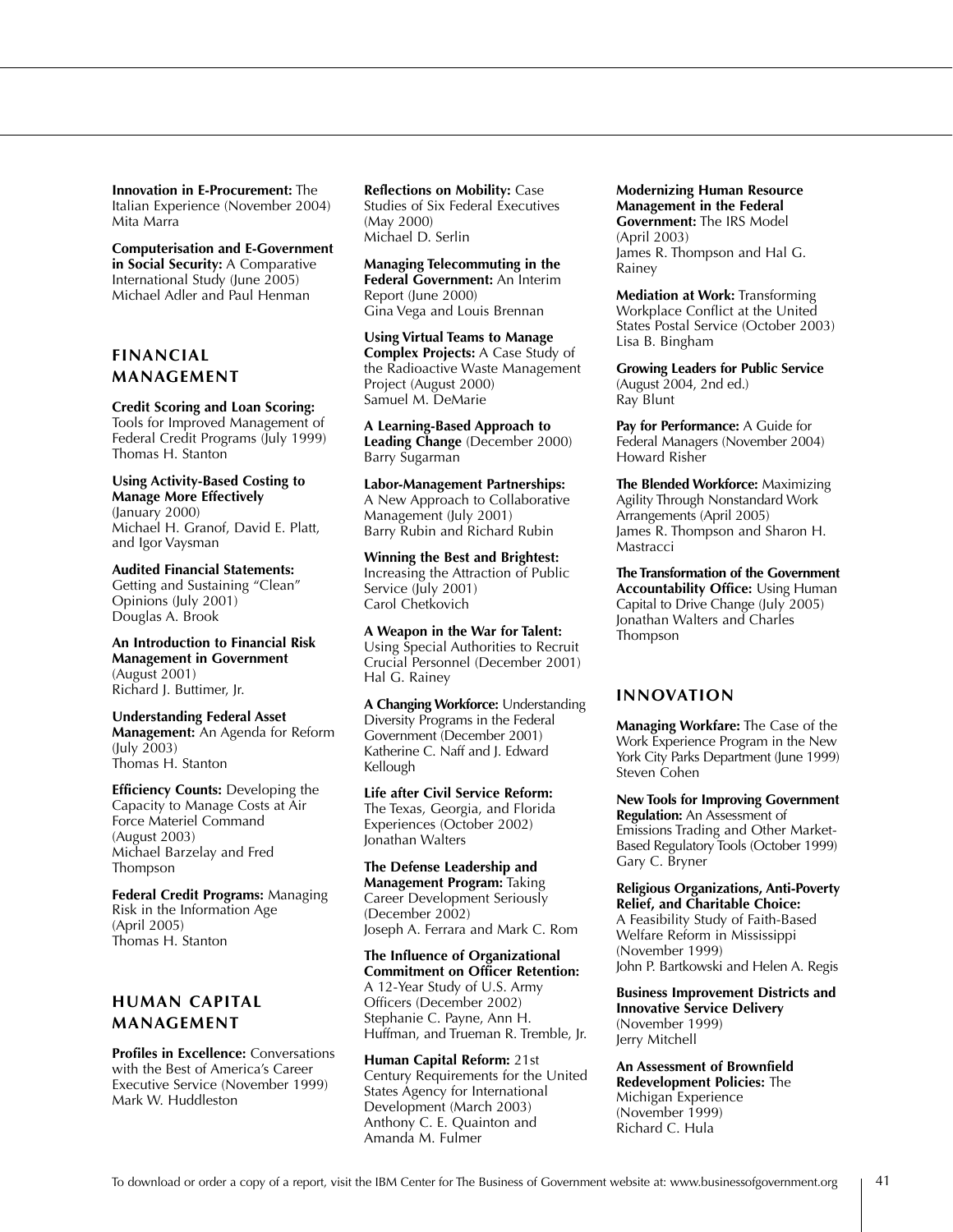**San Diego County's Innovation** 

**Program:** Using Competition and a Whole Lot More to Improve Public Services (January 2000) William B. Eimicke

**Innovation in the Administration of Public Airports** (March 2000) Scott E. Tarry

**Entrepreneurial Government:** Bureaucrats as Businesspeople (May 2000) Anne Laurent

**Rethinking U.S. Environmental Protection Policy:** Management Challenges for a New Administration (November 2000) Dennis A. Rondinelli

**The Challenge of Innovating in Government** (February 2001) Sandford Borins

**Understanding Innovation:**  What Inspires It? What Makes It Successful? (December 2001) Jonathan Walters

**Government Management of Information Mega-Technology:**  Lessons from the Internal Revenue

Service's Tax Systems Modernization (March 2002) Barry Bozeman

**Advancing High End Computing:** Linking to National Goals (September 2003) Juan D. Rogers and Barry Bozeman

### **MANAGING FOR PERFORMANCE AND RESULTS**

**Corporate Strategic Planning in Government:** Lessons from the United States Air Force (November 2000) Colin Campbell

**Using Evaluation to Support Performance Management:** A Guide for Federal Executives (January 2001) Kathryn Newcomer and Mary Ann Scheirer

**Managing for Outcomes:** Milestone Contracting in Oklahoma  $($ January 2001) Peter Frumkin

## **The Challenge of Developing**

**Cross-Agency Measures:**  A Case Study of the Office of National Drug Control Policy (August 2001) Patrick J. Murphy and John Carnevale

**The Potential of the Government Performance and Results Act as a Tool to Manage Third-Party Government** (August 2001) David G. Frederickson

**Using Performance Data for Accountability:** The New York City Police Department's CompStat Model of Police Management (August 2001) Paul E. O'Connell

**Moving Toward More Capable Government:** A Guide to Organizational Design (June 2002) Thomas H. Stanton

**The Baltimore CitiStat Program:** Performance and Accountability (May 2003) Lenneal J. Henderson

**Strategies for Using State Information:** Measuring and Improving Program Performance (December 2003) Shelley H. Metzenbaum

**Linking Performance and Budgeting:**  Opportunities in the Federal Budget Process (January 2004, 2nd ed.) Philip G. Joyce

**How Federal Programs Use Outcome Information:** Opportunities for Federal Managers (February 2004, 2nd ed.) Harry P. Hatry, Elaine Morley, Shelli B. Rossman, and Joseph S. Wholey

**Performance Leadership:** 11 Better Practices That Can Ratchet Up Performance (May 2004) Robert D. Behn

**Performance Management for Career Executives:** A "Start Where You Are, Use What You Have" Guide (October 2004, 2nd ed.) Chris Wye

**Staying the Course:** The Use of Performance Measurement in State Governments (November 2004) Julia Melkers and Katherine Willoughby

## **MARKET-BASED GOVERNMENT**

**Determining a Level Playing Field for Public-Private Competition** (November 1999) Lawrence L. Martin

**Implementing State Contracts for Social Services:** An Assessment of the Kansas Experience (May 2000) Jocelyn M. Johnston and Barbara S. Romzek

**A Vision of the Government as a World-Class Buyer:** Major Procurement Issues for the Coming Decade (January 2002) Jacques S. Gansler

**Contracting for the 21st Century:**  A Partnership Model (January 2002) Wendell C. Lawther

**Franchise Funds in the Federal Government:** Ending the Monopoly in Service Provision (February 2002) John J. Callahan

**Making Performance-Based Contracting Perform:** What the Federal Government Can Learn from State and Local Governments (November 2002, 2nd ed.) Lawrence L. Martin

**Moving to Public-Private Partnerships:** Learning from Experience around the World (February 2003) Trefor P. Williams

**IT Outsourcing:** A Primer for Public Managers (February 2003) Yu-Che Chen and James Perry

**The Procurement Partnership Model:** Moving to a Team-Based Approach (February 2003) Kathryn G. Denhardt

**Moving Toward Market-Based Government:** The Changing Role of Government as the Provider (March 2004, 2nd ed.) Jacques S. Gansler

**Transborder Service Systems:** Pathways for Innovation or Threats to Accountability? (March 2004) Alasdair Roberts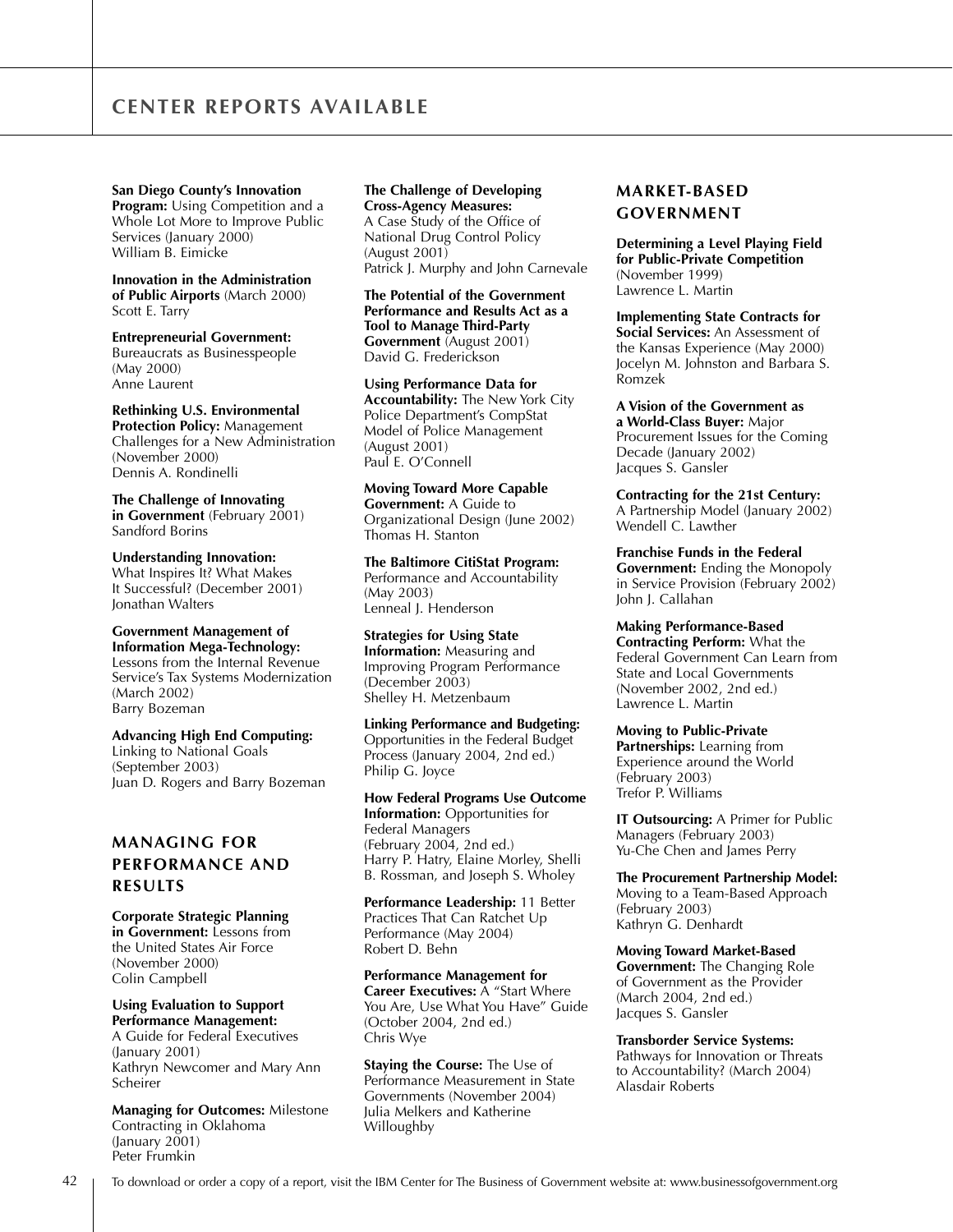**Competitive Sourcing:** What Happens to Federal Employees? (October 2004) Jacques S. Gansler and William Lucyshyn

**Implementing Alternative Sourcing Strategies: Four Case Studies** (October 2004) Edited by Jacques S. Gansler and William Lucyshyn

**Designing Competitive Bidding for Medicare** (November 2004) John Cawley and Andrew B. Whitford

### **TRANSFORMATION OF ORGANIZATIONS**

**The Importance of Leadership:** The Role of School Principals (September 1999) Paul Teske and Mark Schneider

**Leadership for Change:** Case Studies in American Local Government (September 1999) Robert B. Denhardt and Janet Vinzant Denhardt

**Managing Decentralized Departments:** The Case of the U.S. Department of Health and Human Services (October 1999) Beryl A. Radin

**Transforming Government:** The Renewal and Revitalization of the Federal Emergency Management Agency (April 2000) R. Steven Daniels and Carolyn L. Clark-Daniels

**Transforming Government:** Creating the New Defense Procurement System (April 2000) Kimberly A. Harokopus

**Trans-Atlantic Experiences in Health Reform:** The United Kingdom's National Health Service and the United States Veterans Health Administration (May 2000) Marilyn A. DeLuca

**Transforming Government:** The Revitalization of the Veterans Health Administration (June 2000) Gary J. Young

# **The Challenge of Managing Across**

**Boundaries:** The Case of the Office of the Secretary in the U.S. Department of Health and Human Services (November 2000) Beryl A. Radin

**Creating a Culture of Innovation:** 10 Lessons from America's Best Run City (January 2001) Janet Vinzant Denhardt and Robert B. Denhardt

**Transforming Government:** Dan Goldin and the Remaking of NASA (March 2001) W. Henry Lambright

**Managing Across Boundaries:** A Case Study of Dr. Helene Gayle and the AIDS Epidemic (January 2002) Norma M. Riccucci

**Managing "Big Science":** A Case Study of the Human Genome Project (March 2002) W. Henry Lambright

**The Power of Frontline Workers in Transforming Government:** The Upstate New York Veterans Healthcare Network (April 2003) Timothy J. Hoff

**Making Public Sector Mergers Work:** Lessons Learned (August 2003) Peter Frumkin

**Efficiency Counts: Developing the** Capacity to Manage Costs at Air Force Materiel Command (August 2003) Michael Barzelay and Fred Thompson

**Managing the New Multipurpose, Multidiscipline University Research Centers:** Institutional Innovation in the Academic Community (November 2003) Barry Bozeman and P. Craig Boardman

**The Transformation of the Government Accountability Office:** Using Human Capital to Drive Change (July 2005) Jonathan Walters and Charles Thompson

### **2004 PRESIDENTIAL TRANSITION SERIES**

**Government Reorganization:** Strategies and Tools to Get It Done (August 2004) Hannah Sistare

**Performance Management for Political Executives:** A "Start Where You Are, Use What You Have" Guide (October 2004) Chris Wye

**Becoming an Effective Political Executive:** 7 Lessons from Experienced Appointees (January 2005, 2nd ed.) Judith E. Michaels

**Getting to Know You:** Rules of Engagement for Political Appointees and Career Executives (January 2005) Joseph A. Ferrara and Lynn C. Ross

#### **SPECIAL REPORTS**

**Enhancing Security Throughout the Supply Chain** (April 2004) David J. Closs and Edmund F. **McGarrell** 

**Assessing the Impact of IT-Driven Education in K–12 Schools** (May 2005) Ganesh D. Bhatt

**Investing in Supply Chain Security:**  Collateral Benefits (May 2005) James B. Rice, Jr., and Philip W. Spayd

#### **CENTER FOR HEALTHCARE MANAGEMENT REPORTS**

**The Power of Frontline Workers in Transforming Healthcare Organizations:** The Upstate New York Veterans Healthcare Network (December 2003) Timothy J. Hoff

**IT Outsourcing:** A Primer for Healthcare Managers (December 2003) Yu-Che Chen and James Perry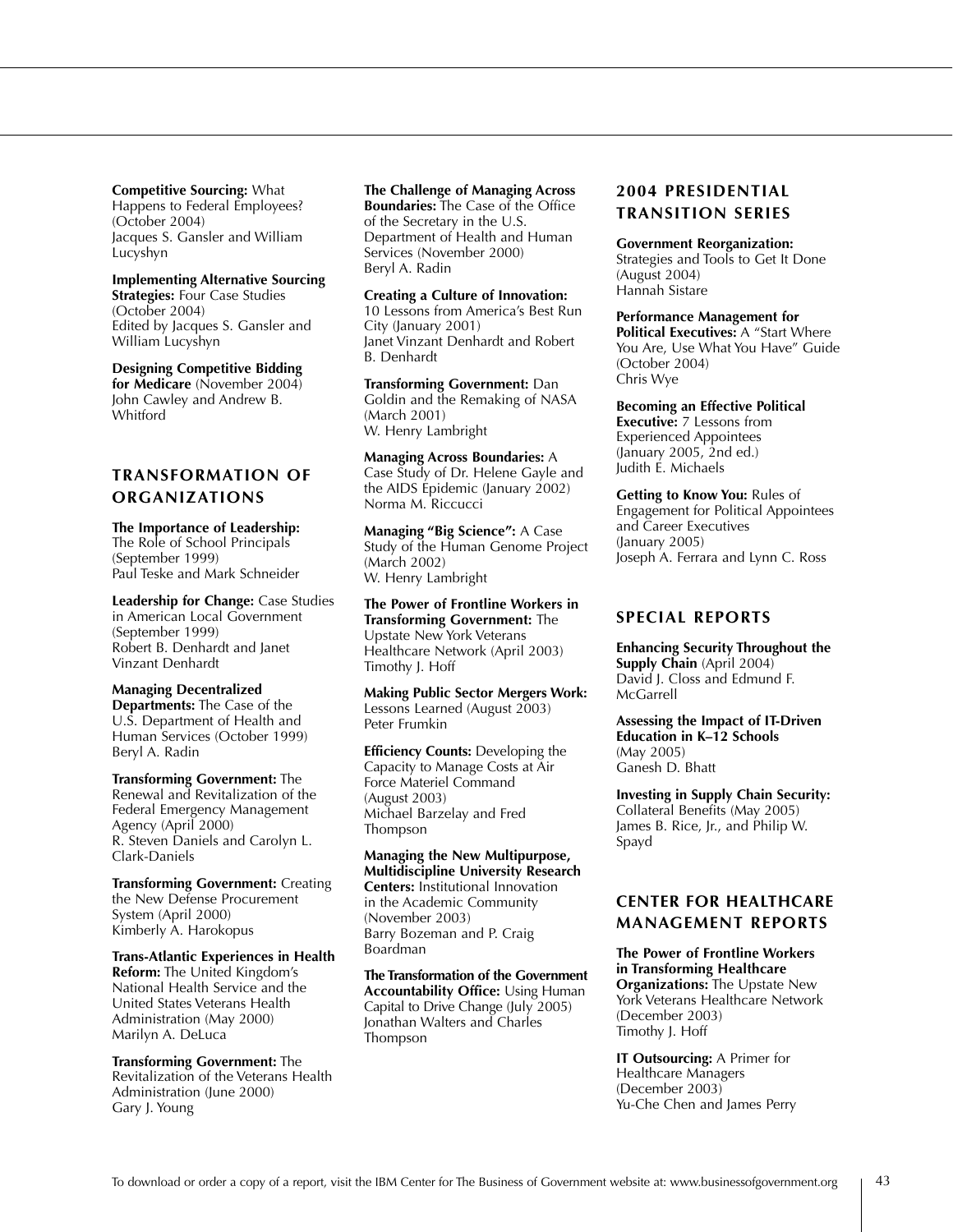# **BOOKS\***

#### *Collaboration: Using Networks and Partnerships*

(Rowman & Littlefield Publishers, Inc., 2004) John M. Kamensky and Thomas J. Burlin, editors

#### *E-Government 2001*

(Rowman & Littlefield Publishers, Inc., 2001) Mark A. Abramson and Grady E. Means, editors

#### *E-Government 2003*

(Rowman & Littlefield Publishers, Inc., 2002) Mark A. Abramson and Therese L. Morin, editors

#### *Human Capital 2002*

(Rowman & Littlefield Publishers, Inc., 2002) Mark A. Abramson and Nicole Willenz Gardner, editors

#### *Human Capital 2004*

(Rowman & Littlefield Publishers, Inc., 2004) Jonathan D. Breul and Nicole Willenz Gardner, editors

#### *Innovation*

(Rowman & Littlefield Publishers, Inc., 2002) Mark A. Abramson and Ian Littman, editors

#### *Leaders*

(Rowman & Littlefield Publishers, Inc., 2002) Mark A. Abramson and Kevin M. Bacon, editors

# *Learning the Ropes: Insights for*

*Political Appointees* (Rowman & Littlefield Publishers, Inc., 2005) Mark A. Abramson and Paul R. Lawrence, editors

#### *Managing for Results 2002*

(Rowman & Littlefield Publishers, Inc., 2001) Mark A. Abramson and John M. Kamensky, editors

#### *Managing for Results 2005*

(Rowman & Littlefield Publishers, Inc., 2004) John M. Kamensky and Albert Morales, editors

#### *Memos to the President: Management Advice from the Nation's Top Public Administrators*  (Rowman & Littlefield Publishers, Inc., 2001)

Mark A. Abramson, editor

#### *New Ways of Doing Business*

(Rowman & Littlefield Publishers, Inc., 2003) Mark A. Abramson and Ann M. Kieffaber, editors

#### *The Procurement Revolution*

(Rowman & Littlefield Publishers, Inc., 2003) Mark A. Abramson and Roland S. Harris III, editors

#### *Transforming Government Supply Chain Management*

(Rowman & Littlefield Publishers, Inc., 2003) Jacques S. Gansler and Robert E. Luby, Jr., editors

#### *Transforming Organizations*

(Rowman & Littlefield Publishers, Inc., 2001) Mark A. Abramson and Paul R. Lawrence, editors